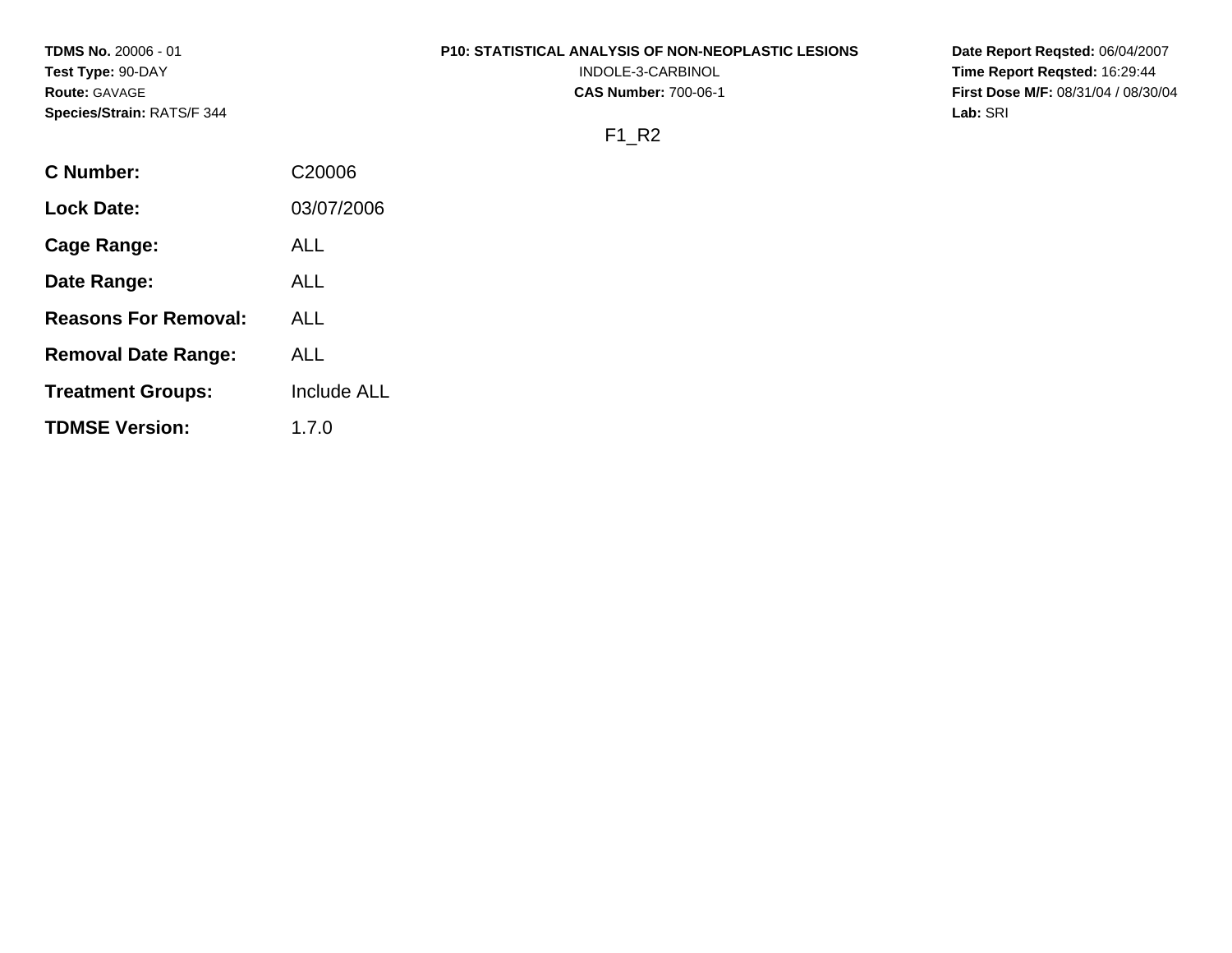#### **SUMMARY OF STATISTICALLY SIGNIFICANT (P<=.05) RESULTS IN THE ANALYSIS OF INDOLE-3-CARBINOL**

#### **MALE RATS**

**Organ Communistry Communistry of the Morphology**<br>
Intestine Small, Duodenum: Lamina Propria Communistry Chipidosis Intestine Small, Duodenum: Lamina Propria Intestine Small, Duodenum: Lymphatic<br>
Intestine Small, Jejunum: Lamina Propria<br>
Lipidosis Intestine Small, Jejunum: Lamina Propria Intestine Small, Jejunum: Lymphatic **External Extending Contact Extending Contact Extending Contact Extending Contact Extending Contact Extending Contact Extending Contact Extending Contact Extending Contact Extending Cont** Liver **Hemorrhage** Lymph Node, Mesenteric Lipidosis Lymph Node, Mesenteric: Lymphatic Ectasia

#### **FEMALE RATS**

**Organ**<br>
Intestine Small, Duodenum: Lamina Propria<br>
Lipidosis<br>
Lipidosis Intestine Small, Duodenum: Lamina Propria Intestine Small, Duodenum: Lymphatic<br>
Intestine Small, Jejunum: Lamina Propria<br>
Lipidosis Intestine Small, Jejunum: Lamina Propria Intestine Small, Jejunum: Lymphatic **Ectasia** Lymph Node, Mesenteric **Lipidosis** Lipidosis Lymph Node, Mesenteric: Lymphatic **Ectasia**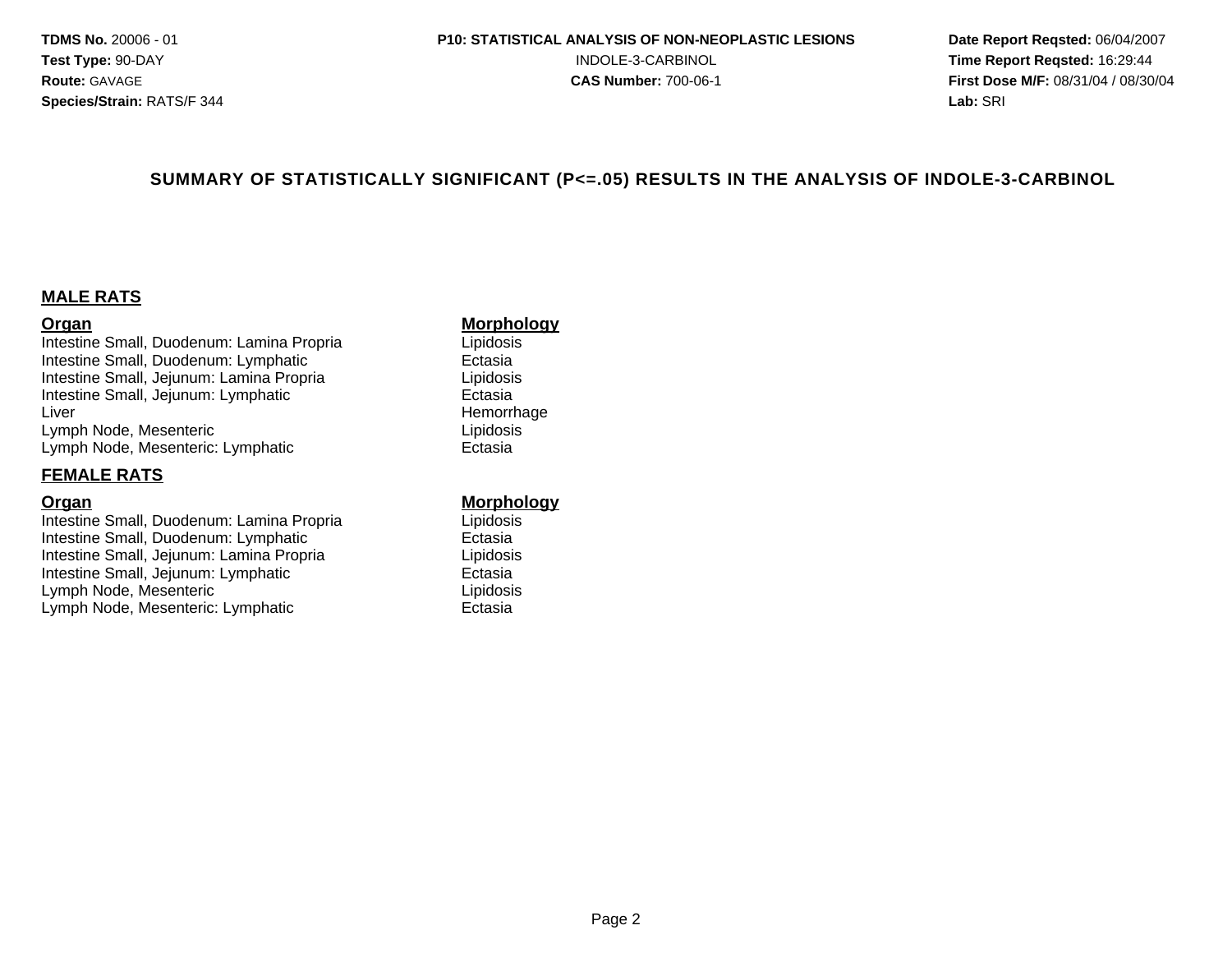|                                                                   |              |             | <b>Males</b> |             |                  |                  |
|-------------------------------------------------------------------|--------------|-------------|--------------|-------------|------------------|------------------|
| <b>DOSE</b>                                                       | 0 MG/KG      | 18.75 MG/KG | 37.5 MG/KG   | 75 MG/KG    | <b>150 MG/KG</b> | <b>300 MG/KG</b> |
|                                                                   |              |             |              |             |                  |                  |
| <b>Adrenal Cortex</b><br><b>Accessory Adrenal Cortical Nodule</b> |              |             |              |             |                  |                  |
| <b>LESION RATES</b>                                               |              |             |              |             |                  |                  |
| <b>OVERALL</b> (a)                                                | 2/10 (20%)   | $0/0 (0\%)$ | $0/0 (0\%)$  | $0/0$ (0%)  | $0/0 (0\%)$      | 1/10 (10%)       |
| POLY-3 RATE (b)                                                   | 2/10.00      | 0/0.00      | 0/0.00       | 0/0.00      | 0/0.00           | 1/10.00          |
| POLY-3 PERCENT (g)                                                | 20%          | 0%          | 0%           | 0%          | 0%               | 10%              |
| <b>TERMINAL (d)</b>                                               | 2/10 (20%)   | $0/0 (0\%)$ | $0/0 (0\%)$  | $0/0 (0\%)$ | $0/0 (0\%)$      | 1/10 (10%)       |
| <b>FIRST INCIDENCE</b>                                            | 94 $(T)$     | ---         | $- - -$      | ---         | ---              | 94 $(T)$         |
| <b>STATISTICAL TESTS</b>                                          |              |             |              |             |                  |                  |
| <b>LIFE TABLE</b>                                                 | $P = 0.380N$ | (e)         | (e)          | (e)         | (e)              | $P = 0.500N$     |
| POLY <sub>3</sub>                                                 | (e)          | (e)         | (e)          | (e)         | (e)              | P=0.500N         |
| <b>POLY 1.5</b>                                                   | (e)          | (e)         | (e)          | (e)         | (e)              | $P = 0.500N$     |
| POLY <sub>6</sub>                                                 | (e)          | (e)         | (e)          | (e)         | (e)              | P=0.500N         |
| <b>LOGISTIC REGRESSION</b>                                        | $P = 0.380N$ | (e)         | (e)          | (e)         | (e)              | $P = 0.500N$     |
| <b>COCH-ARM / FISHERS</b>                                         | P=0.377N     | (e)         | (e)          | (e)         | (e)              | $P = 0.500N$     |
| <b>ORDER RESTRICTED</b>                                           | (e)          | (e)         | (e)          | (e)         | (e)              | (e)              |
| MAX-ISO-POLY-3                                                    | (e)          | (e)         | (e)          | (e)         | (e)              | (e)              |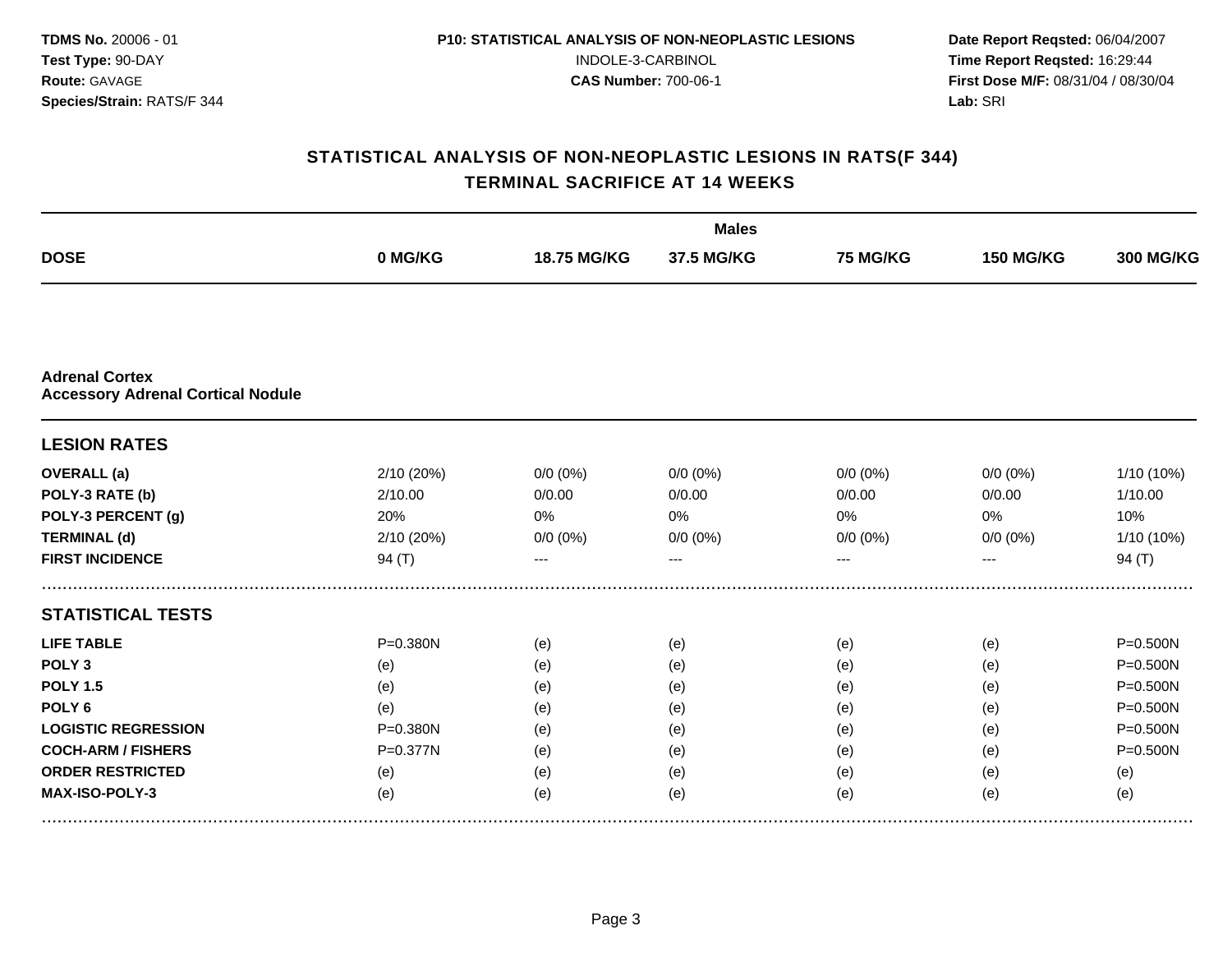|                                |             |             | <b>Males</b> |                 |                  |                  |
|--------------------------------|-------------|-------------|--------------|-----------------|------------------|------------------|
| <b>DOSE</b>                    | 0 MG/KG     | 18.75 MG/KG | 37.5 MG/KG   | <b>75 MG/KG</b> | <b>150 MG/KG</b> | <b>300 MG/KG</b> |
|                                |             |             |              |                 |                  |                  |
| <b>Heart</b><br>Cardiomyopathy |             |             |              |                 |                  |                  |
| <b>LESION RATES</b>            |             |             |              |                 |                  |                  |
| <b>OVERALL</b> (a)             | 1/10 (10%)  | $0/0 (0\%)$ | $0/0(0\%)$   | $0/0$ (0%)      | $0/0(0\%)$       | 3/10 (30%)       |
| POLY-3 RATE (b)                | 1/10.00     | 0/0.00      | 0/0.00       | 0/0.00          | 0/0.00           | 3/10.00          |
| POLY-3 PERCENT (g)             | 10%         | 0%          | 0%           | 0%              | 0%               | 30%              |
| <b>TERMINAL (d)</b>            | 1/10 (10%)  | $0/0 (0\%)$ | $0/0 (0\%)$  | $0/0 (0\%)$     | $0/0 (0\%)$      | 3/10 (30%)       |
| <b>FIRST INCIDENCE</b>         | 94 $(T)$    | $---$       | $---$        | ---             | ---              | 94 $(T)$         |
| <b>STATISTICAL TESTS</b>       |             |             |              |                 |                  |                  |
| <b>LIFE TABLE</b>              | $P = 0.207$ | (e)         | (e)          | (e)             | (e)              | $P = 0.293$      |
| POLY <sub>3</sub>              | (e)         | (e)         | (e)          | (e)             | (e)              | $P=0.292$        |
| <b>POLY 1.5</b>                | (e)         | (e)         | (e)          | (e)             | (e)              | $P = 0.292$      |
| POLY <sub>6</sub>              | (e)         | (e)         | (e)          | (e)             | (e)              | $P=0.292$        |
| <b>LOGISTIC REGRESSION</b>     | $P = 0.207$ | (e)         | (e)          | (e)             | (e)              | $P = 0.293$      |
| <b>COCH-ARM / FISHERS</b>      | $P = 0.201$ | (e)         | (e)          | (e)             | (e)              | $P = 0.291$      |
| <b>ORDER RESTRICTED</b>        | (e)         | (e)         | (e)          | (e)             | (e)              | (e)              |
| MAX-ISO-POLY-3                 | (e)         | (e)         | (e)          | (e)             | (e)              | (e)              |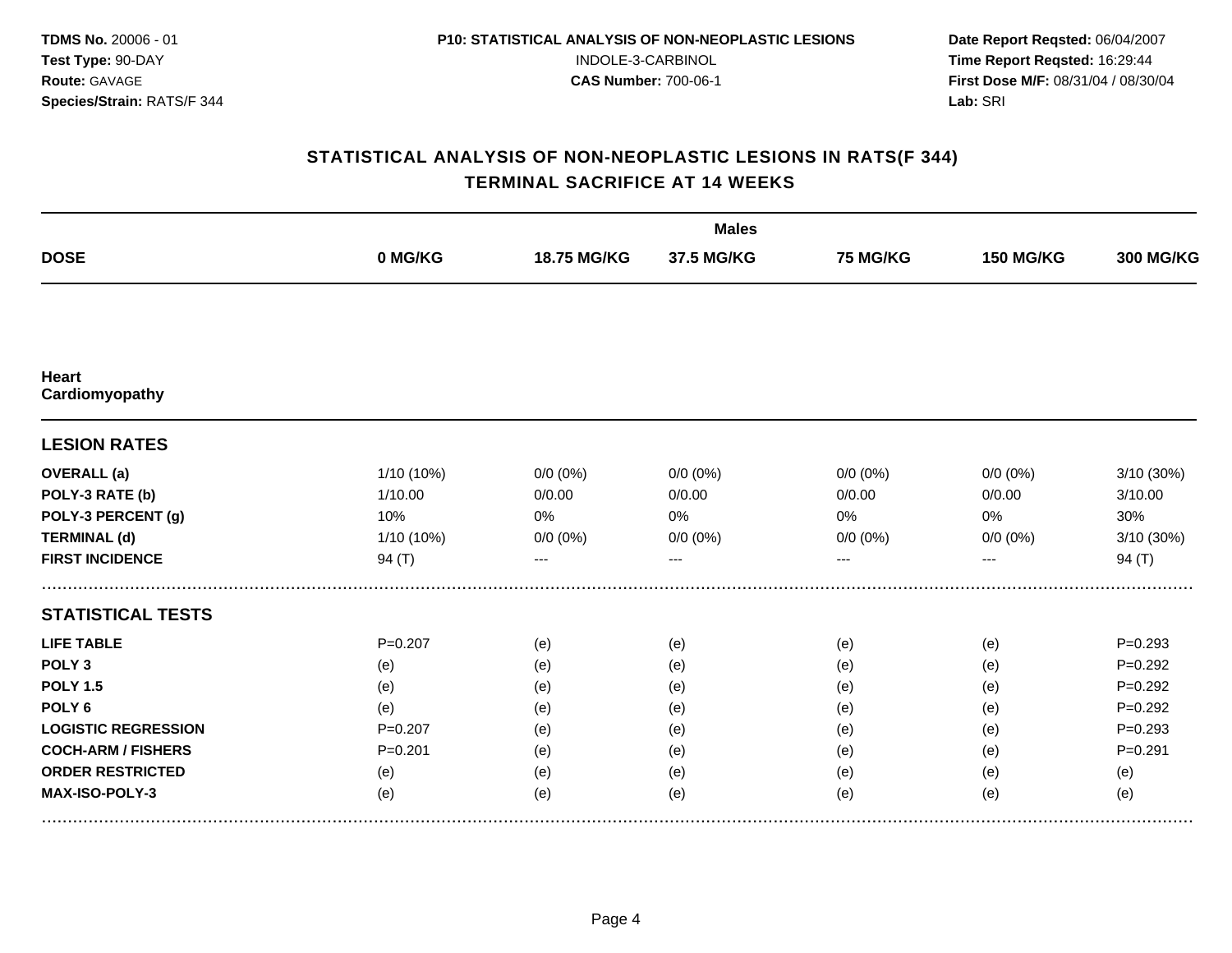|                                                         |             |             | <b>Males</b> |                 |                  |                  |
|---------------------------------------------------------|-------------|-------------|--------------|-----------------|------------------|------------------|
| <b>DOSE</b>                                             | 0 MG/KG     | 18.75 MG/KG | 37.5 MG/KG   | <b>75 MG/KG</b> | <b>150 MG/KG</b> | <b>300 MG/KG</b> |
|                                                         |             |             |              |                 |                  |                  |
| <b>Heart</b><br><b>Infiltration Cellular Mixed Cell</b> |             |             |              |                 |                  |                  |
| <b>LESION RATES</b>                                     |             |             |              |                 |                  |                  |
| <b>OVERALL</b> (a)                                      | 3/10 (30%)  | $0/0 (0\%)$ | $0/0 (0\%)$  | $0/0$ (0%)      | $0/0 (0\%)$      | 3/10 (30%)       |
| POLY-3 RATE (b)                                         | 3/10.00     | 0/0.00      | 0/0.00       | 0/0.00          | 0/0.00           | 3/10.00          |
| POLY-3 PERCENT (g)                                      | 30%         | 0%          | 0%           | 0%              | 0%               | 30%              |
| <b>TERMINAL (d)</b>                                     | 3/10 (30%)  | $0/0 (0\%)$ | $0/0 (0\%)$  | $0/0 (0\%)$     | $0/0 (0\%)$      | 3/10 (30%)       |
| <b>FIRST INCIDENCE</b>                                  | 94 $(T)$    | ---         | $---$        | ---             | ---              | 94 $(T)$         |
| <b>STATISTICAL TESTS</b>                                |             |             |              |                 |                  |                  |
| <b>LIFE TABLE</b>                                       | $P = 0.594$ | (e)         | (e)          | (e)             | (e)              | $P = 0.683$      |
| POLY <sub>3</sub>                                       | (e)         | (e)         | (e)          | (e)             | (e)              | $P = 0.678$      |
| <b>POLY 1.5</b>                                         | (e)         | (e)         | (e)          | (e)             | (e)              | $P = 0.678$      |
| POLY <sub>6</sub>                                       | (e)         | (e)         | (e)          | (e)             | (e)              | $P = 0.678$      |
| <b>LOGISTIC REGRESSION</b>                              | $P = 0.594$ | (e)         | (e)          | (e)             | (e)              | $P = 0.683$      |
| <b>COCH-ARM / FISHERS</b>                               | $P = 0.596$ | (e)         | (e)          | (e)             | (e)              | P=0.686N         |
| <b>ORDER RESTRICTED</b>                                 | (e)         | (e)         | (e)          | (e)             | (e)              | (e)              |
| MAX-ISO-POLY-3                                          | (e)         | (e)         | (e)          | (e)             | (e)              | (e)              |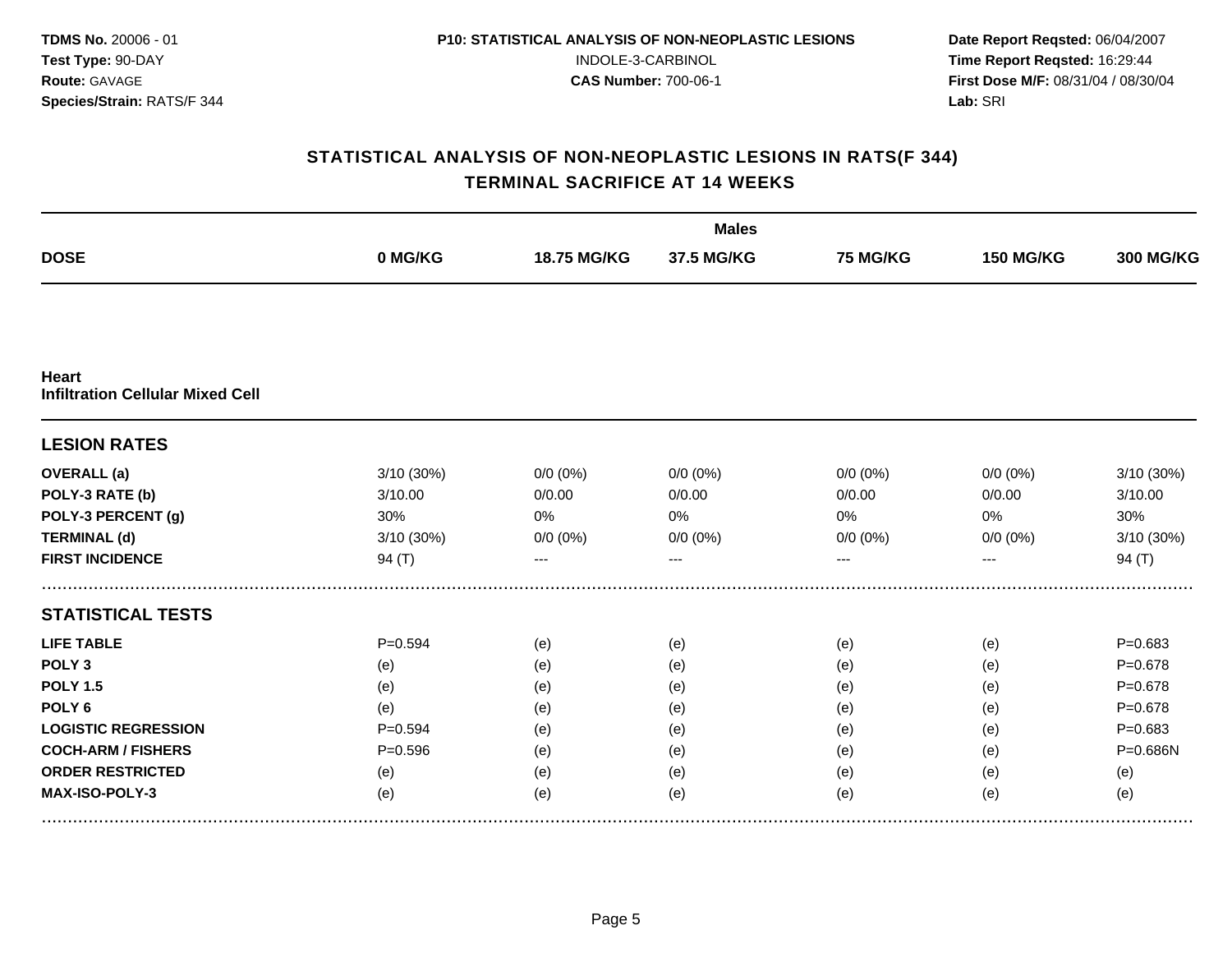|                                                               |             |             | <b>Males</b> |                 |                  |                  |
|---------------------------------------------------------------|-------------|-------------|--------------|-----------------|------------------|------------------|
| <b>DOSE</b>                                                   | 0 MG/KG     | 18.75 MG/KG | 37.5 MG/KG   | <b>75 MG/KG</b> | <b>150 MG/KG</b> | <b>300 MG/KG</b> |
|                                                               |             |             |              |                 |                  |                  |
| Intestine Small, Duodenum: Lamina Propria<br><b>Lipidosis</b> |             |             |              |                 |                  |                  |
| <b>LESION RATES</b>                                           |             |             |              |                 |                  |                  |
| <b>OVERALL</b> (a)                                            | $0/10(0\%)$ | $0/10(0\%)$ | $0/10(0\%)$  | 1/10 (10%)      | 10/10 (100%)     | 10/10 (100%)     |
| POLY-3 RATE (b)                                               | 0/10.00     | 0/10.00     | 0/10.00      | 1/10.00         | 10/10.00         | 10/10.00         |
| POLY-3 PERCENT (g)                                            | 0%          | $0\%$       | 0%           | 10%             | 100%             | 100%             |
| <b>TERMINAL (d)</b>                                           | $0/10(0\%)$ | $0/10(0\%)$ | $0/10(0\%)$  | 1/10 (10%)      | 10/10 (100%)     | 10/10 (100%)     |
| <b>FIRST INCIDENCE</b>                                        |             |             |              | 94 (T)          | 94 (T)           | 94 $(T)$         |
| <b>STATISTICAL TESTS</b>                                      |             |             |              |                 |                  |                  |
| <b>LIFE TABLE</b>                                             | P<0.001**   | (e)         | (e)          | $P = 0.500$     | P<0.001**        | P<0.001**        |
| POLY <sub>3</sub>                                             | P<0.001**   | (e)         | (e)          | $P = 0.500$     | P<0.001**        | P<0.001**        |
| <b>POLY 1.5</b>                                               | P<0.001**   | (e)         | (e)          | $P = 0.500$     | P<0.001**        | P<0.001**        |
| POLY <sub>6</sub>                                             | P<0.001**   | (e)         | (e)          | $P = 0.500$     | P<0.001**        | P<0.001**        |
| <b>LOGISTIC REGRESSION</b>                                    | (e)         | (e)         | (e)          | $P = 0.500$     | P<0.001**        | P<0.001**        |
| <b>COCH-ARM / FISHERS</b>                                     | P<0.001**   | (e)         | (e)          | $P = 0.500$     | P<0.001**        | P<0.001**        |
| <b>ORDER RESTRICTED</b>                                       | P<0.001**   | (e)         | (e)          | (e)             | (e)              | (e)              |
| MAX-ISO-POLY-3                                                | P<0.001**   | (e)         | (e)          | (e)             | (e)              | (e)              |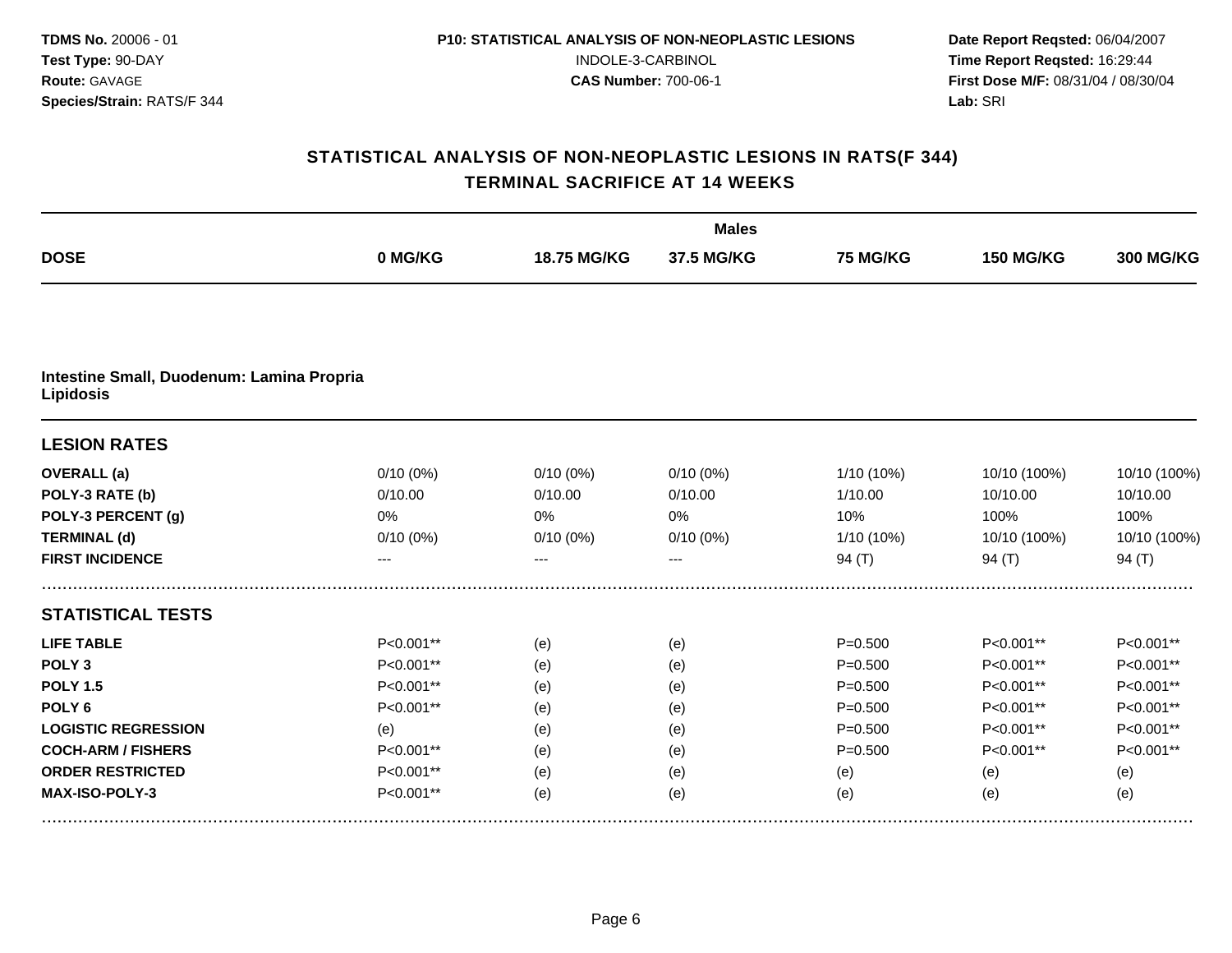|                                                        |             |             | <b>Males</b> |             |                  |                  |
|--------------------------------------------------------|-------------|-------------|--------------|-------------|------------------|------------------|
| <b>DOSE</b>                                            | 0 MG/KG     | 18.75 MG/KG | 37.5 MG/KG   | 75 MG/KG    | <b>150 MG/KG</b> | <b>300 MG/KG</b> |
|                                                        |             |             |              |             |                  |                  |
| Intestine Small, Duodenum: Lymphatic<br><b>Ectasia</b> |             |             |              |             |                  |                  |
| <b>LESION RATES</b>                                    |             |             |              |             |                  |                  |
| <b>OVERALL</b> (a)                                     | 0/10(0%)    | $0/10(0\%)$ | 0/10(0%)     | 1/10 (10%)  | 10/10 (100%)     | 10/10 (100%)     |
| POLY-3 RATE (b)                                        | 0/10.00     | 0/10.00     | 0/10.00      | 1/10.00     | 10/10.00         | 10/10.00         |
| POLY-3 PERCENT (g)                                     | 0%          | 0%          | 0%           | 10%         | 100%             | 100%             |
| <b>TERMINAL (d)</b>                                    | $0/10(0\%)$ | $0/10(0\%)$ | $0/10(0\%)$  | 1/10 (10%)  | 10/10 (100%)     | 10/10 (100%)     |
| <b>FIRST INCIDENCE</b>                                 | ---         | ---         | $---$        | 94 $(T)$    | 94 $(T)$         | 94 $(T)$         |
| <b>STATISTICAL TESTS</b>                               |             |             |              |             |                  |                  |
| <b>LIFE TABLE</b>                                      | P<0.001**   | (e)         | (e)          | $P = 0.500$ | P<0.001**        | P<0.001**        |
| POLY <sub>3</sub>                                      | P<0.001**   | (e)         | (e)          | $P = 0.500$ | P<0.001**        | P<0.001**        |
| <b>POLY 1.5</b>                                        | P<0.001**   | (e)         | (e)          | $P = 0.500$ | P<0.001**        | P<0.001**        |
| POLY <sub>6</sub>                                      | P<0.001**   | (e)         | (e)          | $P = 0.500$ | P<0.001**        | P<0.001**        |
| <b>LOGISTIC REGRESSION</b>                             | (e)         | (e)         | (e)          | $P = 0.500$ | P<0.001**        | P<0.001**        |
| <b>COCH-ARM / FISHERS</b>                              | P<0.001**   | (e)         | (e)          | $P = 0.500$ | P<0.001**        | P<0.001**        |
| <b>ORDER RESTRICTED</b>                                | P<0.001**   | (e)         | (e)          | (e)         | (e)              | (e)              |
| MAX-ISO-POLY-3                                         | P<0.001**   | (e)         | (e)          | (e)         | (e)              | (e)              |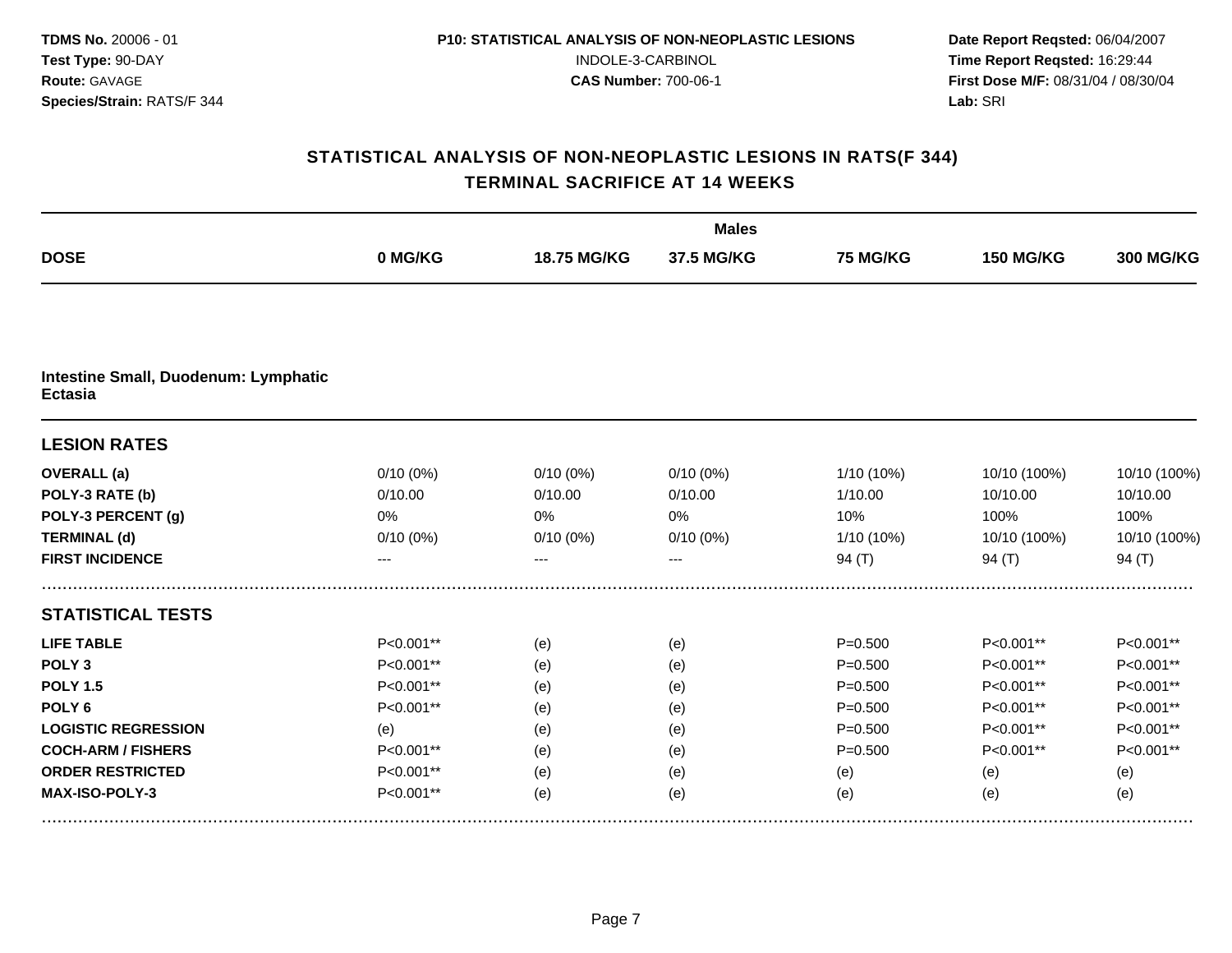|                                                              |             |             | <b>Males</b> |            |                  |                  |
|--------------------------------------------------------------|-------------|-------------|--------------|------------|------------------|------------------|
| <b>DOSE</b>                                                  | 0 MG/KG     | 18.75 MG/KG | 37.5 MG/KG   | 75 MG/KG   | <b>150 MG/KG</b> | <b>300 MG/KG</b> |
|                                                              |             |             |              |            |                  |                  |
| Intestine Small, Jejunum: Lamina Propria<br><b>Lipidosis</b> |             |             |              |            |                  |                  |
| <b>LESION RATES</b>                                          |             |             |              |            |                  |                  |
| <b>OVERALL</b> (a)                                           | 0/10(0%)    | 1/9 (11%)   | 1/10 (10%)   | 5/10 (50%) | 10/10 (100%)     | 10/10 (100%)     |
| POLY-3 RATE (b)                                              | 0/10.00     | 1/9.00      | 1/10.00      | 5/10.00    | 10/10.00         | 10/10.00         |
| POLY-3 PERCENT (g)                                           | 0%          | 11.1%       | 10%          | 50%        | 100%             | 100%             |
| <b>TERMINAL (d)</b>                                          | $0/10(0\%)$ | 1/9 (11%)   | 1/10 (10%)   | 5/10 (50%) | 10/10 (100%)     | 10/10 (100%)     |
| <b>FIRST INCIDENCE</b>                                       | ---         | 94 $(T)$    | 94 $(T)$     | 94 $(T)$   | 94 $(T)$         | 94 $(T)$         |
| <b>STATISTICAL TESTS</b>                                     |             |             |              |            |                  |                  |
| <b>LIFE TABLE</b>                                            | P<0.001**   | $P = 0.479$ | $P = 0.500$  | $P=0.022*$ | P<0.001**        | P<0.001**        |
| POLY <sub>3</sub>                                            | P<0.001**   | $P=0.479$   | $P = 0.500$  | P=0.008**  | P<0.001**        | P<0.001**        |
| <b>POLY 1.5</b>                                              | P<0.001**   | $P=0.479$   | $P = 0.500$  | P=0.008**  | P<0.001**        | P<0.001**        |
| POLY <sub>6</sub>                                            | P<0.001**   | $P=0.479$   | $P = 0.500$  | P=0.008**  | P<0.001**        | P<0.001**        |
| <b>LOGISTIC REGRESSION</b>                                   | (e)         | $P=0.479$   | $P = 0.500$  | $P=0.022*$ | $P<0.001**$      | P<0.001**        |
| <b>COCH-ARM / FISHERS</b>                                    | P<0.001**   | $P = 0.474$ | $P = 0.500$  | $P=0.016*$ | P<0.001**        | P<0.001**        |
| <b>ORDER RESTRICTED</b>                                      | P<0.001**   | (e)         | (e)          | (e)        | (e)              | (e)              |
| MAX-ISO-POLY-3                                               | P<0.001**   | (e)         | (e)          | (e)        | (e)              | (e)              |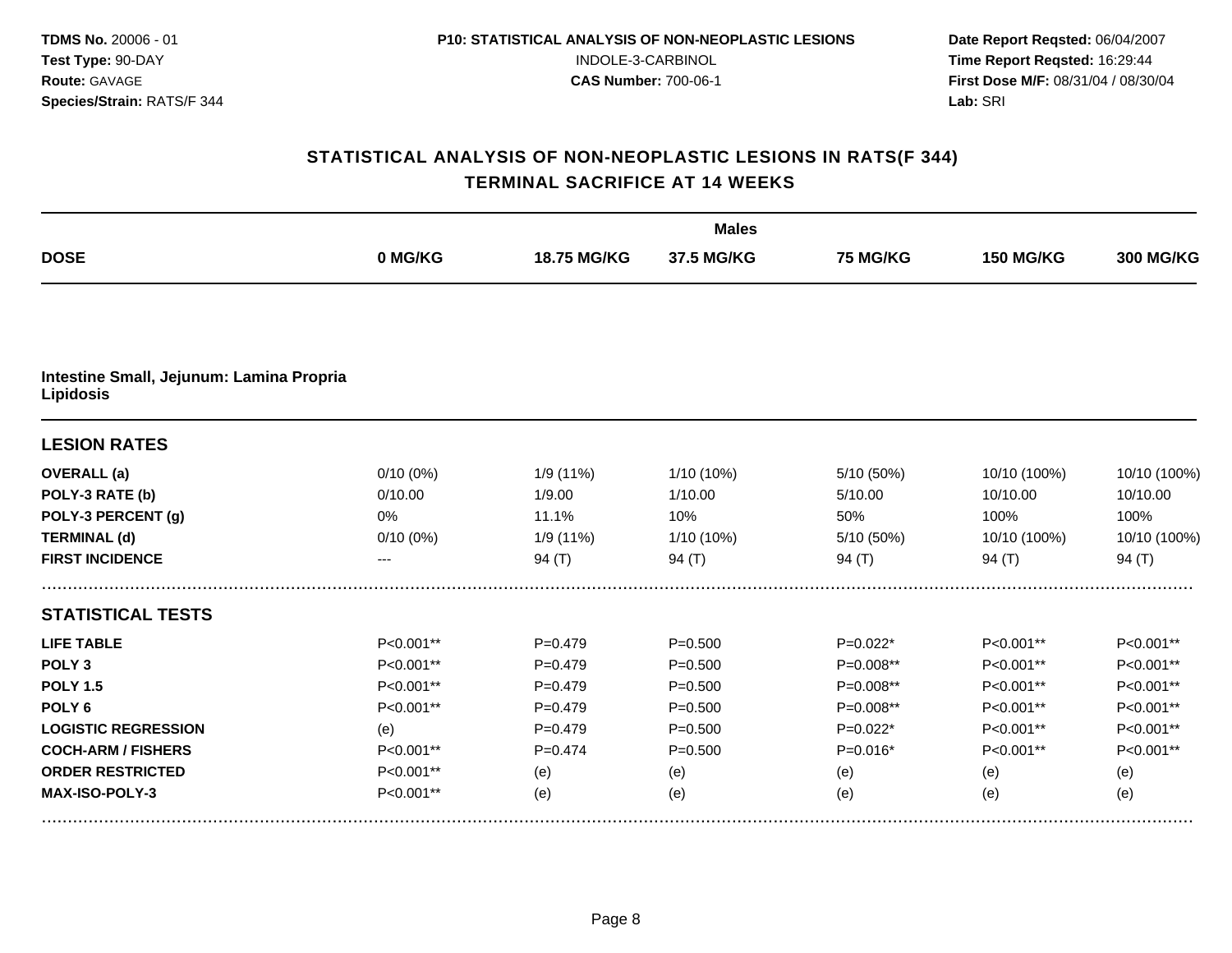|                                                       |             |             | <b>Males</b> |            |                  |                  |
|-------------------------------------------------------|-------------|-------------|--------------|------------|------------------|------------------|
| <b>DOSE</b>                                           | 0 MG/KG     | 18.75 MG/KG | 37.5 MG/KG   | 75 MG/KG   | <b>150 MG/KG</b> | <b>300 MG/KG</b> |
|                                                       |             |             |              |            |                  |                  |
| Intestine Small, Jejunum: Lymphatic<br><b>Ectasia</b> |             |             |              |            |                  |                  |
| <b>LESION RATES</b>                                   |             |             |              |            |                  |                  |
| <b>OVERALL</b> (a)                                    | 0/10(0%)    | 1/9 (11%)   | 1/10 (10%)   | 5/10 (50%) | 10/10 (100%)     | 10/10 (100%)     |
| POLY-3 RATE (b)                                       | 0/10.00     | 1/9.00      | 1/10.00      | 5/10.00    | 10/10.00         | 10/10.00         |
| POLY-3 PERCENT (g)                                    | 0%          | 11.1%       | 10%          | 50%        | 100%             | 100%             |
| <b>TERMINAL (d)</b>                                   | $0/10(0\%)$ | 1/9 (11%)   | 1/10 (10%)   | 5/10 (50%) | 10/10 (100%)     | 10/10 (100%)     |
| <b>FIRST INCIDENCE</b>                                | ---         | 94 $(T)$    | 94 $(T)$     | 94 $(T)$   | 94 $(T)$         | 94 $(T)$         |
| <b>STATISTICAL TESTS</b>                              |             |             |              |            |                  |                  |
| <b>LIFE TABLE</b>                                     | P<0.001**   | $P = 0.479$ | $P = 0.500$  | $P=0.022*$ | P<0.001**        | P<0.001**        |
| POLY <sub>3</sub>                                     | P<0.001**   | $P=0.479$   | $P = 0.500$  | P=0.008**  | P<0.001**        | P<0.001**        |
| <b>POLY 1.5</b>                                       | P<0.001**   | $P=0.479$   | $P = 0.500$  | P=0.008**  | P<0.001**        | P<0.001**        |
| POLY <sub>6</sub>                                     | P<0.001**   | $P=0.479$   | $P = 0.500$  | P=0.008**  | P<0.001**        | P<0.001**        |
| <b>LOGISTIC REGRESSION</b>                            | (e)         | $P=0.479$   | $P = 0.500$  | $P=0.022*$ | $P<0.001**$      | P<0.001**        |
| <b>COCH-ARM / FISHERS</b>                             | P<0.001**   | $P = 0.474$ | $P = 0.500$  | $P=0.016*$ | P<0.001**        | P<0.001**        |
| <b>ORDER RESTRICTED</b>                               | P<0.001**   | (e)         | (e)          | (e)        | (e)              | (e)              |
| MAX-ISO-POLY-3                                        | P<0.001**   | (e)         | (e)          | (e)        | (e)              | (e)              |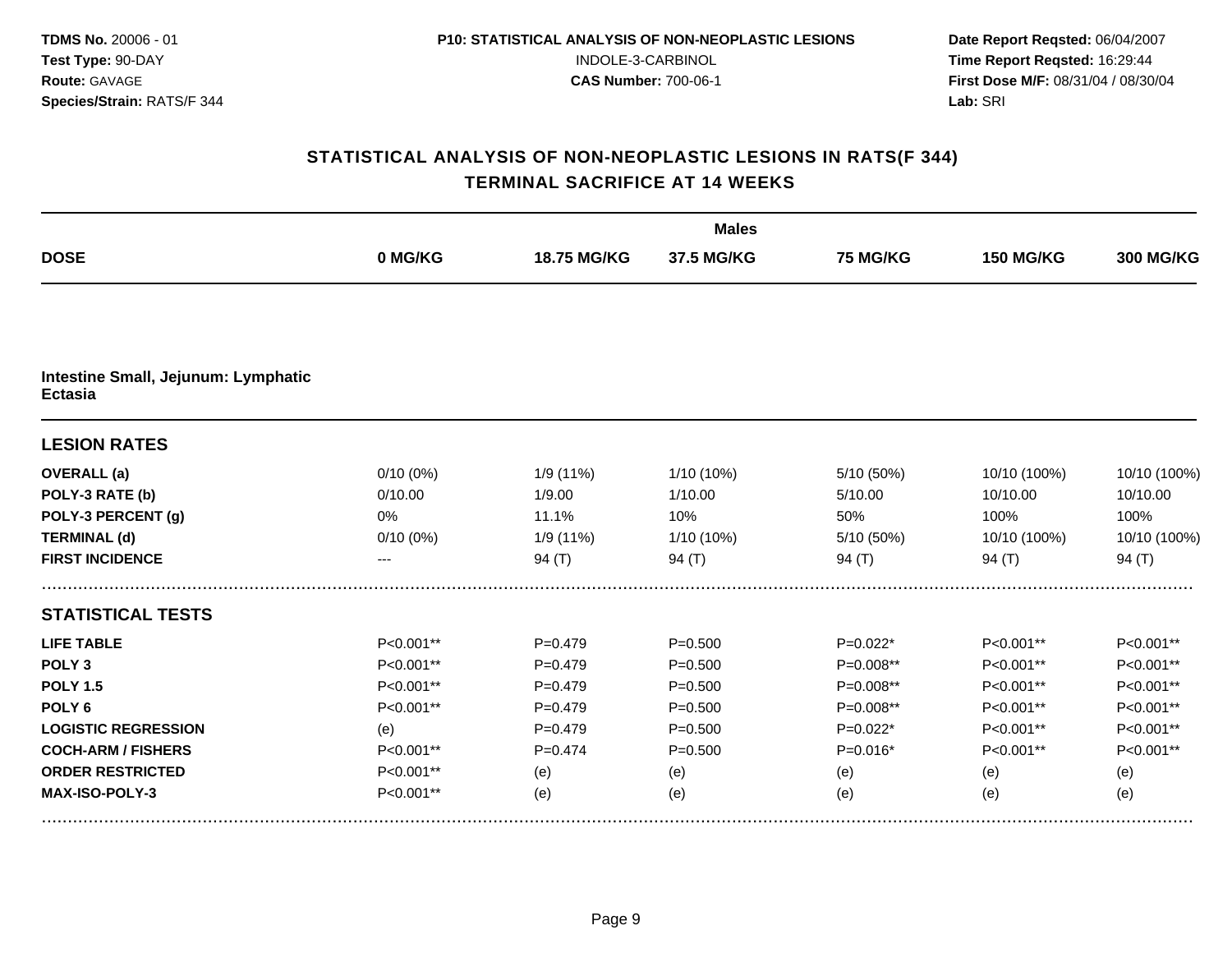|                                     |             |             | <b>Males</b> |                 |                  |                  |
|-------------------------------------|-------------|-------------|--------------|-----------------|------------------|------------------|
| <b>DOSE</b>                         | 0 MG/KG     | 18.75 MG/KG | 37.5 MG/KG   | <b>75 MG/KG</b> | <b>150 MG/KG</b> | <b>300 MG/KG</b> |
|                                     |             |             |              |                 |                  |                  |
| <b>Kidney</b><br><b>Nephropathy</b> |             |             |              |                 |                  |                  |
| <b>LESION RATES</b>                 |             |             |              |                 |                  |                  |
| <b>OVERALL</b> (a)                  | 0/10(0%)    | $0/0 (0\%)$ | $0/0(0\%)$   | $0/0 (0\%)$     | $0/0 (0\%)$      | 2/10 (20%)       |
| POLY-3 RATE (b)                     | 0/10.00     | 0/0.00      | 0/0.00       | 0/0.00          | 0/0.00           | 2/10.00          |
| POLY-3 PERCENT (g)                  | 0%          | 0%          | 0%           | 0%              | 0%               | 20%              |
| <b>TERMINAL (d)</b>                 | 0/10(0%)    | $0/0 (0\%)$ | $0/0 (0\%)$  | $0/0 (0\%)$     | $0/0 (0\%)$      | 2/10 (20%)       |
| <b>FIRST INCIDENCE</b>              | ---         | ---         | $---$        | ---             | ---              | 94(T)            |
| <b>STATISTICAL TESTS</b>            |             |             |              |                 |                  |                  |
| <b>LIFE TABLE</b>                   | $P = 0.138$ | (e)         | (e)          | (e)             | (e)              | $P = 0.234$      |
| POLY <sub>3</sub>                   | (e)         | (e)         | (e)          | (e)             | (e)              | $P=0.227$        |
| <b>POLY 1.5</b>                     | (e)         | (e)         | (e)          | (e)             | (e)              | $P=0.227$        |
| POLY <sub>6</sub>                   | (e)         | (e)         | (e)          | (e)             | (e)              | $P=0.227$        |
| <b>LOGISTIC REGRESSION</b>          | (e)         | (e)         | (e)          | (e)             | (e)              | $P = 0.234$      |
| <b>COCH-ARM / FISHERS</b>           | $P=0.132$   | (e)         | (e)          | (e)             | (e)              | $P = 0.237$      |
| <b>ORDER RESTRICTED</b>             | (e)         | (e)         | (e)          | (e)             | (e)              | (e)              |
| MAX-ISO-POLY-3                      | (e)         | (e)         | (e)          | (e)             | (e)              | (e)              |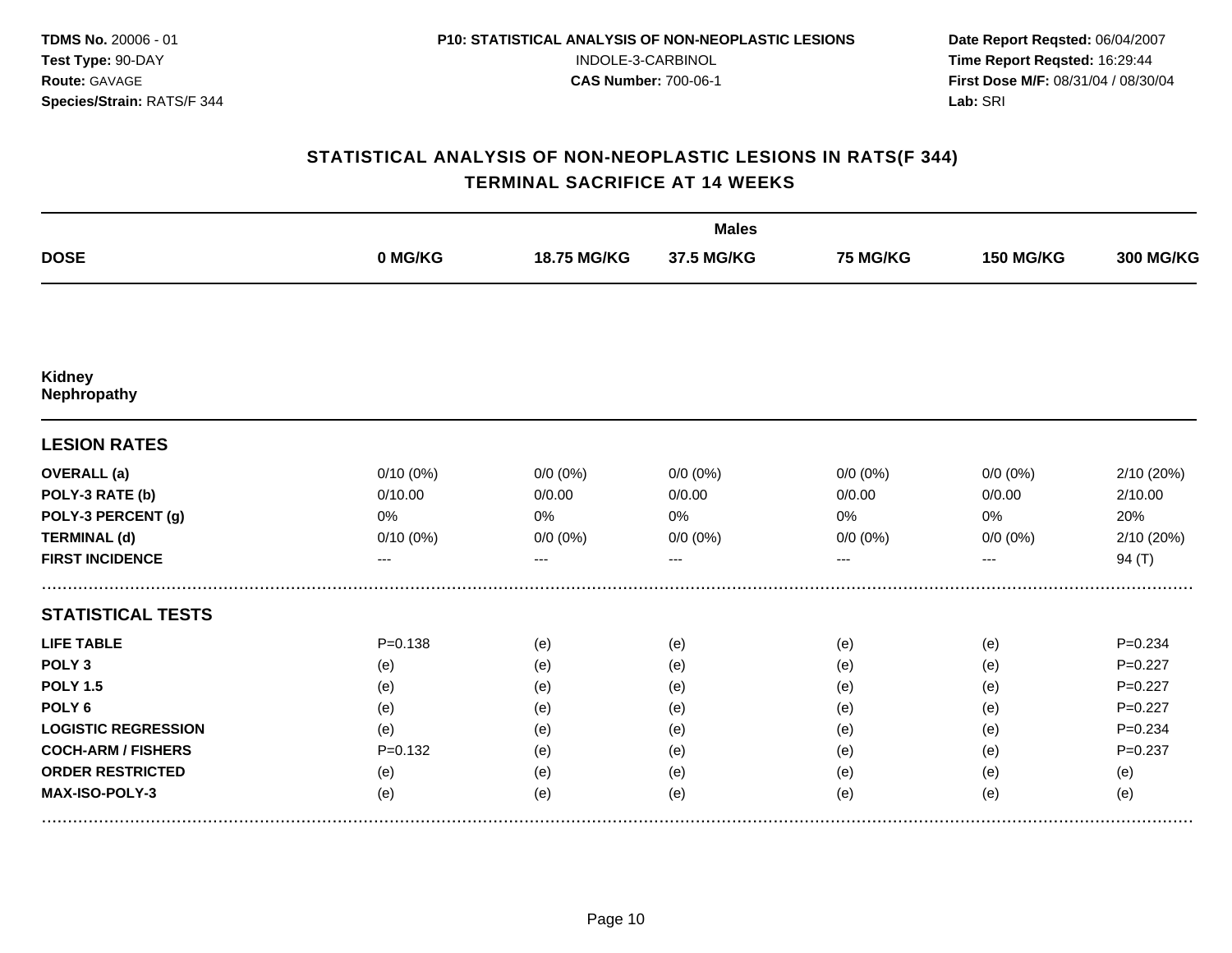|              |              | <b>Males</b> |              |                  |                  |
|--------------|--------------|--------------|--------------|------------------|------------------|
| 0 MG/KG      | 18.75 MG/KG  | 37.5 MG/KG   | 75 MG/KG     | <b>150 MG/KG</b> | <b>300 MG/KG</b> |
|              |              |              |              |                  |                  |
|              |              |              |              |                  |                  |
|              |              |              |              |                  |                  |
| 2/10(20%)    |              | $0/10(0\%)$  | 1/10 (10%)   | $0/10(0\%)$      | $0/10(0\%)$      |
| 2/10.00      | 0/10.00      | 0/10.00      | 1/10.00      | 0/10.00          | 0/10.00          |
| 20%          | 0%           | 0%           | 10%          | 0%               | 0%               |
| 2/10 (20%)   | $0/10(0\%)$  | $0/10(0\%)$  | 1/10 (10%)   | $0/10(0\%)$      | 0/10(0%)         |
| 94 $(T)$     |              |              | 94 $(T)$     |                  | ---              |
|              |              |              |              |                  |                  |
| $P = 0.211N$ | $P = 0.234N$ | $P = 0.234N$ | $P = 0.500N$ | P=0.234N         | P=0.234N         |
| $P = 0.206N$ | $P=0.227N$   | $P=0.227N$   | $P = 0.500N$ | $P=0.227N$       | $P=0.227N$       |
| $P = 0.206N$ | P=0.227N     | P=0.227N     | $P = 0.500N$ | P=0.227N         | P=0.227N         |
| $P = 0.206N$ | P=0.227N     | $P = 0.227N$ | $P = 0.500N$ | $P = 0.227N$     | $P = 0.227N$     |
| $P = 0.211N$ | (e)          | (e)          | $P = 0.500N$ | (e)              | (e)              |
| P=0.209N     | P=0.237N     | P=0.237N     | $P = 0.500N$ | $P = 0.237N$     | P=0.237N         |
| P=0.027N*    | (e)          | (e)          | (e)          | (e)              | (e)              |
| P=0.033N*    | (e)          | (e)          | (e)          | (e)              | (e)              |
|              |              | $0/10(0\%)$  |              |                  |                  |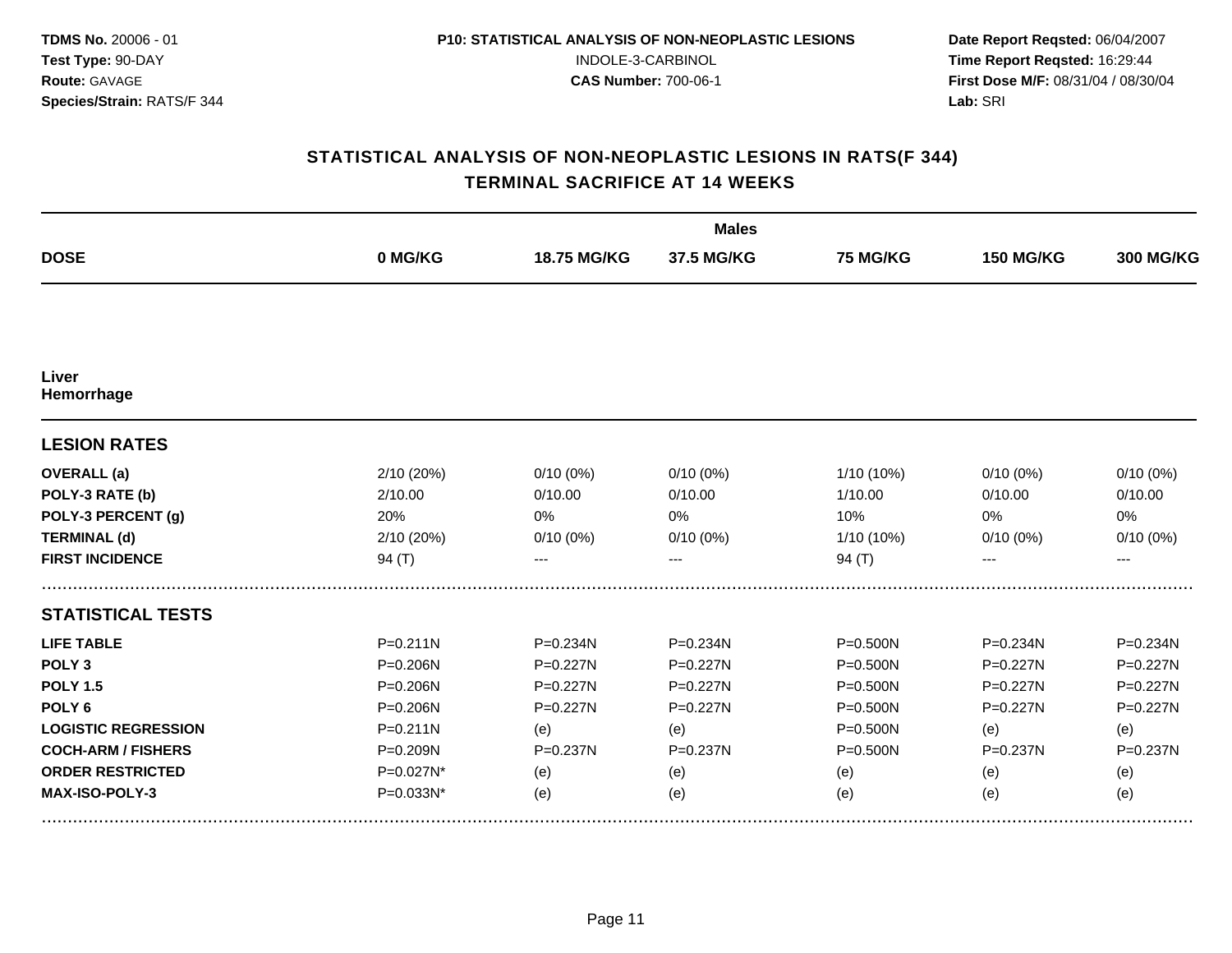|                                            |             |             | <b>Males</b> |             |                  |                  |
|--------------------------------------------|-------------|-------------|--------------|-------------|------------------|------------------|
| <b>DOSE</b>                                | 0 MG/KG     | 18.75 MG/KG | 37.5 MG/KG   | 75 MG/KG    | <b>150 MG/KG</b> | <b>300 MG/KG</b> |
|                                            |             |             |              |             |                  |                  |
| Liver<br><b>Hepatodiaphragmatic Nodule</b> |             |             |              |             |                  |                  |
| <b>LESION RATES</b>                        |             |             |              |             |                  |                  |
| <b>OVERALL</b> (a)                         | 0/10(0%)    | $0/10(0\%)$ | 1/10 (10%)   | 1/10 (10%)  | $0/10(0\%)$      | $0/10(0\%)$      |
| POLY-3 RATE (b)                            | 0/10.00     | 0/10.00     | 1/10.00      | 1/10.00     | 0/10.00          | 0/10.00          |
| POLY-3 PERCENT (g)                         | $0\%$       | 0%          | 10%          | 10%         | 0%               | 0%               |
| <b>TERMINAL (d)</b>                        | $0/10(0\%)$ | $0/10(0\%)$ | 1/10 (10%)   | 1/10 (10%)  | $0/10(0\%)$      | $0/10(0\%)$      |
| <b>FIRST INCIDENCE</b>                     | ---         | ---         | 94 $(T)$     | 94 $(T)$    | ---              | $---$            |
| <b>STATISTICAL TESTS</b>                   |             |             |              |             |                  |                  |
| <b>LIFE TABLE</b>                          | P=0.483N    | (e)         | $P = 0.500$  | $P = 0.500$ | (e)              | (e)              |
| POLY <sub>3</sub>                          | P=0.483N    | (e)         | $P = 0.500$  | $P = 0.500$ | (e)              | (e)              |
| <b>POLY 1.5</b>                            | P=0.483N    | (e)         | $P = 0.500$  | $P = 0.500$ | (e)              | (e)              |
| POLY <sub>6</sub>                          | P=0.483N    | (e)         | $P = 0.500$  | $P = 0.500$ | (e)              | (e)              |
| <b>LOGISTIC REGRESSION</b>                 | (e)         | (e)         | $P = 0.500$  | $P = 0.500$ | (e)              | (e)              |
| <b>COCH-ARM / FISHERS</b>                  | P=0.483N    | (e)         | $P = 0.500$  | $P = 0.500$ | (e)              | (e)              |
| <b>ORDER RESTRICTED</b>                    | $P=0.495$   | (e)         | (e)          | (e)         | (e)              | (e)              |
| MAX-ISO-POLY-3                             | P=0.496N    | (e)         | (e)          | (e)         | (e)              | (e)              |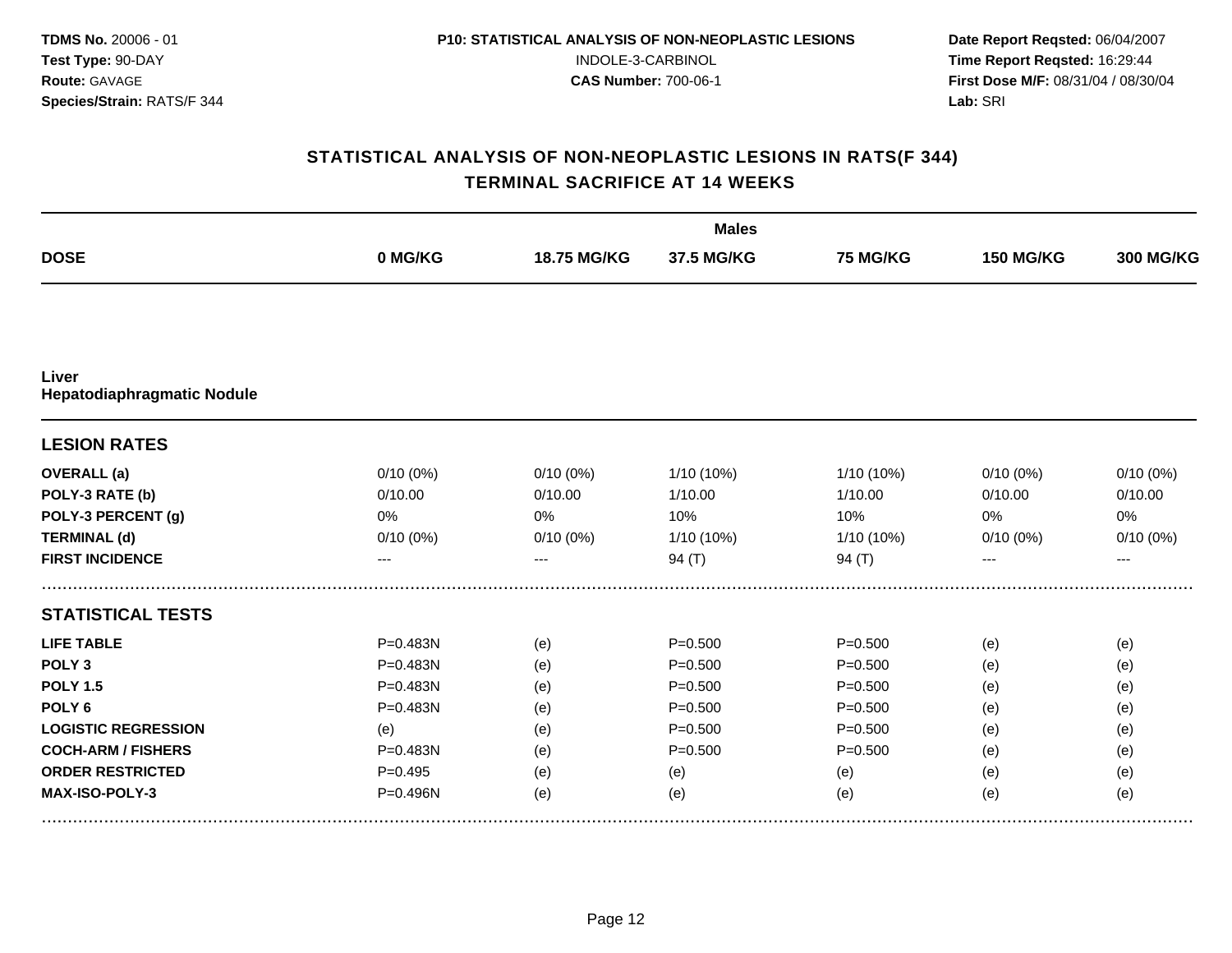|                                                  |             |             | <b>Males</b> |                 |                  |                  |
|--------------------------------------------------|-------------|-------------|--------------|-----------------|------------------|------------------|
| <b>DOSE</b>                                      | 0 MG/KG     | 18.75 MG/KG | 37.5 MG/KG   | <b>75 MG/KG</b> | <b>150 MG/KG</b> | <b>300 MG/KG</b> |
|                                                  |             |             |              |                 |                  |                  |
| Liver<br><b>Infiltration Cellular Mixed Cell</b> |             |             |              |                 |                  |                  |
| <b>LESION RATES</b>                              |             |             |              |                 |                  |                  |
| <b>OVERALL</b> (a)                               | 0/10(0%)    | $0/10(0\%)$ | 0/10(0%)     | 0/10(0%)        | $0/10(0\%)$      | 1/10 (10%)       |
| POLY-3 RATE (b)                                  | 0/10.00     | 0/10.00     | 0/10.00      | 0/10.00         | 0/10.00          | 1/10.00          |
| POLY-3 PERCENT (g)                               | 0%          | 0%          | 0%           | 0%              | 0%               | 10%              |
| <b>TERMINAL (d)</b>                              | $0/10(0\%)$ | $0/10(0\%)$ | $0/10(0\%)$  | $0/10(0\%)$     | $0/10(0\%)$      | 1/10 (10%)       |
| <b>FIRST INCIDENCE</b>                           | ---         | ---         | ---          | ---             | ---              | 94 $(T)$         |
| <b>STATISTICAL TESTS</b>                         |             |             |              |                 |                  |                  |
| <b>LIFE TABLE</b>                                | $P = 0.107$ | (e)         | (e)          | (e)             | (e)              | $P = 0.500$      |
| POLY <sub>3</sub>                                | $P = 0.107$ | (e)         | (e)          | (e)             | (e)              | $P = 0.500$      |
| <b>POLY 1.5</b>                                  | $P = 0.107$ | (e)         | (e)          | (e)             | (e)              | $P = 0.500$      |
| POLY <sub>6</sub>                                | $P = 0.107$ | (e)         | (e)          | (e)             | (e)              | $P = 0.500$      |
| <b>LOGISTIC REGRESSION</b>                       | (e)         | (e)         | (e)          | (e)             | (e)              | $P = 0.500$      |
| <b>COCH-ARM / FISHERS</b>                        | $P = 0.105$ | (e)         | (e)          | (e)             | (e)              | $P = 0.500$      |
| <b>ORDER RESTRICTED</b>                          | $P = 0.065$ | (e)         | (e)          | (e)             | (e)              | (e)              |
| MAX-ISO-POLY-3                                   | $P = 0.074$ | (e)         | (e)          | (e)             | (e)              | (e)              |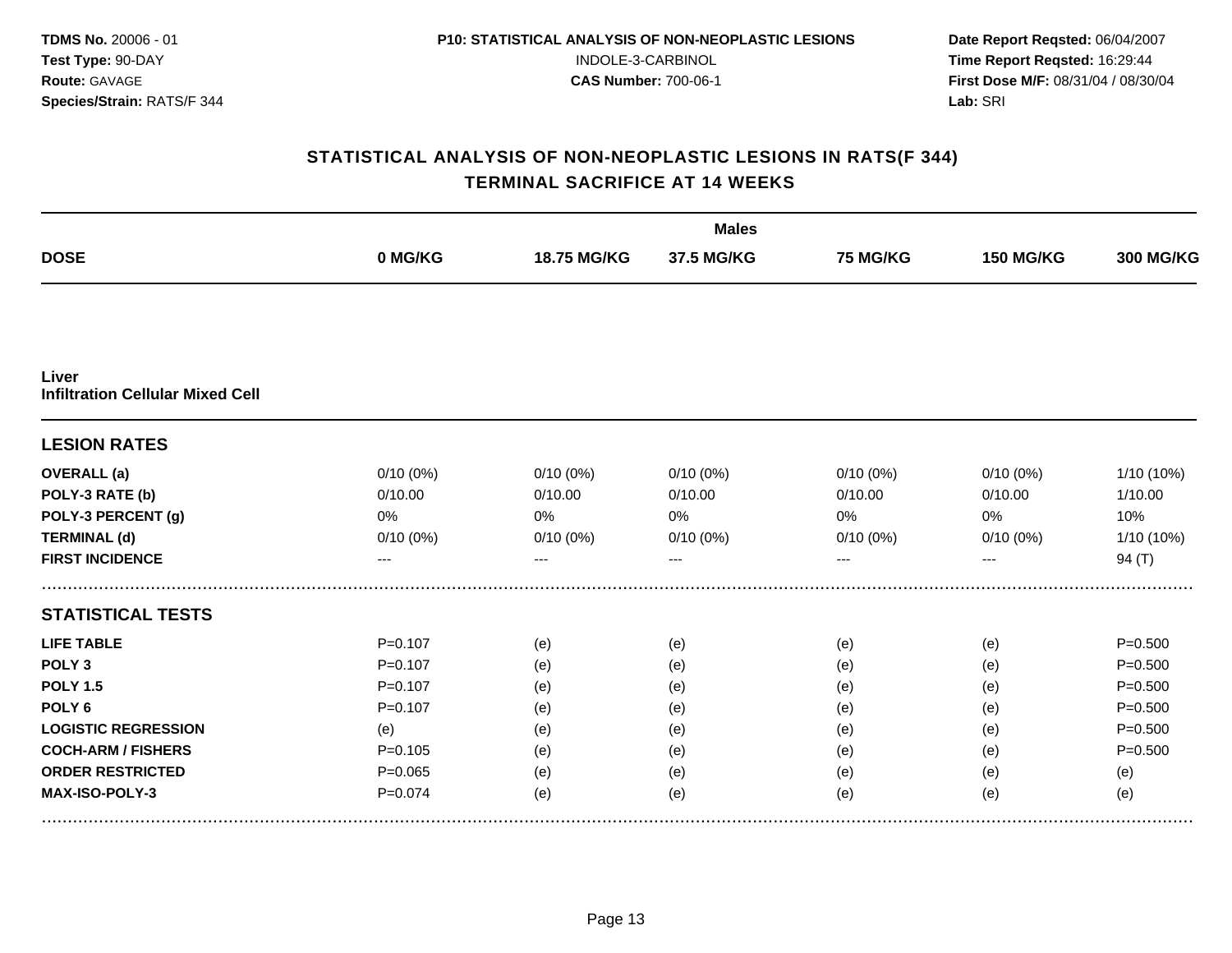|                                                              |              |              | <b>Males</b> |              |                  |                  |
|--------------------------------------------------------------|--------------|--------------|--------------|--------------|------------------|------------------|
| <b>DOSE</b>                                                  | 0 MG/KG      | 18.75 MG/KG  | 37.5 MG/KG   | 75 MG/KG     | <b>150 MG/KG</b> | <b>300 MG/KG</b> |
|                                                              |              |              |              |              |                  |                  |
| <b>Liver: Hepatocyte</b><br><b>Vacuolization Cytoplasmic</b> |              |              |              |              |                  |                  |
| <b>LESION RATES</b>                                          |              |              |              |              |                  |                  |
| <b>OVERALL</b> (a)                                           | 4/10 (40%)   | 4/10 (40%)   | 2/10 (20%)   | 4/10 (40%)   | 2/10 (20%)       | 2/10 (20%)       |
| POLY-3 RATE (b)                                              | 4/10.00      | 4/10.00      | 2/10.00      | 4/10.00      | 2/10.00          | 2/10.00          |
| POLY-3 PERCENT (g)                                           | 40%          | 40%          | 20%          | 40%          | 20%              | 20%              |
| <b>TERMINAL (d)</b>                                          | 4/10 (40%)   | 4/10 (40%)   | 2/10(20%)    | 4/10 (40%)   | 2/10(20%)        | 2/10 (20%)       |
| <b>FIRST INCIDENCE</b>                                       | 94 $(T)$     | 94 $(T)$     | 94 $(T)$     | 94 (T)       | 94 $(T)$         | 94 $(T)$         |
| <b>STATISTICAL TESTS</b>                                     |              |              |              |              |                  |                  |
| <b>LIFE TABLE</b>                                            | $P = 0.194N$ | $P = 0.672$  | $P = 0.317N$ | $P = 0.672$  | $P = 0.317N$     | P=0.317N         |
| POLY <sub>3</sub>                                            | P=0.198N     | $P = 0.667$  | P=0.318N     | $P = 0.667$  | P=0.318N         | P=0.318N         |
| <b>POLY 1.5</b>                                              | P=0.198N     | $P = 0.667$  | P=0.318N     | $P = 0.667$  | P=0.318N         | P=0.318N         |
| POLY <sub>6</sub>                                            | P=0.198N     | $P=0.667$    | P=0.318N     | $P = 0.667$  | P=0.318N         | P=0.318N         |
| <b>LOGISTIC REGRESSION</b>                                   | $P = 0.194N$ | $P=0.672$    | $P = 0.317N$ | $P=0.672$    | $P = 0.317N$     | P=0.317N         |
| <b>COCH-ARM / FISHERS</b>                                    | P=0.192N     | $P = 0.675N$ | $P = 0.314N$ | $P = 0.675N$ | P=0.314N         | P=0.314N         |
| <b>ORDER RESTRICTED</b>                                      | $P = 0.310N$ | (e)          | (e)          | (e)          | (e)              | (e)              |
| <b>MAX-ISO-POLY-3</b>                                        | $P = 0.315N$ | (e)          | (e)          | (e)          | (e)              | (e)              |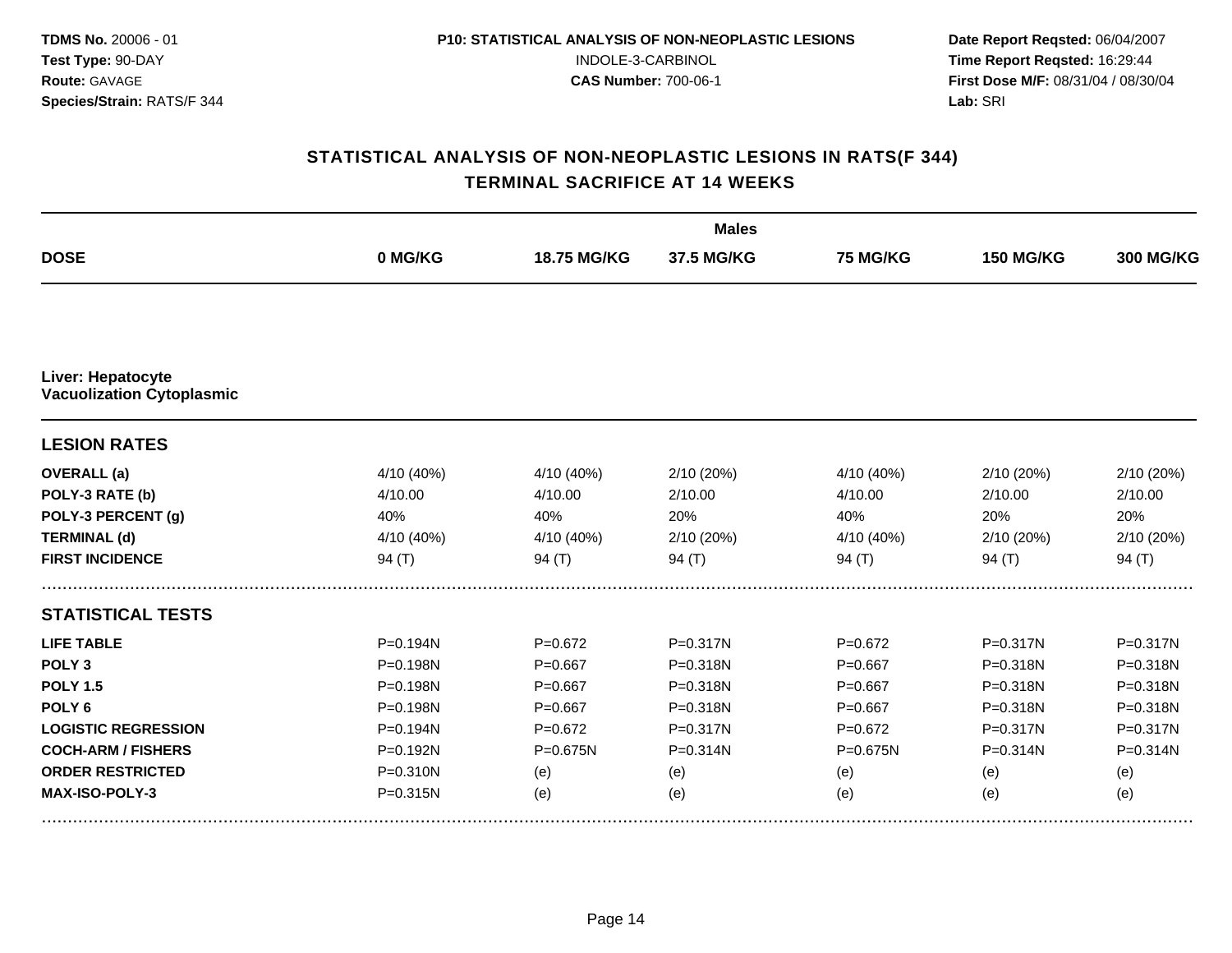|                                     |            |             | <b>Males</b> |             |                  |                  |
|-------------------------------------|------------|-------------|--------------|-------------|------------------|------------------|
| <b>DOSE</b>                         | 0 MG/KG    | 18.75 MG/KG | 37.5 MG/KG   | 75 MG/KG    | <b>150 MG/KG</b> | <b>300 MG/KG</b> |
|                                     |            |             |              |             |                  |                  |
| Lung<br><b>Inflammation Chronic</b> |            |             |              |             |                  |                  |
| <b>LESION RATES</b>                 |            |             |              |             |                  |                  |
| <b>OVERALL</b> (a)                  | 3/10 (30%) | $0/0 (0\%)$ | $0/0 (0\%)$  | $0/0 (0\%)$ | $0/0 (0\%)$      | $0/10(0\%)$      |
| POLY-3 RATE (b)                     | 3/10.00    | 0/0.00      | 0/0.00       | 0/0.00      | 0/0.00           | 0/10.00          |
| POLY-3 PERCENT (g)                  | 30%        | 0%          | 0%           | 0%          | 0%               | 0%               |
| <b>TERMINAL (d)</b>                 | 3/10 (30%) | $0/0 (0\%)$ | $0/0 (0\%)$  | $0/0 (0\%)$ | $0/0 (0\%)$      | $0/10(0\%)$      |
| <b>FIRST INCIDENCE</b>              | 94 $(T)$   | ---         | $---$        | ---         | ---              | $---$            |
| <b>STATISTICAL TESTS</b>            |            |             |              |             |                  |                  |
| <b>LIFE TABLE</b>                   | P=0.064N   | (e)         | (e)          | (e)         | (e)              | $P = 0.111N$     |
| POLY <sub>3</sub>                   | (e)        | (e)         | (e)          | (e)         | (e)              | P=0.095N         |
| <b>POLY 1.5</b>                     | (e)        | (e)         | (e)          | (e)         | (e)              | P=0.095N         |
| POLY <sub>6</sub>                   | (e)        | (e)         | (e)          | (e)         | (e)              | P=0.095N         |
| <b>LOGISTIC REGRESSION</b>          | P=0.064N   | (e)         | (e)          | (e)         | (e)              | (e)              |
| <b>COCH-ARM / FISHERS</b>           | P=0.059N   | (e)         | (e)          | (e)         | (e)              | P=0.105N         |
| <b>ORDER RESTRICTED</b>             | (e)        | (e)         | (e)          | (e)         | (e)              | (e)              |
| MAX-ISO-POLY-3                      | (e)        | (e)         | (e)          | (e)         | (e)              | (e)              |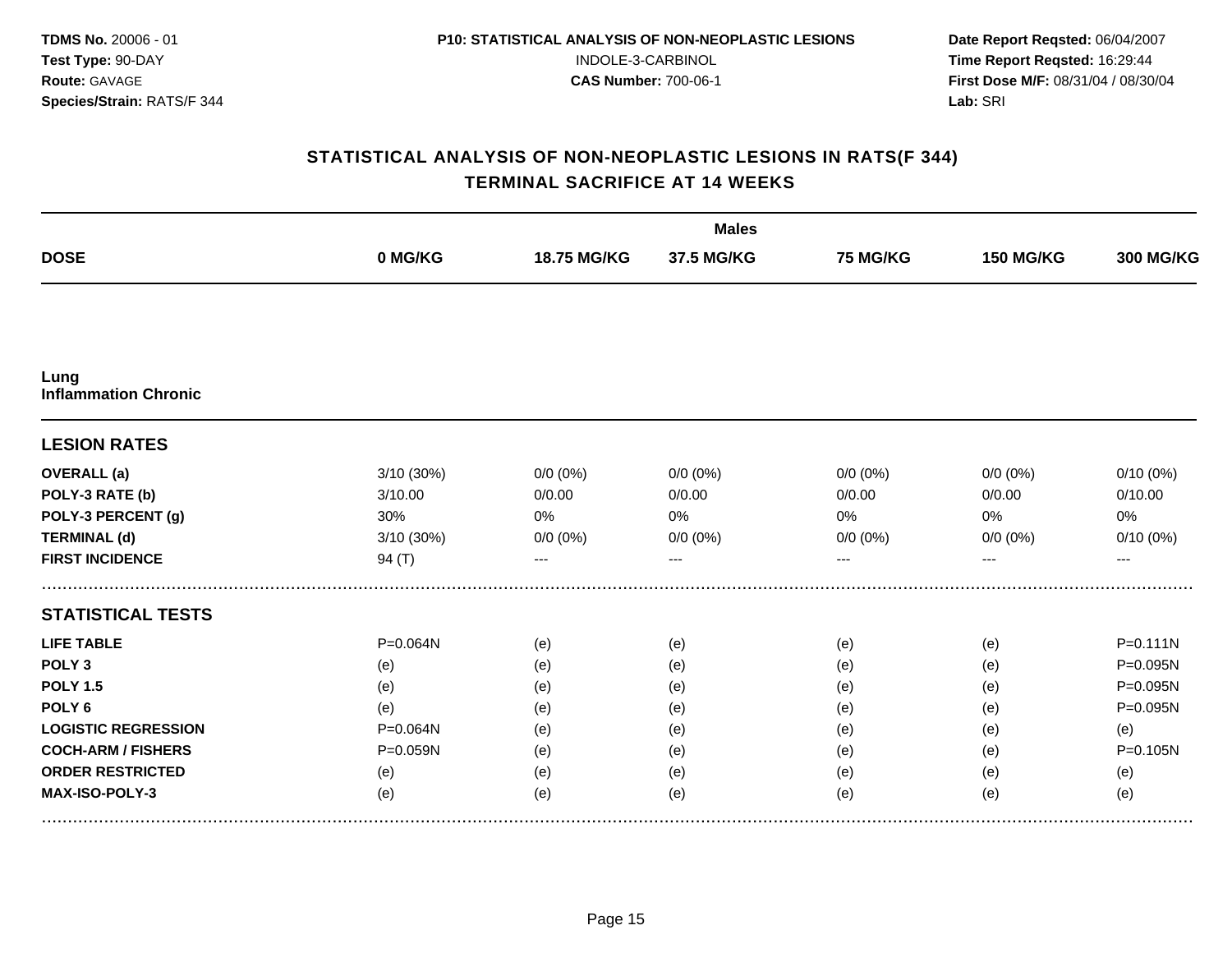|                                                   |           |             | <b>Males</b> |             |                  |                  |
|---------------------------------------------------|-----------|-------------|--------------|-------------|------------------|------------------|
| <b>DOSE</b>                                       | 0 MG/KG   | 18.75 MG/KG | 37.5 MG/KG   | 75 MG/KG    | <b>150 MG/KG</b> | <b>300 MG/KG</b> |
|                                                   |           |             |              |             |                  |                  |
| <b>Lymph Node, Mesenteric</b><br><b>Lipidosis</b> |           |             |              |             |                  |                  |
| <b>LESION RATES</b>                               |           |             |              |             |                  |                  |
| <b>OVERALL</b> (a)                                | 0/7(0%)   | 2/10 (20%)  | 1/9 (11%)    | $0/10(0\%)$ | 5/10 (50%)       | 10/10 (100%)     |
| POLY-3 RATE (b)                                   | 0/7.00    | 2/10.00     | 1/9.00       | 0/10.00     | 5/10.00          | 10/10.00         |
| POLY-3 PERCENT (g)                                | 0%        | 20%         | 11.1%        | 0%          | 50%              | 100%             |
| <b>TERMINAL (d)</b>                               | 0/7(0%)   | 2/10 (20%)  | 1/9 (11%)    | $0/10(0\%)$ | 5/10 (50%)       | 10/10 (100%)     |
| <b>FIRST INCIDENCE</b>                            |           | 94 $(T)$    | 94 $(T)$     |             | 94 $(T)$         | 94 $(T)$         |
| <b>STATISTICAL TESTS</b>                          |           |             |              |             |                  |                  |
| <b>LIFE TABLE</b>                                 | P<0.001** | $P = 0.316$ | $P = 0.550$  | (e)         | $P = 0.051$      | P<0.001**        |
| POLY <sub>3</sub>                                 | P<0.001** | $P = 0.313$ | $P = 0.550$  | (e)         | $P=0.030*$       | P<0.001**        |
| <b>POLY 1.5</b>                                   | P<0.001** | $P = 0.313$ | $P = 0.550$  | (e)         | $P=0.030*$       | P<0.001**        |
| POLY <sub>6</sub>                                 | P<0.001** | $P = 0.313$ | $P = 0.550$  | (e)         | $P=0.030*$       | P<0.001**        |
| <b>LOGISTIC REGRESSION</b>                        | (e)       | $P = 0.316$ | $P = 0.550$  | (e)         | $P = 0.051$      | P<0.001**        |
| <b>COCH-ARM / FISHERS</b>                         | P<0.001** | $P = 0.331$ | $P = 0.563$  | (e)         | $P=0.041*$       | P<0.001**        |
| <b>ORDER RESTRICTED</b>                           | P<0.001** | (e)         | (e)          | (e)         | (e)              | (e)              |
| MAX-ISO-POLY-3                                    | P<0.001** | (e)         | (e)          | (e)         | (e)              | (e)              |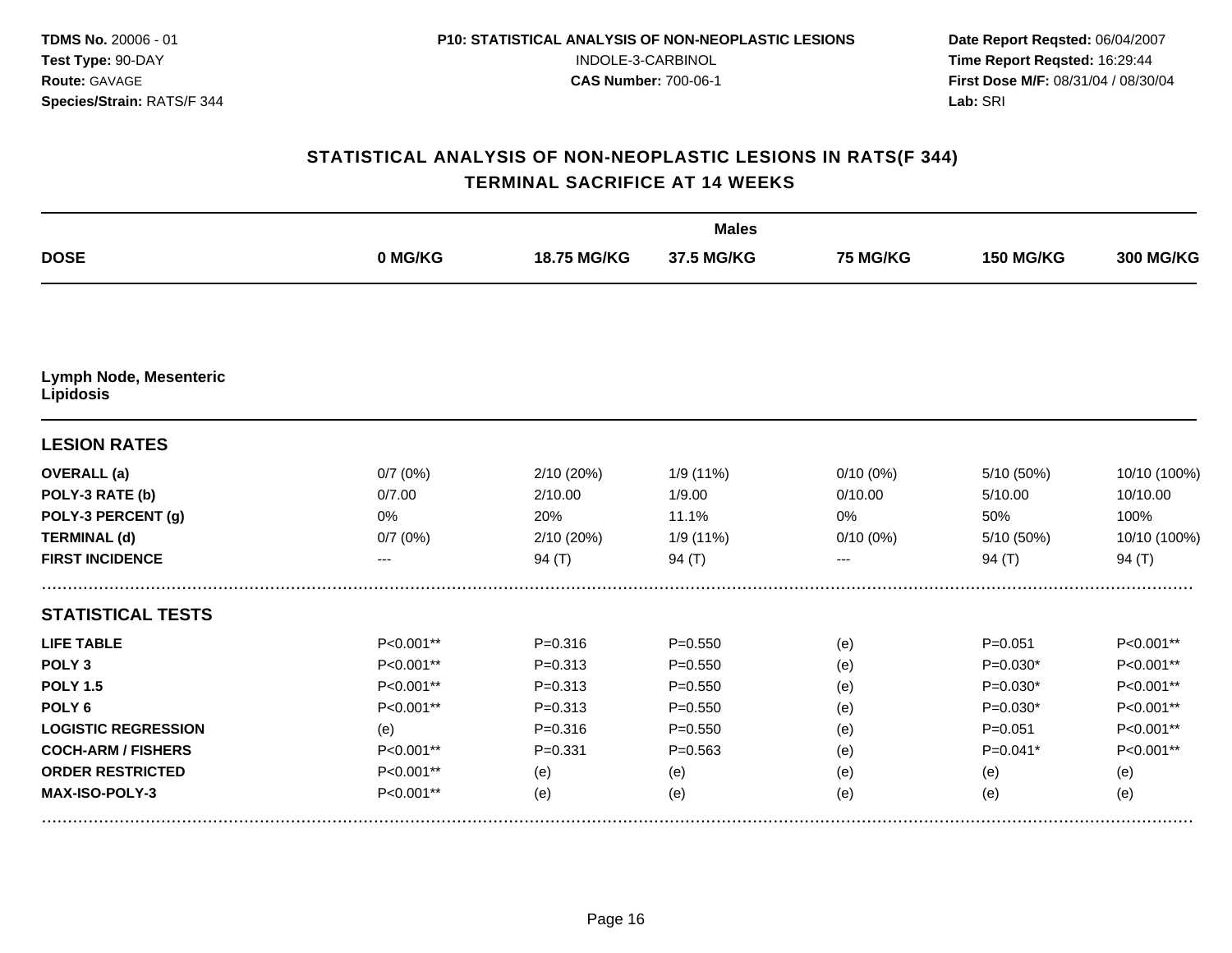|                                                     |           |             | <b>Males</b> |                 |                  |                  |
|-----------------------------------------------------|-----------|-------------|--------------|-----------------|------------------|------------------|
| <b>DOSE</b>                                         | 0 MG/KG   | 18.75 MG/KG | 37.5 MG/KG   | <b>75 MG/KG</b> | <b>150 MG/KG</b> | <b>300 MG/KG</b> |
|                                                     |           |             |              |                 |                  |                  |
| Lymph Node, Mesenteric: Lymphatic<br><b>Ectasia</b> |           |             |              |                 |                  |                  |
| <b>LESION RATES</b>                                 |           |             |              |                 |                  |                  |
| <b>OVERALL</b> (a)                                  | 0/7(0%)   | 2/10 (20%)  | 1/9 (11%)    | $0/10(0\%)$     | 5/10 (50%)       | 10/10 (100%)     |
| POLY-3 RATE (b)                                     | 0/7.00    | 2/10.00     | 1/9.00       | 0/10.00         | 5/10.00          | 10/10.00         |
| POLY-3 PERCENT (g)                                  | 0%        | 20%         | 11.1%        | 0%              | 50%              | 100%             |
| <b>TERMINAL (d)</b>                                 | 0/7(0%)   | 2/10 (20%)  | 1/9 (11%)    | $0/10(0\%)$     | 5/10 (50%)       | 10/10 (100%)     |
| <b>FIRST INCIDENCE</b>                              | ---       | 94 (T)      | 94 $(T)$     |                 | 94 $(T)$         | 94 $(T)$         |
| <b>STATISTICAL TESTS</b>                            |           |             |              |                 |                  |                  |
| <b>LIFE TABLE</b>                                   | P<0.001** | $P = 0.316$ | $P = 0.550$  | (e)             | $P = 0.051$      | P<0.001**        |
| POLY <sub>3</sub>                                   | P<0.001** | $P = 0.313$ | $P = 0.550$  | (e)             | $P=0.030*$       | P<0.001**        |
| <b>POLY 1.5</b>                                     | P<0.001** | $P = 0.313$ | $P = 0.550$  | (e)             | $P=0.030*$       | P<0.001**        |
| POLY <sub>6</sub>                                   | P<0.001** | $P = 0.313$ | $P = 0.550$  | (e)             | $P=0.030*$       | P<0.001**        |
| <b>LOGISTIC REGRESSION</b>                          | (e)       | $P = 0.316$ | $P = 0.550$  | (e)             | $P = 0.051$      | P<0.001**        |
| <b>COCH-ARM / FISHERS</b>                           | P<0.001** | $P = 0.331$ | $P = 0.563$  | (e)             | $P=0.041*$       | P<0.001**        |
| <b>ORDER RESTRICTED</b>                             | P<0.001** | (e)         | (e)          | (e)             | (e)              | (e)              |
| MAX-ISO-POLY-3                                      | P<0.001** | (e)         | (e)          | (e)             | (e)              | (e)              |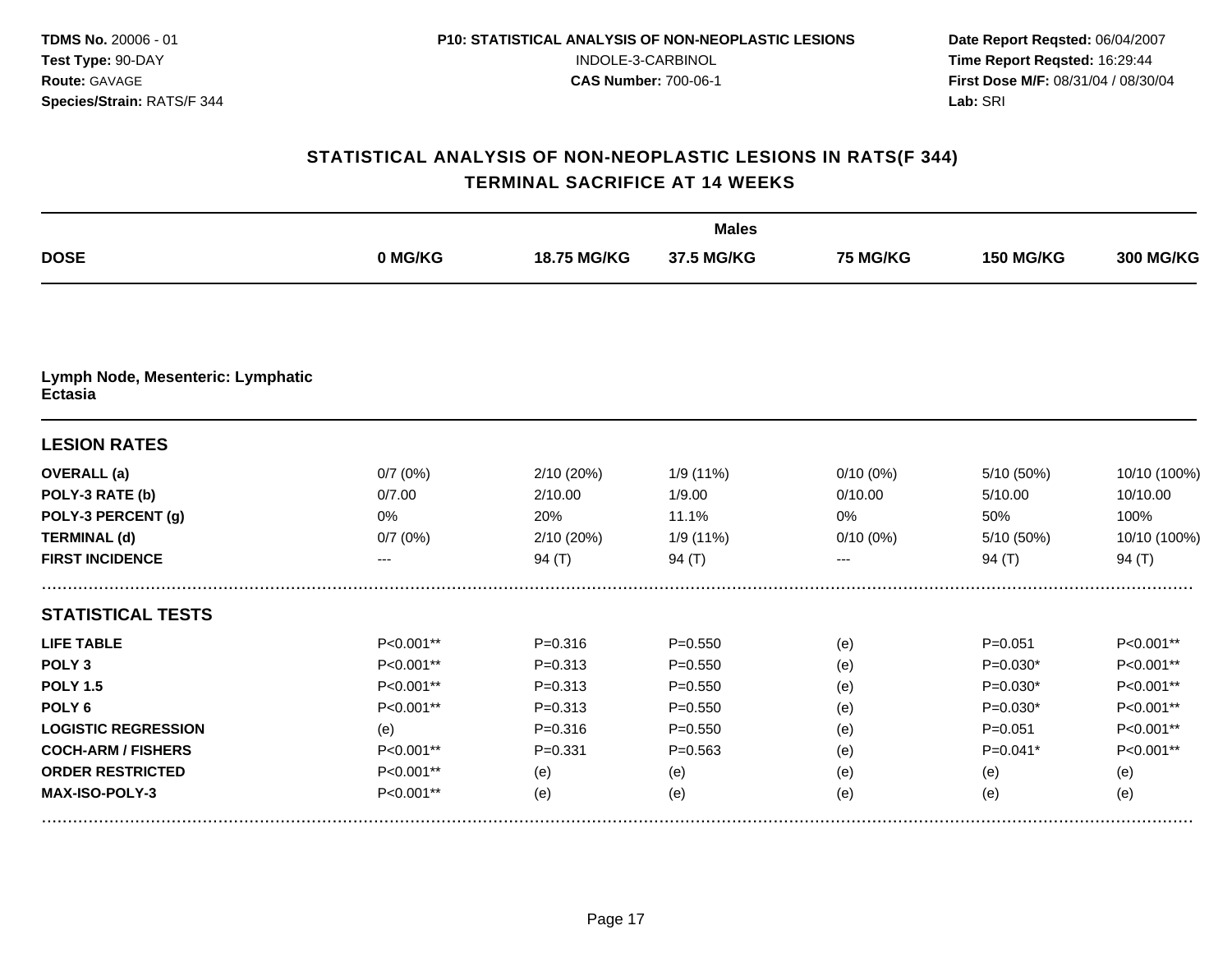|                                   |          |             | <b>Males</b> |                 |                  |                  |
|-----------------------------------|----------|-------------|--------------|-----------------|------------------|------------------|
| <b>DOSE</b>                       | 0 MG/KG  | 18.75 MG/KG | 37.5 MG/KG   | <b>75 MG/KG</b> | <b>150 MG/KG</b> | <b>300 MG/KG</b> |
|                                   |          |             |              |                 |                  |                  |
| <b>Pancreas</b><br><b>Atrophy</b> |          |             |              |                 |                  |                  |
| <b>LESION RATES</b>               |          |             |              |                 |                  |                  |
| <b>OVERALL</b> (a)                | 0/10(0%) | $0/0 (0\%)$ | $0/0(0\%)$   | $0/0 (0\%)$     | $0/0(0\%)$       | 0/10(0%)         |
| POLY-3 RATE (b)                   | 0/10.00  | 0/0.00      | 0/0.00       | 0/0.00          | 0/0.00           | 0/10.00          |
| POLY-3 PERCENT (g)                | 0%       | 0%          | 0%           | 0%              | 0%               | 0%               |
| <b>TERMINAL (d)</b>               | 0/10(0%) | $0/0(0\%)$  | $0/0 (0\%)$  | $0/0 (0\%)$     | $0/0 (0\%)$      | 0/10(0%)         |
| <b>FIRST INCIDENCE</b>            | ---      | ---         | $---$        | ---             | ---              | $---$            |
| <b>STATISTICAL TESTS</b>          |          |             |              |                 |                  |                  |
| <b>LIFE TABLE</b>                 | (e)      | (e)         | (e)          | (e)             | (e)              | (e)              |
| POLY <sub>3</sub>                 | (e)      | (e)         | (e)          | (e)             | (e)              | (e)              |
| <b>POLY 1.5</b>                   | (e)      | (e)         | (e)          | (e)             | (e)              | (e)              |
| POLY <sub>6</sub>                 | (e)      | (e)         | (e)          | (e)             | (e)              | (e)              |
| <b>LOGISTIC REGRESSION</b>        | (e)      | (e)         | (e)          | (e)             | (e)              | (e)              |
| <b>COCH-ARM / FISHERS</b>         | (e)      | (e)         | (e)          | (e)             | (e)              | (e)              |
| <b>ORDER RESTRICTED</b>           | (e)      | (e)         | (e)          | (e)             | (e)              | (e)              |
| MAX-ISO-POLY-3                    | (e)      | (e)         | (e)          | (e)             | (e)              | (e)              |
|                                   |          |             |              |                 |                  |                  |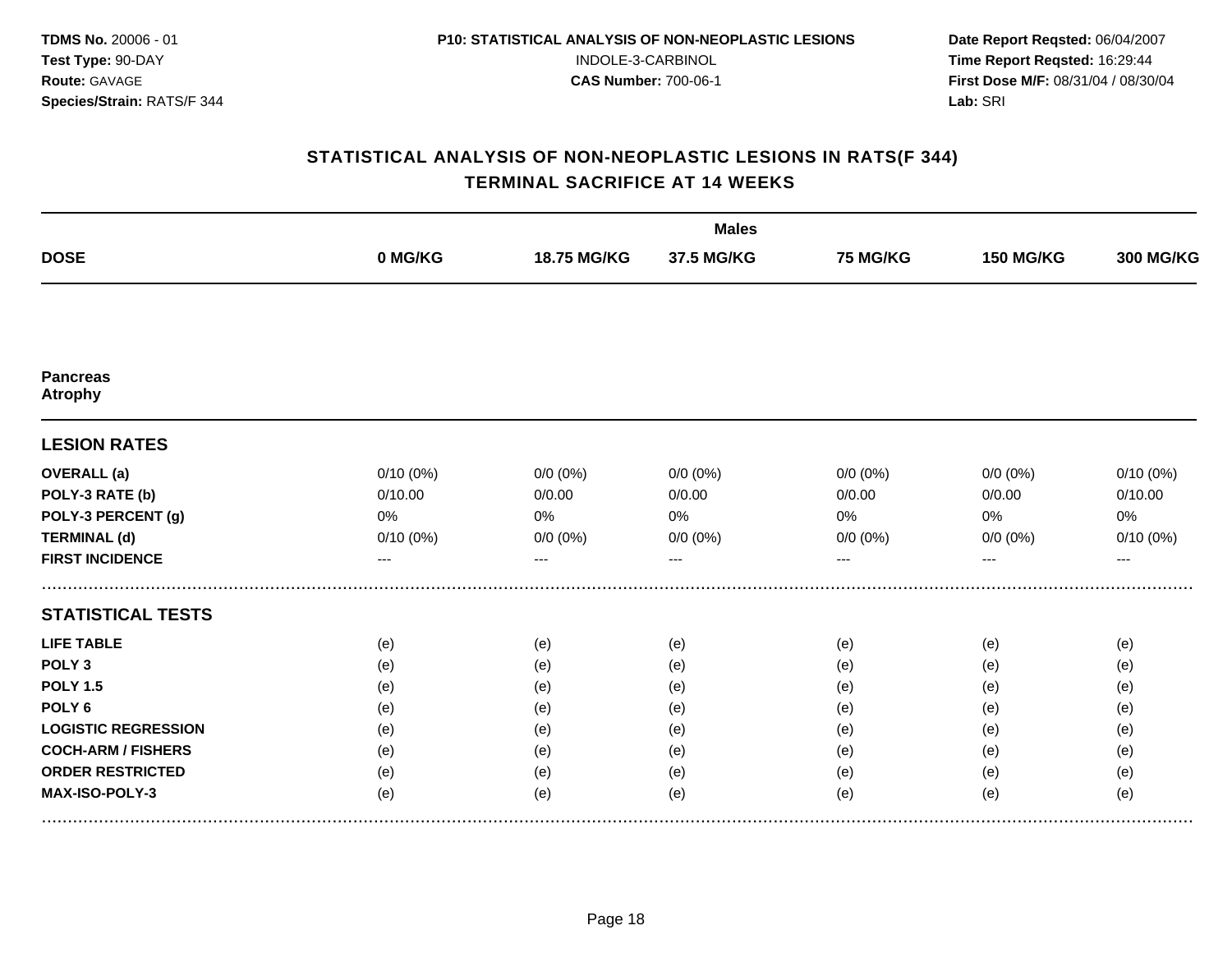|                            |              |             | <b>Males</b> |                 |                  |                  |
|----------------------------|--------------|-------------|--------------|-----------------|------------------|------------------|
| <b>DOSE</b>                | 0 MG/KG      | 18.75 MG/KG | 37.5 MG/KG   | <b>75 MG/KG</b> | <b>150 MG/KG</b> | <b>300 MG/KG</b> |
|                            |              |             |              |                 |                  |                  |
| Spleen<br>Pigmentation     |              |             |              |                 |                  |                  |
| <b>LESION RATES</b>        |              |             |              |                 |                  |                  |
| <b>OVERALL</b> (a)         | 3/10 (30%)   | $0/0 (0\%)$ | $0/0(0\%)$   | $0/0 (0\%)$     | $0/0 (0\%)$      | 1/10 (10%)       |
| POLY-3 RATE (b)            | 3/10.00      | 0/0.00      | 0/0.00       | 0/0.00          | 0/0.00           | 1/10.00          |
| POLY-3 PERCENT (g)         | 30%          | 0%          | 0%           | 0%              | 0%               | 10%              |
| <b>TERMINAL (d)</b>        | 3/10 (30%)   | $0/0 (0\%)$ | $0/0 (0\%)$  | $0/0 (0\%)$     | $0/0 (0\%)$      | 1/10 (10%)       |
| <b>FIRST INCIDENCE</b>     | 94 $(T)$     | $---$       | $---$        | ---             | $---$            | 94 $(T)$         |
| <b>STATISTICAL TESTS</b>   |              |             |              |                 |                  |                  |
| <b>LIFE TABLE</b>          | P=0.207N     | (e)         | (e)          | (e)             | (e)              | P=0.293N         |
| POLY <sub>3</sub>          | (e)          | (e)         | (e)          | (e)             | (e)              | P=0.292N         |
| <b>POLY 1.5</b>            | (e)          | (e)         | (e)          | (e)             | (e)              | P=0.292N         |
| POLY <sub>6</sub>          | (e)          | (e)         | (e)          | (e)             | (e)              | P=0.292N         |
| <b>LOGISTIC REGRESSION</b> | P=0.207N     | (e)         | (e)          | (e)             | (e)              | P=0.293N         |
| <b>COCH-ARM / FISHERS</b>  | $P = 0.201N$ | (e)         | (e)          | (e)             | (e)              | $P = 0.291N$     |
| <b>ORDER RESTRICTED</b>    | (e)          | (e)         | (e)          | (e)             | (e)              | (e)              |
| MAX-ISO-POLY-3             | (e)          | (e)         | (e)          | (e)             | (e)              | (e)              |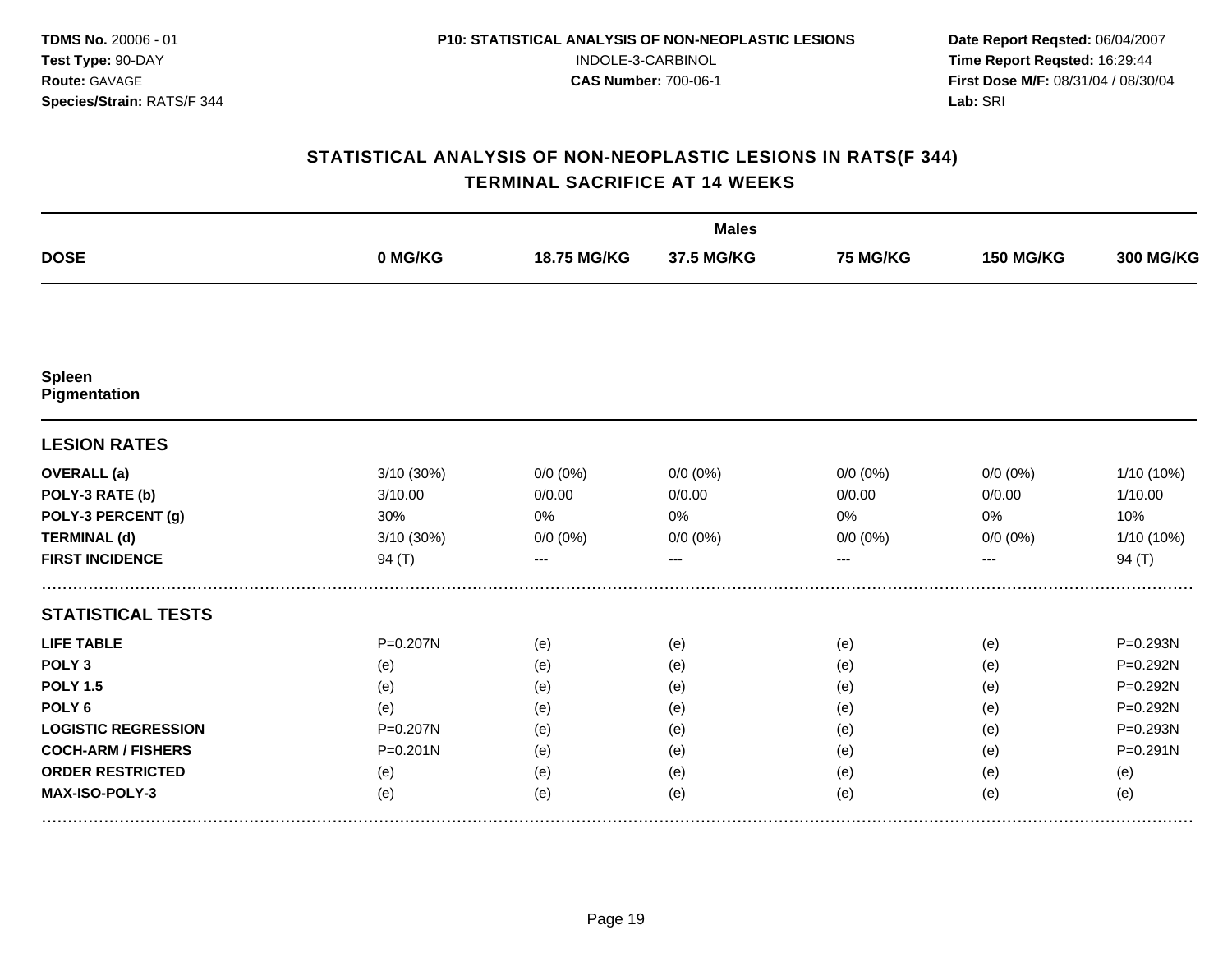|                                                                   |              |             | <b>Females</b> |                 |                  |                  |
|-------------------------------------------------------------------|--------------|-------------|----------------|-----------------|------------------|------------------|
| <b>DOSE</b>                                                       | 0 MG/KG      | 18.75 MG/KG | 37.5 MG/KG     | <b>75 MG/KG</b> | <b>150 MG/KG</b> | <b>300 MG/KG</b> |
|                                                                   |              |             |                |                 |                  |                  |
| <b>Adrenal Cortex</b><br><b>Accessory Adrenal Cortical Nodule</b> |              |             |                |                 |                  |                  |
| <b>LESION RATES</b>                                               |              |             |                |                 |                  |                  |
| <b>OVERALL</b> (a)                                                | 2/10 (20%)   | $0/0 (0\%)$ | $0/0 (0\%)$    | $0/0 (0\%)$     | $0/0 (0\%)$      | 1/10 (10%)       |
| POLY-3 RATE (b)                                                   | 2/10.00      | 0/0.00      | 0/0.00         | 0/0.00          | 0/0.00           | 1/10.00          |
| POLY-3 PERCENT (g)                                                | 20%          | 0%          | 0%             | 0%              | 0%               | 10%              |
| <b>TERMINAL (d)</b>                                               | 2/10 (20%)   | $0/0(0\%)$  | $0/0 (0\%)$    | $0/0 (0\%)$     | $0/0 (0\%)$      | 1/10 (10%)       |
| <b>FIRST INCIDENCE</b>                                            | 94 $(T)$     |             |                |                 |                  | 94 $(T)$         |
| <b>STATISTICAL TESTS</b>                                          |              |             |                |                 |                  |                  |
| <b>LIFE TABLE</b>                                                 | P=0.380N     | (e)         | (e)            | (e)             | (e)              | $P = 0.500N$     |
| POLY <sub>3</sub>                                                 | (e)          | (e)         | (e)            | (e)             | (e)              | P=0.500N         |
| <b>POLY 1.5</b>                                                   | (e)          | (e)         | (e)            | (e)             | (e)              | P=0.500N         |
| POLY <sub>6</sub>                                                 | (e)          | (e)         | (e)            | (e)             | (e)              | P=0.500N         |
| <b>LOGISTIC REGRESSION</b>                                        | $P = 0.380N$ | (e)         | (e)            | (e)             | (e)              | P=0.500N         |
| <b>COCH-ARM / FISHERS</b>                                         | P=0.377N     | (e)         | (e)            | (e)             | (e)              | $P = 0.500N$     |
| <b>ORDER RESTRICTED</b>                                           | (e)          | (e)         | (e)            | (e)             | (e)              | (e)              |
| MAX-ISO-POLY-3                                                    | (e)          | (e)         | (e)            | (e)             | (e)              | (e)              |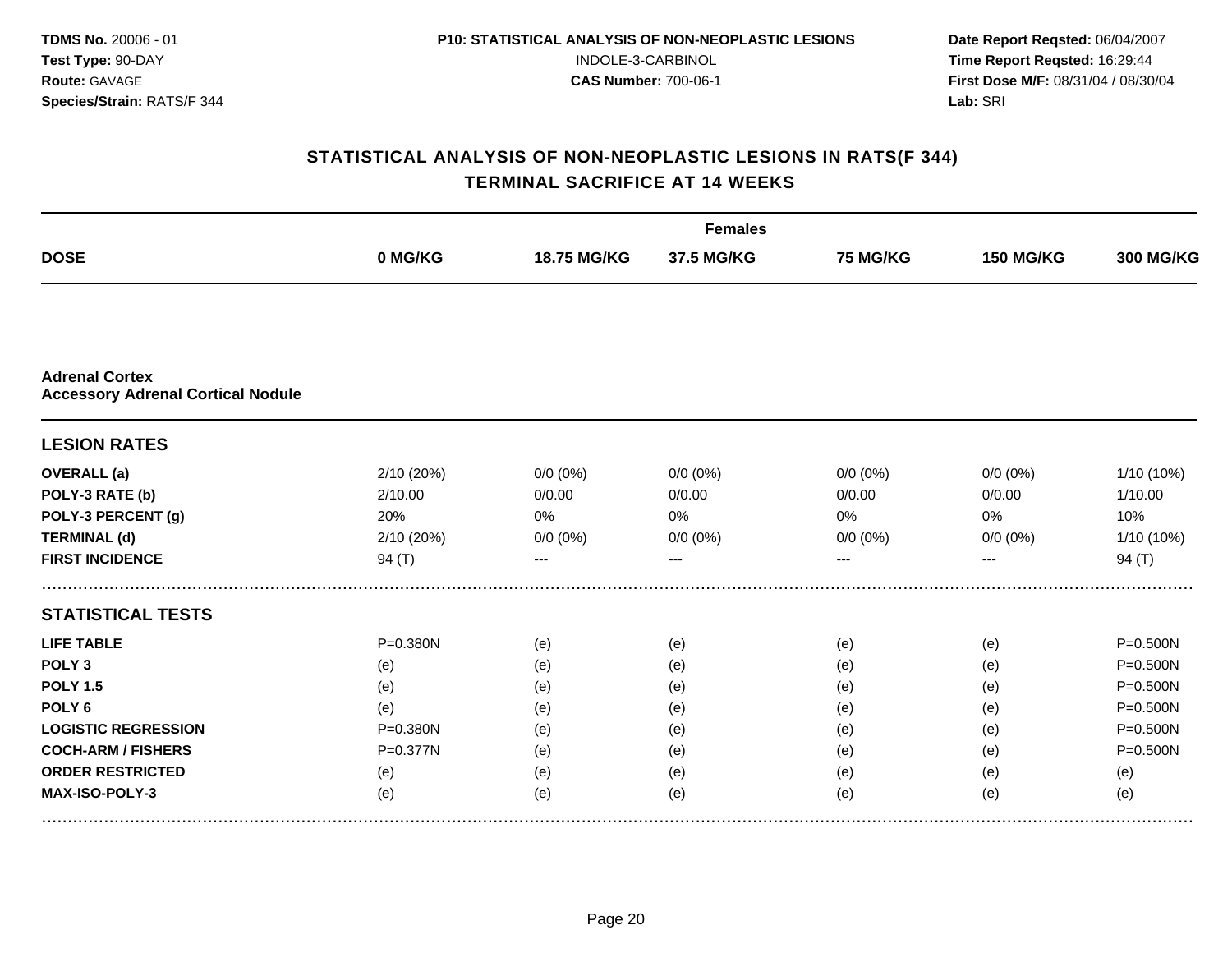|                                |              |             | <b>Females</b> |                 |                  |                  |
|--------------------------------|--------------|-------------|----------------|-----------------|------------------|------------------|
| <b>DOSE</b>                    | 0 MG/KG      | 18.75 MG/KG | 37.5 MG/KG     | <b>75 MG/KG</b> | <b>150 MG/KG</b> | <b>300 MG/KG</b> |
|                                |              |             |                |                 |                  |                  |
| <b>Heart</b><br>Cardiomyopathy |              |             |                |                 |                  |                  |
| <b>LESION RATES</b>            |              |             |                |                 |                  |                  |
| <b>OVERALL</b> (a)             | 2/10 (20%)   | $0/0 (0\%)$ | $0/0(0\%)$     | $0/0$ (0%)      | $0/0(0\%)$       | $0/10(0\%)$      |
| POLY-3 RATE (b)                | 2/10.00      | 0/0.00      | 0/0.00         | 0/0.00          | 0/0.00           | 0/10.00          |
| POLY-3 PERCENT (g)             | 20%          | 0%          | 0%             | 0%              | 0%               | 0%               |
| <b>TERMINAL (d)</b>            | 2/10 (20%)   | $0/0 (0\%)$ | $0/0 (0\%)$    | $0/0 (0\%)$     | $0/0 (0\%)$      | 0/10(0%)         |
| <b>FIRST INCIDENCE</b>         | 94(T)        | $---$       | $---$          | ---             | ---              | $---$            |
| <b>STATISTICAL TESTS</b>       |              |             |                |                 |                  |                  |
| <b>LIFE TABLE</b>              | P=0.138N     | (e)         | (e)            | (e)             | (e)              | P=0.234N         |
| POLY <sub>3</sub>              | (e)          | (e)         | (e)            | (e)             | (e)              | P=0.227N         |
| <b>POLY 1.5</b>                | (e)          | (e)         | (e)            | (e)             | (e)              | $P = 0.227N$     |
| POLY <sub>6</sub>              | (e)          | (e)         | (e)            | (e)             | (e)              | P=0.227N         |
| <b>LOGISTIC REGRESSION</b>     | $P = 0.138N$ | (e)         | (e)            | (e)             | (e)              | (e)              |
| <b>COCH-ARM / FISHERS</b>      | P=0.132N     | (e)         | (e)            | (e)             | (e)              | $P = 0.237N$     |
| <b>ORDER RESTRICTED</b>        | (e)          | (e)         | (e)            | (e)             | (e)              | (e)              |
| MAX-ISO-POLY-3                 | (e)          | (e)         | (e)            | (e)             | (e)              | (e)              |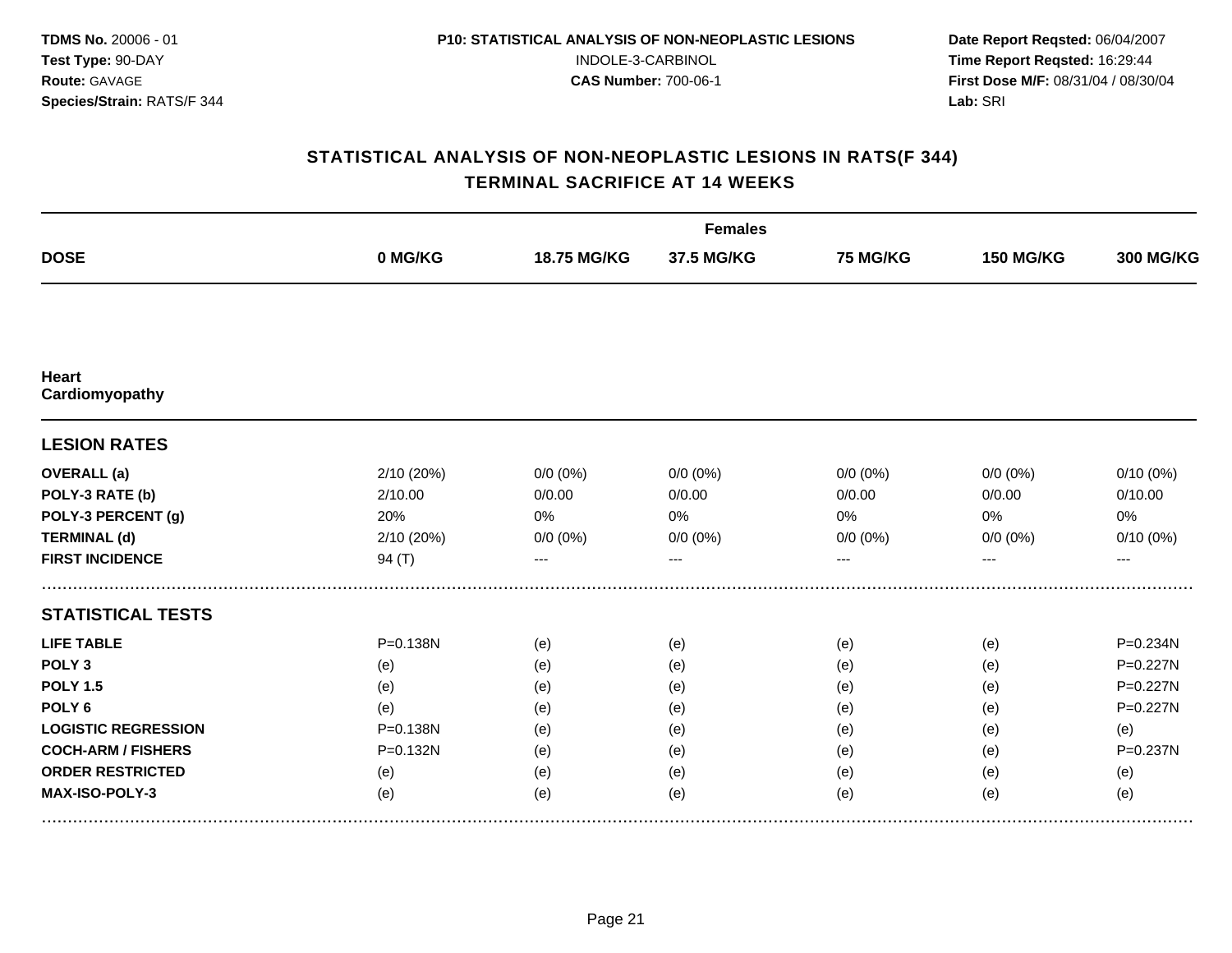|                                                         |             |             | <b>Females</b> |                 |                  |                  |
|---------------------------------------------------------|-------------|-------------|----------------|-----------------|------------------|------------------|
| <b>DOSE</b>                                             | 0 MG/KG     | 18.75 MG/KG | 37.5 MG/KG     | <b>75 MG/KG</b> | <b>150 MG/KG</b> | <b>300 MG/KG</b> |
|                                                         |             |             |                |                 |                  |                  |
| <b>Heart</b><br><b>Infiltration Cellular Mixed Cell</b> |             |             |                |                 |                  |                  |
| <b>LESION RATES</b>                                     |             |             |                |                 |                  |                  |
| <b>OVERALL</b> (a)                                      | 0/10(0%)    | $0/0(0\%)$  | $0/0 (0\%)$    | $0/0 (0\%)$     | $0/0$ (0%)       | 0/10(0%)         |
| POLY-3 RATE (b)                                         | 0/10.00     | 0/0.00      | 0/0.00         | 0/0.00          | 0/0.00           | 0/10.00          |
| POLY-3 PERCENT (g)                                      | 0%          | 0%          | 0%             | 0%              | 0%               | 0%               |
| <b>TERMINAL (d)</b>                                     | $0/10(0\%)$ | $0/0(0\%)$  | $0/0 (0\%)$    | $0/0 (0\%)$     | $0/0 (0\%)$      | $0/10(0\%)$      |
| <b>FIRST INCIDENCE</b>                                  | ---         | ---         | $---$          | ---             | ---              | $---$            |
| <b>STATISTICAL TESTS</b>                                |             |             |                |                 |                  |                  |
| <b>LIFE TABLE</b>                                       | (e)         | (e)         | (e)            | (e)             | (e)              | (e)              |
| POLY <sub>3</sub>                                       | (e)         | (e)         | (e)            | (e)             | (e)              | (e)              |
| <b>POLY 1.5</b>                                         | (e)         | (e)         | (e)            | (e)             | (e)              | (e)              |
| POLY <sub>6</sub>                                       | (e)         | (e)         | (e)            | (e)             | (e)              | (e)              |
| <b>LOGISTIC REGRESSION</b>                              | (e)         | (e)         | (e)            | (e)             | (e)              | (e)              |
| <b>COCH-ARM / FISHERS</b>                               | (e)         | (e)         | (e)            | (e)             | (e)              | (e)              |
| <b>ORDER RESTRICTED</b>                                 | (e)         | (e)         | (e)            | (e)             | (e)              | (e)              |
| MAX-ISO-POLY-3                                          | (e)         | (e)         | (e)            | (e)             | (e)              | (e)              |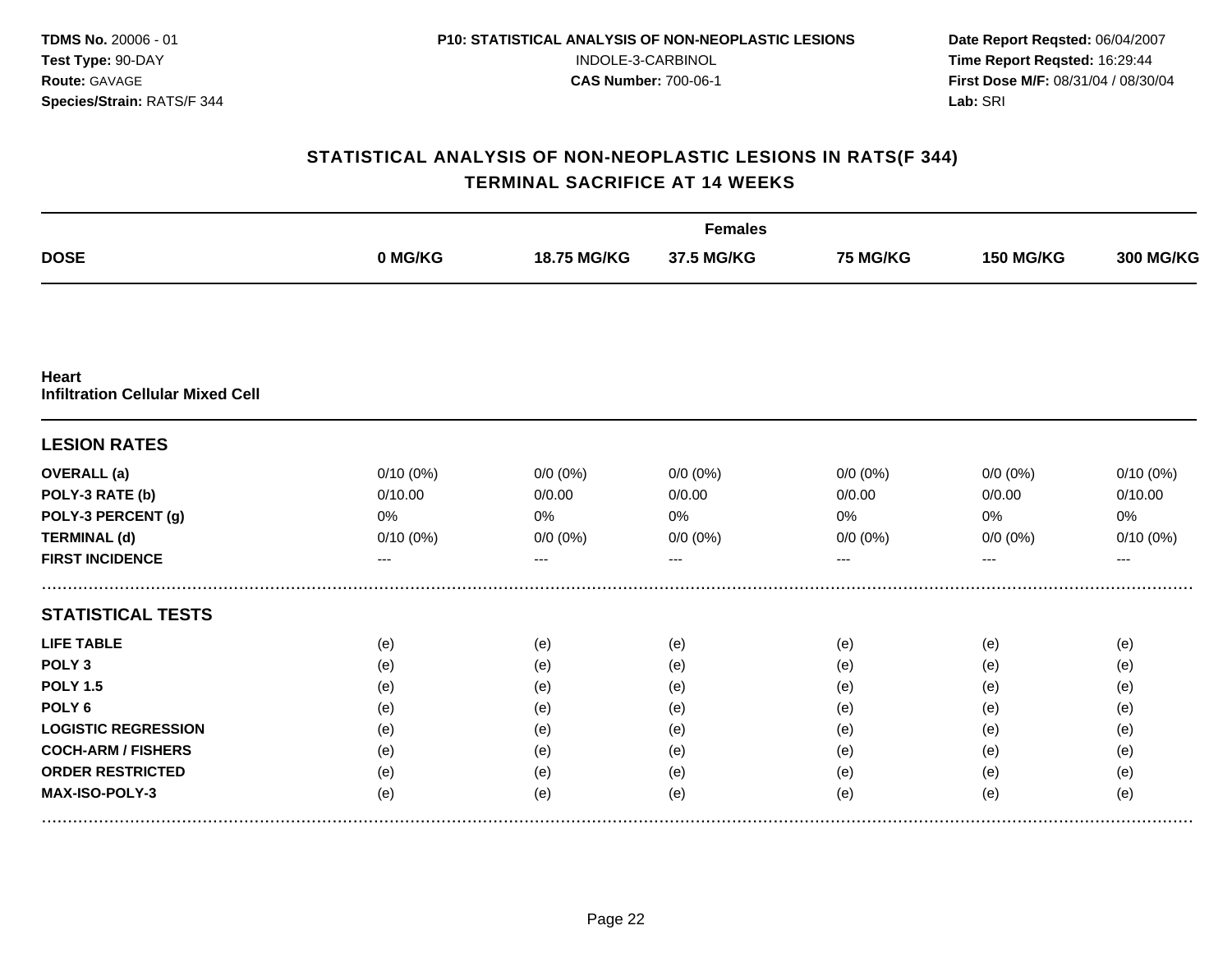|                                                        |             |             | <b>Females</b> |                 |                  |                  |
|--------------------------------------------------------|-------------|-------------|----------------|-----------------|------------------|------------------|
| <b>DOSE</b>                                            | 0 MG/KG     | 18.75 MG/KG | 37.5 MG/KG     | <b>75 MG/KG</b> | <b>150 MG/KG</b> | <b>300 MG/KG</b> |
|                                                        |             |             |                |                 |                  |                  |
| Intestine Small, Duodenum: Lamina Propria<br>Lipidosis |             |             |                |                 |                  |                  |
| <b>LESION RATES</b>                                    |             |             |                |                 |                  |                  |
| <b>OVERALL</b> (a)                                     | $0/10(0\%)$ | $0/10(0\%)$ | $0/10(0\%)$    | $0/10(0\%)$     | 9/10 (90%)       | 10/10 (100%)     |
| POLY-3 RATE (b)                                        | 0/10.00     | 0/10.00     | 0/10.00        | 0/10.00         | 9/10.00          | 10/10.00         |
| POLY-3 PERCENT (g)                                     | 0%          | 0%          | 0%             | 0%              | 90%              | 100%             |
| <b>TERMINAL (d)</b>                                    | $0/10(0\%)$ | $0/10(0\%)$ | 0/10(0%)       | $0/10(0\%)$     | 9/10 (90%)       | 10/10 (100%)     |
| <b>FIRST INCIDENCE</b>                                 |             | ---         | ---            |                 | 94 $(T)$         | 94 $(T)$         |
| <b>STATISTICAL TESTS</b>                               |             |             |                |                 |                  |                  |
| <b>LIFE TABLE</b>                                      | P<0.001**   | (e)         | (e)            | (e)             | P<0.001**        | P<0.001**        |
| POLY <sub>3</sub>                                      | P<0.001**   | (e)         | (e)            | (e)             | P<0.001**        | P<0.001**        |
| <b>POLY 1.5</b>                                        | P<0.001**   | (e)         | (e)            | (e)             | P<0.001**        | P<0.001**        |
| POLY <sub>6</sub>                                      | P<0.001**   | (e)         | (e)            | (e)             | P<0.001**        | P<0.001**        |
| <b>LOGISTIC REGRESSION</b>                             | (e)         | (e)         | (e)            | (e)             | P<0.001**        | P<0.001**        |
| <b>COCH-ARM / FISHERS</b>                              | P<0.001**   | (e)         | (e)            | (e)             | P<0.001**        | P<0.001**        |
| <b>ORDER RESTRICTED</b>                                | P<0.001**   | (e)         | (e)            | (e)             | (e)              | (e)              |
| MAX-ISO-POLY-3                                         | P<0.001**   | (e)         | (e)            | (e)             | (e)              | (e)              |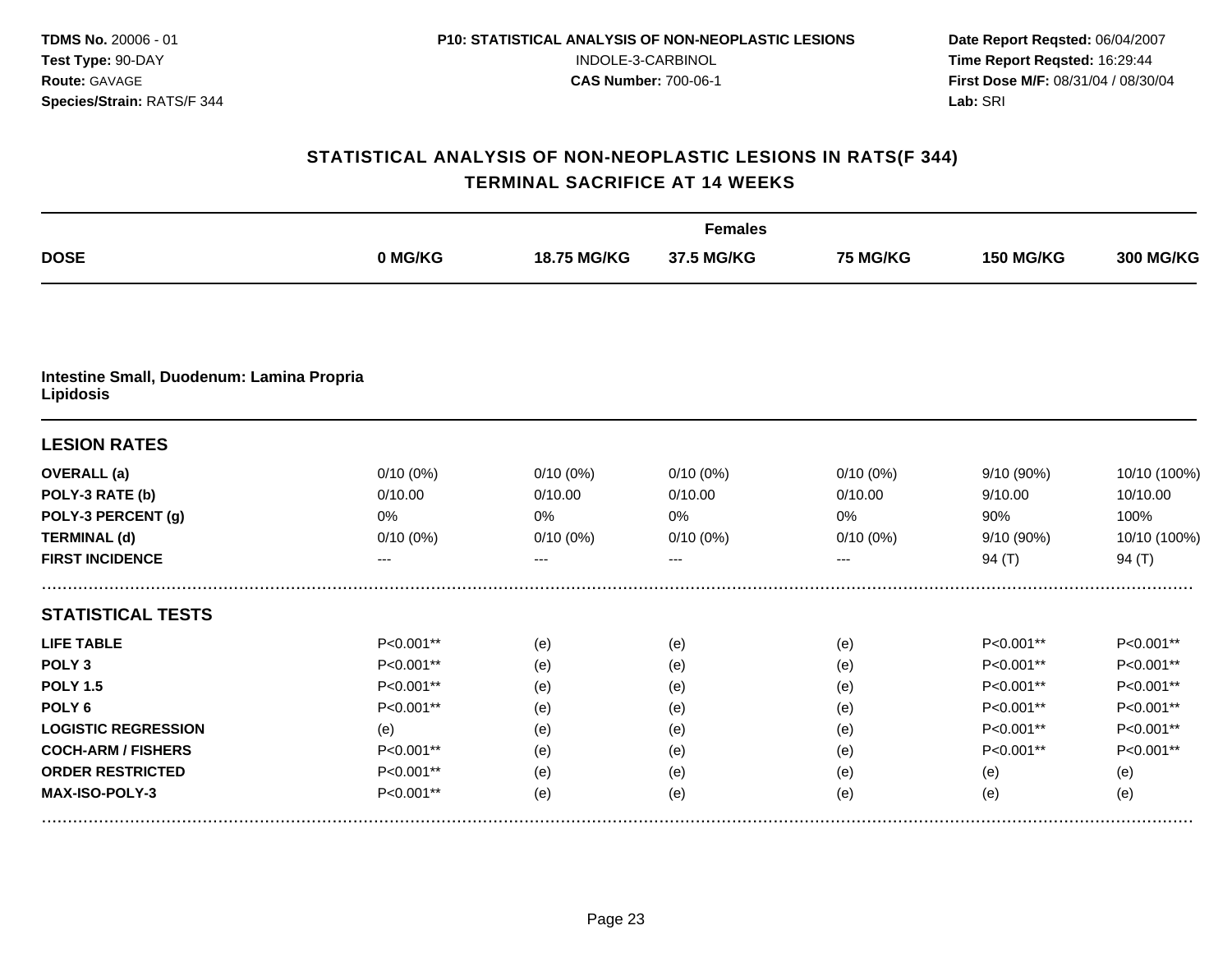|                                                        |             |             | <b>Females</b> |                 |                  |                  |
|--------------------------------------------------------|-------------|-------------|----------------|-----------------|------------------|------------------|
| <b>DOSE</b>                                            | 0 MG/KG     | 18.75 MG/KG | 37.5 MG/KG     | <b>75 MG/KG</b> | <b>150 MG/KG</b> | <b>300 MG/KG</b> |
|                                                        |             |             |                |                 |                  |                  |
| Intestine Small, Duodenum: Lymphatic<br><b>Ectasia</b> |             |             |                |                 |                  |                  |
| <b>LESION RATES</b>                                    |             |             |                |                 |                  |                  |
| <b>OVERALL</b> (a)                                     | $0/10(0\%)$ | $0/10(0\%)$ | $0/10(0\%)$    | $0/10(0\%)$     | 9/10 (90%)       | 10/10 (100%)     |
| POLY-3 RATE (b)                                        | 0/10.00     | 0/10.00     | 0/10.00        | 0/10.00         | 9/10.00          | 10/10.00         |
| POLY-3 PERCENT (g)                                     | 0%          | 0%          | 0%             | 0%              | 90%              | 100%             |
| <b>TERMINAL (d)</b>                                    | $0/10(0\%)$ | $0/10(0\%)$ | $0/10(0\%)$    | $0/10(0\%)$     | 9/10 (90%)       | 10/10 (100%)     |
| <b>FIRST INCIDENCE</b>                                 |             |             | ---            |                 | 94 $(T)$         | 94 $(T)$         |
| <b>STATISTICAL TESTS</b>                               |             |             |                |                 |                  |                  |
| <b>LIFE TABLE</b>                                      | P<0.001**   | (e)         | (e)            | (e)             | P<0.001**        | P<0.001**        |
| POLY <sub>3</sub>                                      | P<0.001**   | (e)         | (e)            | (e)             | P<0.001**        | P<0.001**        |
| <b>POLY 1.5</b>                                        | P<0.001**   | (e)         | (e)            | (e)             | P<0.001**        | P<0.001**        |
| POLY <sub>6</sub>                                      | P<0.001**   | (e)         | (e)            | (e)             | P<0.001**        | P<0.001**        |
| <b>LOGISTIC REGRESSION</b>                             | (e)         | (e)         | (e)            | (e)             | P<0.001**        | P<0.001**        |
| <b>COCH-ARM / FISHERS</b>                              | P<0.001**   | (e)         | (e)            | (e)             | P<0.001**        | P<0.001**        |
| <b>ORDER RESTRICTED</b>                                | P<0.001**   | (e)         | (e)            | (e)             | (e)              | (e)              |
| MAX-ISO-POLY-3                                         | P<0.001**   | (e)         | (e)            | (e)             | (e)              | (e)              |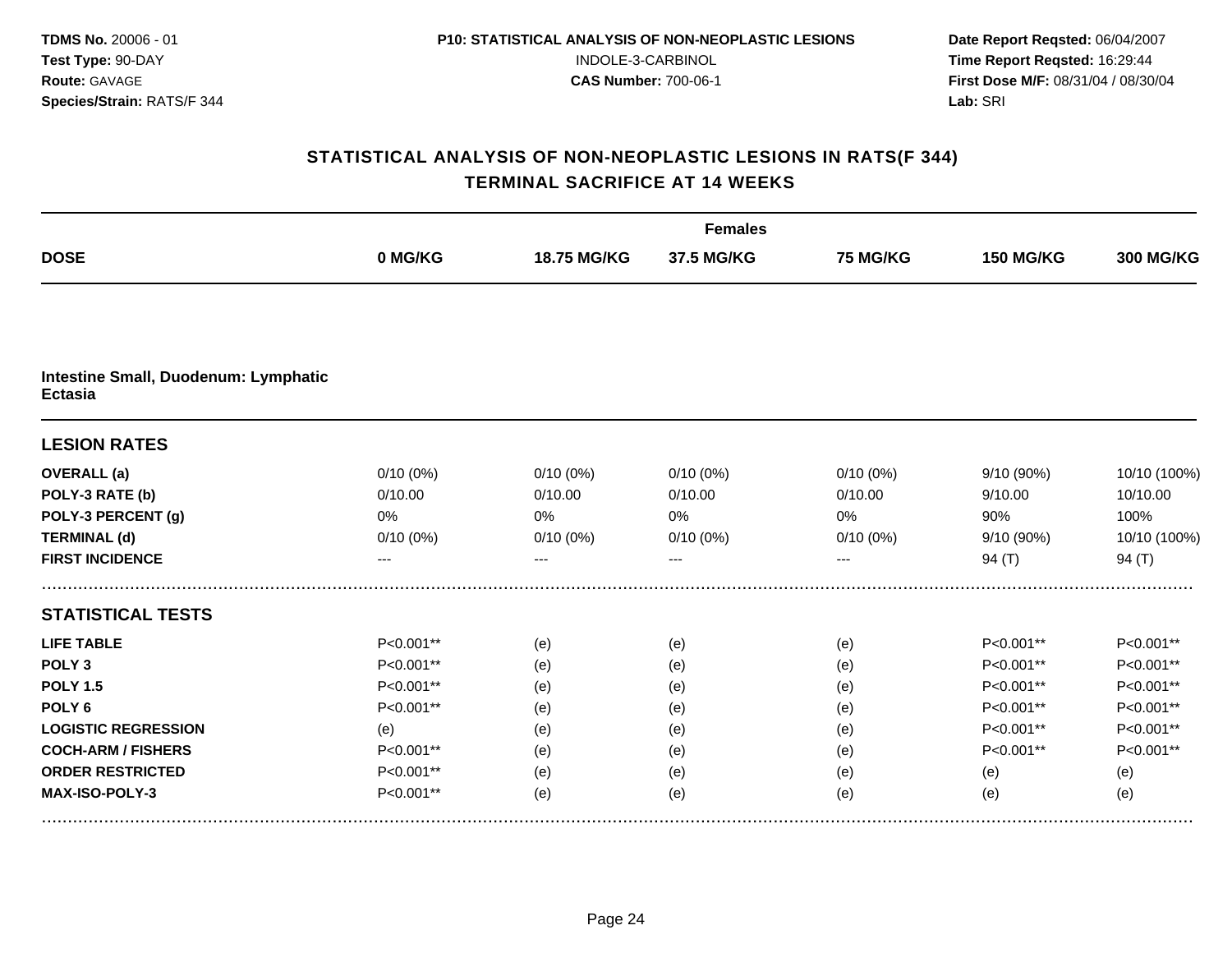|                                                              | <b>Females</b> |             |             |                 |                  |                  |  |  |  |
|--------------------------------------------------------------|----------------|-------------|-------------|-----------------|------------------|------------------|--|--|--|
| <b>DOSE</b>                                                  | 0 MG/KG        | 18.75 MG/KG | 37.5 MG/KG  | <b>75 MG/KG</b> | <b>150 MG/KG</b> | <b>300 MG/KG</b> |  |  |  |
|                                                              |                |             |             |                 |                  |                  |  |  |  |
| Intestine Small, Jejunum: Lamina Propria<br><b>Lipidosis</b> |                |             |             |                 |                  |                  |  |  |  |
| <b>LESION RATES</b>                                          |                |             |             |                 |                  |                  |  |  |  |
| <b>OVERALL</b> (a)                                           | $0/10(0\%)$    | $0/10(0\%)$ | 1/10 (10%)  | 10/10 (100%)    | 10/10 (100%)     | 10/10 (100%)     |  |  |  |
| POLY-3 RATE (b)                                              | 0/10.00        | 0/10.00     | 1/10.00     | 10/10.00        | 10/10.00         | 10/10.00         |  |  |  |
| POLY-3 PERCENT (g)                                           | 0%             | 0%          | 10%         | 100%            | 100%             | 100%             |  |  |  |
| <b>TERMINAL (d)</b>                                          | $0/10(0\%)$    | $0/10(0\%)$ | 1/10 (10%)  | 10/10 (100%)    | 10/10 (100%)     | 10/10 (100%)     |  |  |  |
| <b>FIRST INCIDENCE</b>                                       |                | ---         | 94 $(T)$    | 94 (T)          | 94 $(T)$         | 94 $(T)$         |  |  |  |
| <b>STATISTICAL TESTS</b>                                     |                |             |             |                 |                  |                  |  |  |  |
| <b>LIFE TABLE</b>                                            | P<0.001**      | (e)         | $P = 0.500$ | P<0.001**       | P<0.001**        | P<0.001**        |  |  |  |
| POLY <sub>3</sub>                                            | P<0.001**      | (e)         | $P = 0.500$ | P<0.001**       | P<0.001**        | P<0.001**        |  |  |  |
| <b>POLY 1.5</b>                                              | P<0.001**      | (e)         | $P = 0.500$ | P<0.001**       | P<0.001**        | P<0.001**        |  |  |  |
| POLY <sub>6</sub>                                            | P<0.001**      | (e)         | $P = 0.500$ | P<0.001**       | P<0.001**        | P<0.001**        |  |  |  |
| <b>LOGISTIC REGRESSION</b>                                   | (e)            | (e)         | $P = 0.500$ | P<0.001**       | P<0.001**        | P<0.001**        |  |  |  |
| <b>COCH-ARM / FISHERS</b>                                    | P<0.001**      | (e)         | $P = 0.500$ | P<0.001**       | P<0.001**        | P<0.001**        |  |  |  |
| <b>ORDER RESTRICTED</b>                                      | P<0.001**      | (e)         | (e)         | (e)             | (e)              | (e)              |  |  |  |
| MAX-ISO-POLY-3                                               | P<0.001**      | (e)         | (e)         | (e)             | (e)              | (e)              |  |  |  |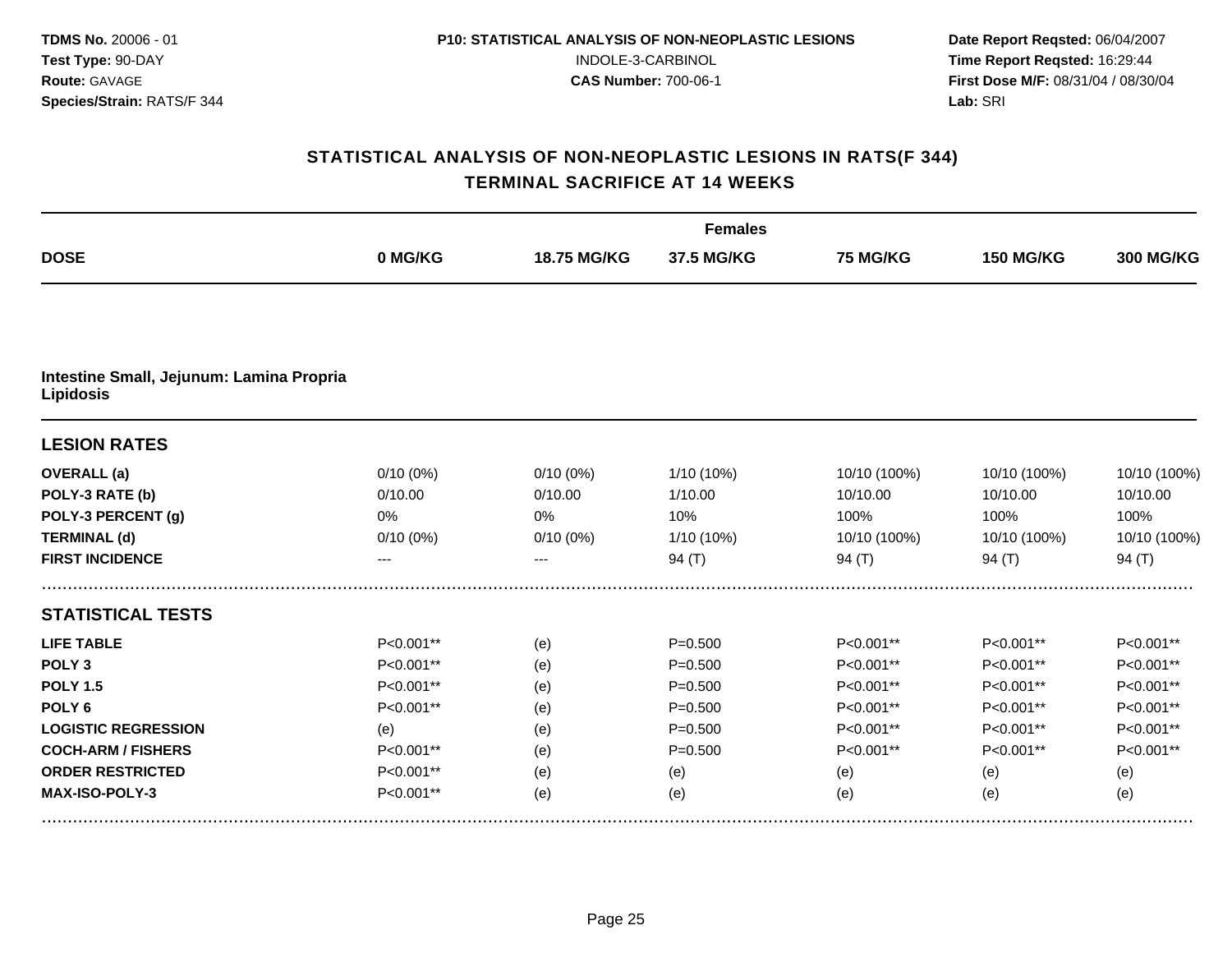|                                                       |             |             | <b>Females</b> |                 |                  |                  |  |
|-------------------------------------------------------|-------------|-------------|----------------|-----------------|------------------|------------------|--|
| <b>DOSE</b>                                           | 0 MG/KG     | 18.75 MG/KG | 37.5 MG/KG     | <b>75 MG/KG</b> | <b>150 MG/KG</b> | <b>300 MG/KG</b> |  |
|                                                       |             |             |                |                 |                  |                  |  |
| Intestine Small, Jejunum: Lymphatic<br><b>Ectasia</b> |             |             |                |                 |                  |                  |  |
| <b>LESION RATES</b>                                   |             |             |                |                 |                  |                  |  |
| <b>OVERALL</b> (a)                                    | $0/10(0\%)$ | $0/10(0\%)$ | 1/10 (10%)     | 10/10 (100%)    | 10/10 (100%)     | 10/10 (100%)     |  |
| POLY-3 RATE (b)                                       | 0/10.00     | 0/10.00     | 1/10.00        | 10/10.00        | 10/10.00         | 10/10.00         |  |
| POLY-3 PERCENT (g)                                    | 0%          | 0%          | 10%            | 100%            | 100%             | 100%             |  |
| <b>TERMINAL (d)</b>                                   | $0/10(0\%)$ | $0/10(0\%)$ | 1/10 (10%)     | 10/10 (100%)    | 10/10 (100%)     | 10/10 (100%)     |  |
| <b>FIRST INCIDENCE</b>                                |             | ---         | 94 $(T)$       | 94 $(T)$        | 94(T)            | 94 $(T)$         |  |
| <b>STATISTICAL TESTS</b>                              |             |             |                |                 |                  |                  |  |
| <b>LIFE TABLE</b>                                     | P<0.001**   | (e)         | $P = 0.500$    | P<0.001**       | P<0.001**        | P<0.001**        |  |
| POLY <sub>3</sub>                                     | P<0.001**   | (e)         | $P = 0.500$    | P<0.001**       | P<0.001**        | P<0.001**        |  |
| <b>POLY 1.5</b>                                       | P<0.001**   | (e)         | $P = 0.500$    | P<0.001**       | P<0.001**        | P<0.001**        |  |
| POLY <sub>6</sub>                                     | P<0.001**   | (e)         | $P = 0.500$    | P<0.001**       | P<0.001**        | P<0.001**        |  |
| <b>LOGISTIC REGRESSION</b>                            | (e)         | (e)         | $P = 0.500$    | P<0.001**       | P<0.001**        | P<0.001**        |  |
| <b>COCH-ARM / FISHERS</b>                             | P<0.001**   | (e)         | $P = 0.500$    | P<0.001**       | P<0.001**        | P<0.001**        |  |
| <b>ORDER RESTRICTED</b>                               | P<0.001**   | (e)         | (e)            | (e)             | (e)              | (e)              |  |
| MAX-ISO-POLY-3                                        | P<0.001**   | (e)         | (e)            | (e)             | (e)              | (e)              |  |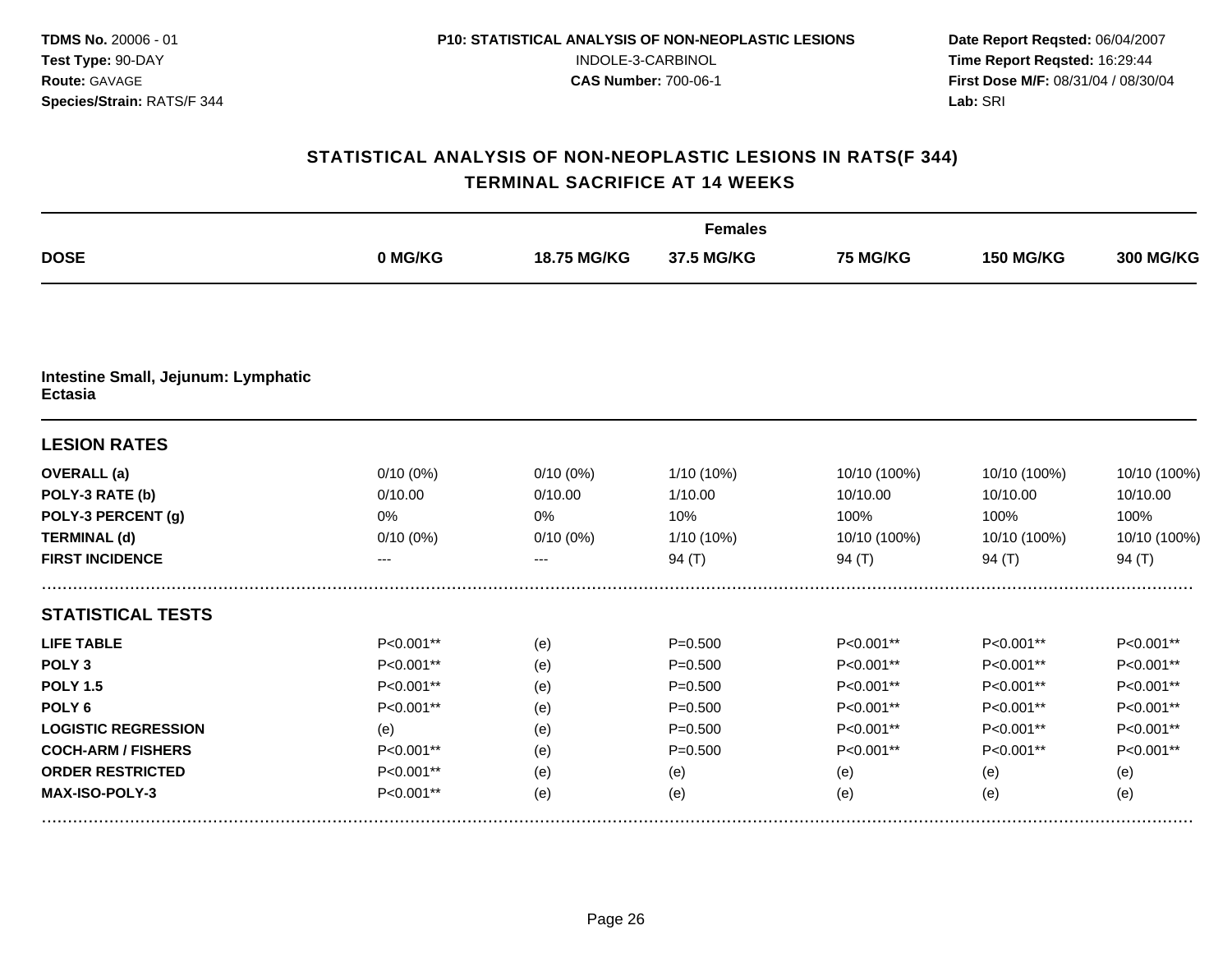|                              |             |             | <b>Females</b> |                 |                  |                  |
|------------------------------|-------------|-------------|----------------|-----------------|------------------|------------------|
| <b>DOSE</b>                  | 0 MG/KG     | 18.75 MG/KG | 37.5 MG/KG     | <b>75 MG/KG</b> | <b>150 MG/KG</b> | <b>300 MG/KG</b> |
|                              |             |             |                |                 |                  |                  |
| Kidney<br><b>Nephropathy</b> |             |             |                |                 |                  |                  |
| <b>LESION RATES</b>          |             |             |                |                 |                  |                  |
| <b>OVERALL</b> (a)           | 0/10(0%)    | $0/0 (0\%)$ | $0/0(0\%)$     | $0/0 (0\%)$     | $0/0 (0\%)$      | 2/10 (20%)       |
| POLY-3 RATE (b)              | 0/10.00     | 0/0.00      | 0/0.00         | 0/0.00          | 0/0.00           | 2/10.00          |
| POLY-3 PERCENT (g)           | 0%          | 0%          | 0%             | 0%              | 0%               | 20%              |
| <b>TERMINAL (d)</b>          | 0/10(0%)    | $0/0 (0\%)$ | $0/0 (0\%)$    | $0/0 (0\%)$     | $0/0 (0\%)$      | 2/10 (20%)       |
| <b>FIRST INCIDENCE</b>       | ---         | $---$       | $---$          | ---             | ---              | 94(T)            |
| <b>STATISTICAL TESTS</b>     |             |             |                |                 |                  |                  |
| <b>LIFE TABLE</b>            | $P = 0.138$ | (e)         | (e)            | (e)             | (e)              | $P = 0.234$      |
| POLY <sub>3</sub>            | (e)         | (e)         | (e)            | (e)             | (e)              | $P=0.227$        |
| <b>POLY 1.5</b>              | (e)         | (e)         | (e)            | (e)             | (e)              | $P=0.227$        |
| POLY <sub>6</sub>            | (e)         | (e)         | (e)            | (e)             | (e)              | $P=0.227$        |
| <b>LOGISTIC REGRESSION</b>   | (e)         | (e)         | (e)            | (e)             | (e)              | $P = 0.234$      |
| <b>COCH-ARM / FISHERS</b>    | $P=0.132$   | (e)         | (e)            | (e)             | (e)              | $P = 0.237$      |
| <b>ORDER RESTRICTED</b>      | (e)         | (e)         | (e)            | (e)             | (e)              | (e)              |
| MAX-ISO-POLY-3               | (e)         | (e)         | (e)            | (e)             | (e)              | (e)              |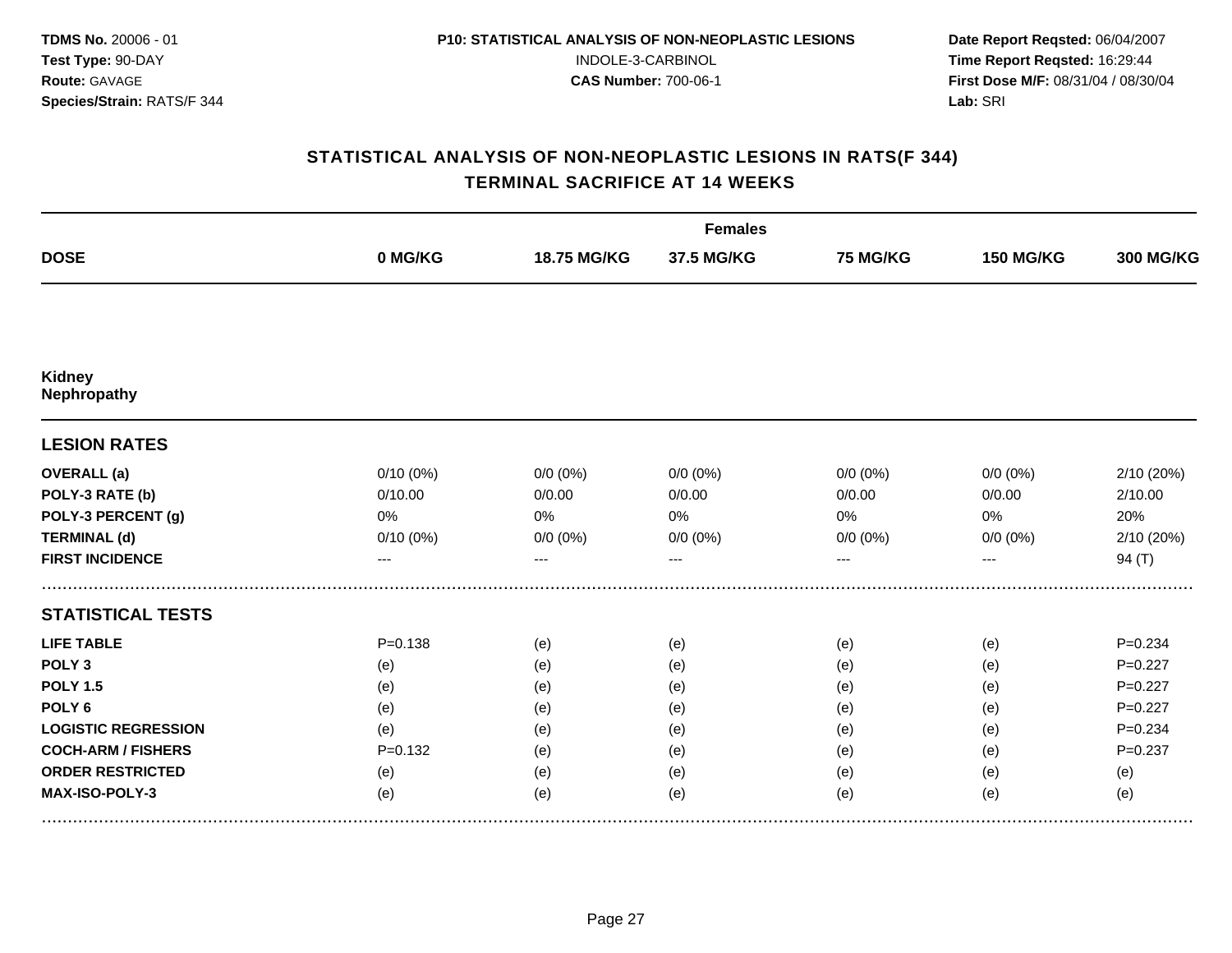|                            |              |             | <b>Females</b> |                 |                  |                  |
|----------------------------|--------------|-------------|----------------|-----------------|------------------|------------------|
| <b>DOSE</b>                | 0 MG/KG      | 18.75 MG/KG | 37.5 MG/KG     | <b>75 MG/KG</b> | <b>150 MG/KG</b> | <b>300 MG/KG</b> |
|                            |              |             |                |                 |                  |                  |
| Liver<br>Hemorrhage        |              |             |                |                 |                  |                  |
| <b>LESION RATES</b>        |              |             |                |                 |                  |                  |
| <b>OVERALL</b> (a)         | $0/10(0\%)$  | $0/10(0\%)$ | $0/10(0\%)$    | 1/10 (10%)      | 0/10(0%)         | $0/10(0\%)$      |
| POLY-3 RATE (b)            | 0/10.00      | 0/10.00     | 0/10.00        | 1/10.00         | 0/10.00          | 0/10.00          |
| POLY-3 PERCENT (g)         | 0%           | 0%          | 0%             | 10%             | 0%               | 0%               |
| <b>TERMINAL (d)</b>        | $0/10(0\%)$  | $0/10(0\%)$ | 0/10(0%)       | 1/10 (10%)      | 0/10(0%)         | $0/10(0\%)$      |
| <b>FIRST INCIDENCE</b>     | ---          |             | ---            | 94(T)           |                  | ---              |
| <b>STATISTICAL TESTS</b>   |              |             |                |                 |                  |                  |
| <b>LIFE TABLE</b>          | P=0.697N     | (e)         | (e)            | $P = 0.500$     | (e)              | (e)              |
| POLY <sub>3</sub>          | $P = 0.697N$ | (e)         | (e)            | $P = 0.500$     | (e)              | (e)              |
| <b>POLY 1.5</b>            | P=0.697N     | (e)         | (e)            | $P = 0.500$     | (e)              | (e)              |
| POLY <sub>6</sub>          | P=0.697N     | (e)         | (e)            | $P = 0.500$     | (e)              | (e)              |
| <b>LOGISTIC REGRESSION</b> | (e)          | (e)         | (e)            | $P = 0.500$     | (e)              | (e)              |
| <b>COCH-ARM / FISHERS</b>  | P=0.699N     | (e)         | (e)            | $P = 0.500$     | (e)              | (e)              |
| <b>ORDER RESTRICTED</b>    | $P = 0.516$  | (e)         | (e)            | (e)             | (e)              | (e)              |
| MAX-ISO-POLY-3             | $P = 0.516$  | (e)         | (e)            | (e)             | (e)              | (e)              |
|                            |              |             |                |                 |                  |                  |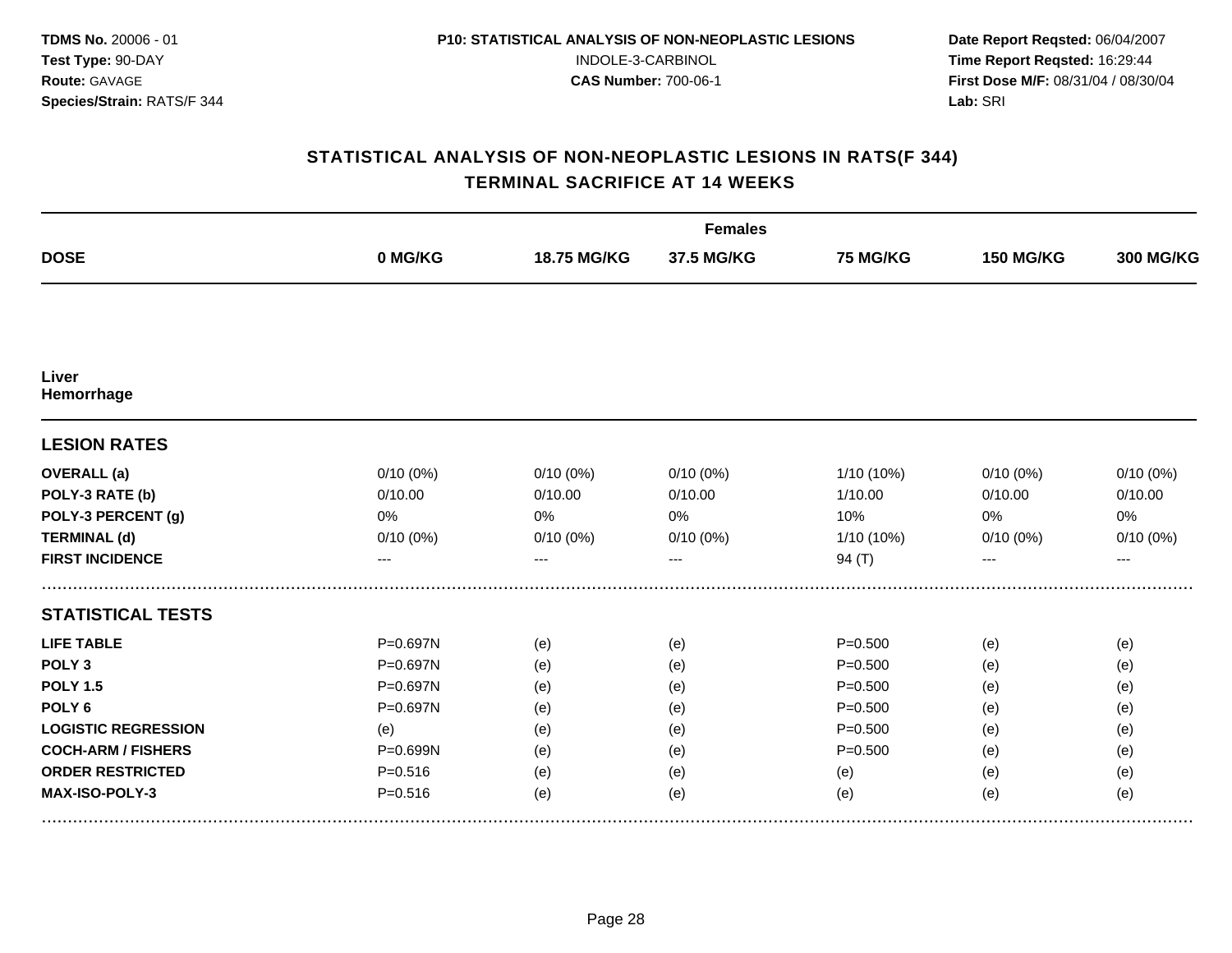|             |             | <b>Females</b> |             |                  |                  |  |
|-------------|-------------|----------------|-------------|------------------|------------------|--|
| 0 MG/KG     | 18.75 MG/KG | 37.5 MG/KG     | 75 MG/KG    | <b>150 MG/KG</b> | <b>300 MG/KG</b> |  |
|             |             |                |             |                  |                  |  |
|             |             |                |             |                  |                  |  |
|             |             |                |             |                  |                  |  |
|             |             |                |             |                  | $0/10(0\%)$      |  |
| 0/10.00     | 0/10.00     | 0/10.00        | 1/10.00     | 2/10.00          | 0/10.00          |  |
| 0%          | 0%          | 0%             | 10%         | 20%              | 0%               |  |
| $0/10(0\%)$ | $0/10(0\%)$ | 0/10(0%)       | 1/10 (10%)  | 2/10 (20%)       | $0/10(0\%)$      |  |
| ---         | ---         | ---            | 94 $(T)$    | 94 $(T)$         | $---$            |  |
|             |             |                |             |                  |                  |  |
| $P = 0.479$ | (e)         | (e)            | $P = 0.500$ | $P = 0.234$      | (e)              |  |
| $P = 0.478$ | (e)         | (e)            | $P = 0.500$ | $P=0.227$        | (e)              |  |
| $P = 0.478$ | (e)         | (e)            | $P = 0.500$ | $P=0.227$        | (e)              |  |
| $P = 0.478$ | (e)         | (e)            | $P = 0.500$ | $P = 0.227$      | (e)              |  |
| (e)         | (e)         | (e)            | $P = 0.500$ | $P = 0.234$      | (e)              |  |
| $P = 0.478$ | (e)         | (e)            | $P = 0.500$ | $P = 0.237$      | (e)              |  |
| $P = 0.266$ | (e)         | (e)            | (e)         | (e)              | (e)              |  |
| $P = 0.274$ | (e)         | (e)            | (e)         | (e)              | (e)              |  |
|             | $0/10(0\%)$ | $0/10(0\%)$    | $0/10(0\%)$ | 1/10 (10%)       | 2/10 (20%)       |  |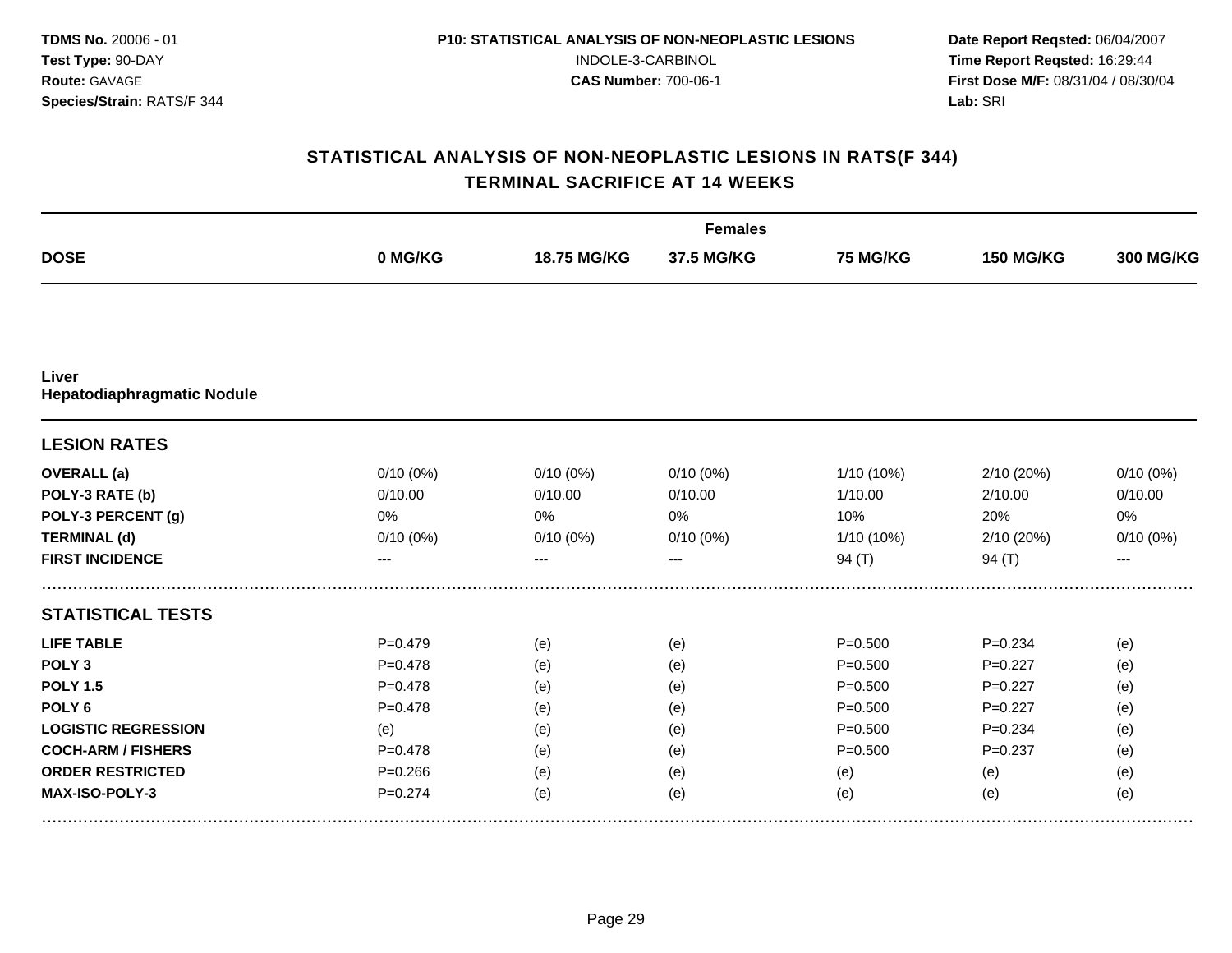| <b>DOSE</b>                                      |              |              | <b>Females</b> |              |                  |                  |  |
|--------------------------------------------------|--------------|--------------|----------------|--------------|------------------|------------------|--|
|                                                  | 0 MG/KG      | 18.75 MG/KG  | 37.5 MG/KG     | 75 MG/KG     | <b>150 MG/KG</b> | <b>300 MG/KG</b> |  |
|                                                  |              |              |                |              |                  |                  |  |
| Liver<br><b>Infiltration Cellular Mixed Cell</b> |              |              |                |              |                  |                  |  |
| <b>LESION RATES</b>                              |              |              |                |              |                  |                  |  |
| <b>OVERALL</b> (a)                               | 2/10(20%)    | 1/10 (10%)   | 2/10 (20%)     | $0/10(0\%)$  | 2/10(20%)        | $0/10(0\%)$      |  |
| POLY-3 RATE (b)                                  | 2/10.00      | 1/10.00      | 2/10.00        | 0/10.00      | 2/10.00          | 0/10.00          |  |
| POLY-3 PERCENT (g)                               | 20%          | 10%          | 20%            | 0%           | 20%              | 0%               |  |
| <b>TERMINAL (d)</b>                              | 2/10 (20%)   | 1/10 (10%)   | 2/10 (20%)     | 0/10(0%)     | 2/10 (20%)       | $0/10(0\%)$      |  |
| <b>FIRST INCIDENCE</b>                           | 94 $(T)$     | 94 (T)       | 94 (T)         |              | 94 (T)           | ---              |  |
| <b>STATISTICAL TESTS</b>                         |              |              |                |              |                  |                  |  |
| <b>LIFE TABLE</b>                                | P=0.209N     | $P = 0.500N$ | $P=0.707$      | P=0.234N     | $P=0.707$        | P=0.234N         |  |
| POLY <sub>3</sub>                                | $P = 0.209N$ | $P = 0.500N$ | $P = 0.702$    | $P = 0.227N$ | $P=0.702$        | $P = 0.227N$     |  |
| <b>POLY 1.5</b>                                  | P=0.209N     | $P = 0.500N$ | $P=0.702$      | P=0.227N     | $P=0.702$        | $P=0.227N$       |  |
| POLY <sub>6</sub>                                | P=0.209N     | $P = 0.500N$ | $P=0.702$      | $P = 0.227N$ | $P=0.702$        | $P = 0.227N$     |  |
| <b>LOGISTIC REGRESSION</b>                       | $P = 0.209N$ | $P = 0.500N$ | $P=0.707$      | (e)          | $P = 0.707$      | (e)              |  |
| <b>COCH-ARM / FISHERS</b>                        | P=0.207N     | $P = 0.500N$ | P=0.709N       | P=0.237N     | P=0.709N         | $P = 0.237N$     |  |
| <b>ORDER RESTRICTED</b>                          | $P = 0.143N$ | (e)          | (e)            | (e)          | (e)              | (e)              |  |
| MAX-ISO-POLY-3                                   | $P = 0.153N$ | (e)          | (e)            | (e)          | (e)              | (e)              |  |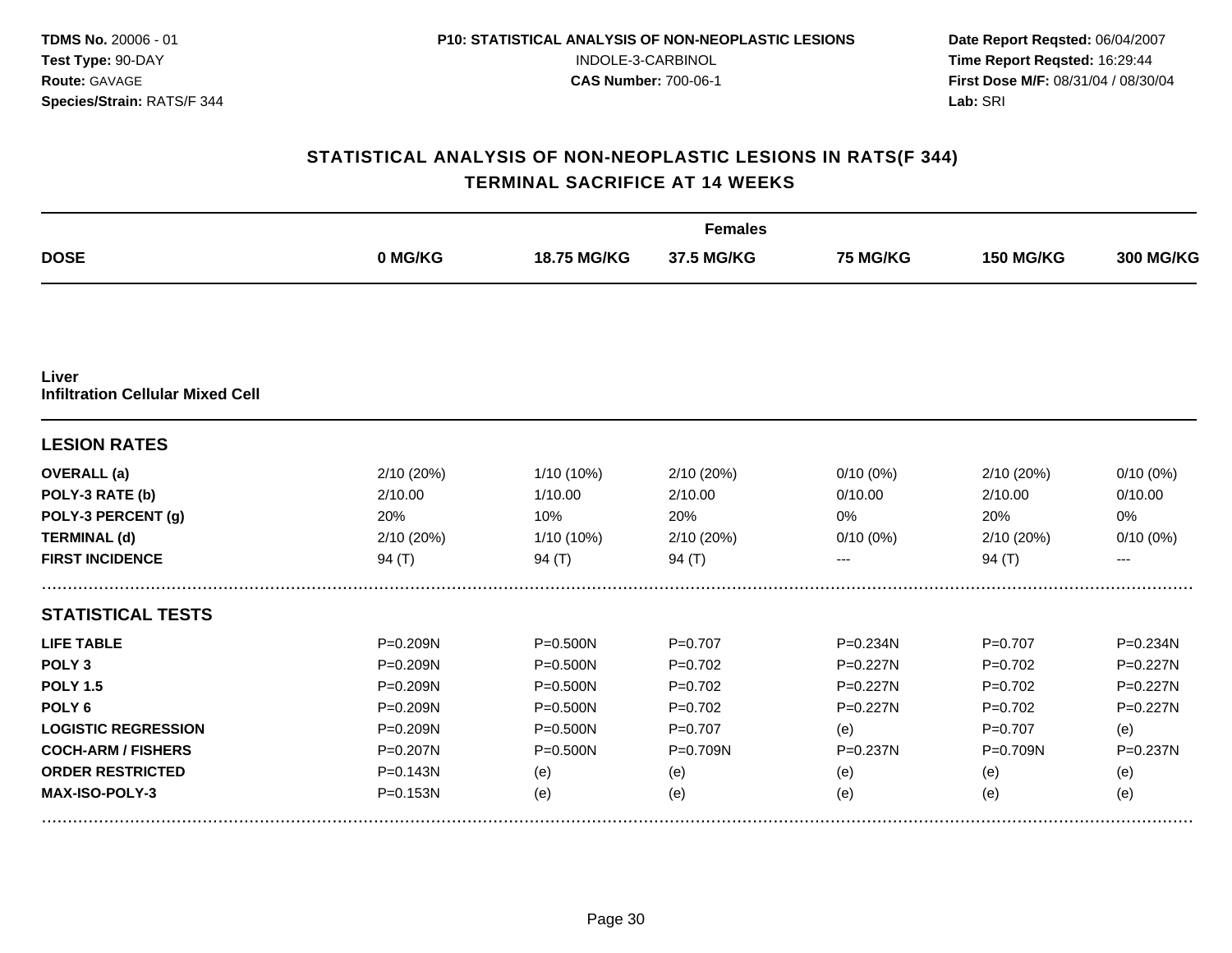|                                                       |          |             | <b>Females</b> |                 |                  |                  |  |
|-------------------------------------------------------|----------|-------------|----------------|-----------------|------------------|------------------|--|
| <b>DOSE</b>                                           | 0 MG/KG  | 18.75 MG/KG | 37.5 MG/KG     | <b>75 MG/KG</b> | <b>150 MG/KG</b> | <b>300 MG/KG</b> |  |
|                                                       |          |             |                |                 |                  |                  |  |
| Liver: Hepatocyte<br><b>Vacuolization Cytoplasmic</b> |          |             |                |                 |                  |                  |  |
| <b>LESION RATES</b>                                   |          |             |                |                 |                  |                  |  |
| <b>OVERALL</b> (a)                                    | 0/10(0%) | $0/10(0\%)$ | 0/10(0%)       | 0/10(0%)        | $0/10(0\%)$      | $0/10(0\%)$      |  |
| POLY-3 RATE (b)                                       | 0/10.00  | 0/10.00     | 0/10.00        | 0/10.00         | 0/10.00          | 0/10.00          |  |
| POLY-3 PERCENT (g)                                    | 0%       | 0%          | 0%             | 0%              | 0%               | 0%               |  |
| <b>TERMINAL (d)</b>                                   | 0/10(0%) | $0/10(0\%)$ | $0/10(0\%)$    | 0/10(0%)        | 0/10(0%)         | 0/10(0%)         |  |
| <b>FIRST INCIDENCE</b>                                | ---      | ---         | $---$          | ---             | ---              | $---$            |  |
| <b>STATISTICAL TESTS</b>                              |          |             |                |                 |                  |                  |  |
| <b>LIFE TABLE</b>                                     | (e)      | (e)         | (e)            | (e)             | (e)              | (e)              |  |
| POLY <sub>3</sub>                                     | (e)      | (e)         | (e)            | (e)             | (e)              | (e)              |  |
| <b>POLY 1.5</b>                                       | (e)      | (e)         | (e)            | (e)             | (e)              | (e)              |  |
| POLY <sub>6</sub>                                     | (e)      | (e)         | (e)            | (e)             | (e)              | (e)              |  |
| <b>LOGISTIC REGRESSION</b>                            | (e)      | (e)         | (e)            | (e)             | (e)              | (e)              |  |
| <b>COCH-ARM / FISHERS</b>                             | (e)      | (e)         | (e)            | (e)             | (e)              | (e)              |  |
| <b>ORDER RESTRICTED</b>                               | (e)      | (e)         | (e)            | (e)             | (e)              | (e)              |  |
| MAX-ISO-POLY-3                                        | (e)      | (e)         | (e)            | (e)             | (e)              | (e)              |  |
|                                                       |          |             |                |                 |                  |                  |  |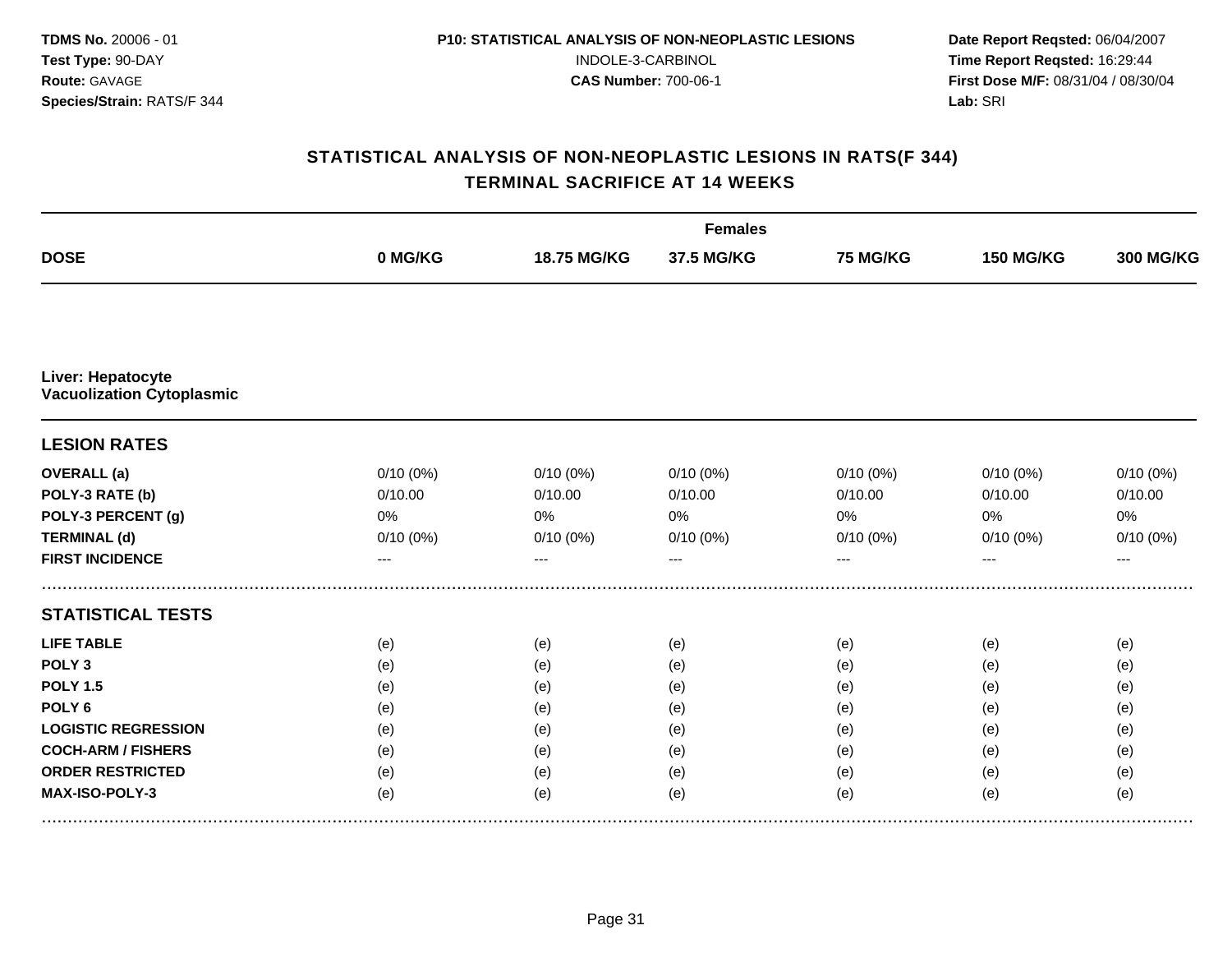| <b>DOSE</b>                         |             |             | <b>Females</b> |                 |                  |                  |  |
|-------------------------------------|-------------|-------------|----------------|-----------------|------------------|------------------|--|
|                                     | 0 MG/KG     | 18.75 MG/KG | 37.5 MG/KG     | <b>75 MG/KG</b> | <b>150 MG/KG</b> | <b>300 MG/KG</b> |  |
|                                     |             |             |                |                 |                  |                  |  |
| Lung<br><b>Inflammation Chronic</b> |             |             |                |                 |                  |                  |  |
| <b>LESION RATES</b>                 |             |             |                |                 |                  |                  |  |
| <b>OVERALL</b> (a)                  | $0/10(0\%)$ | $0/0 (0\%)$ | $0/0(0\%)$     | $0/0 (0\%)$     | $0/0 (0\%)$      | $0/10(0\%)$      |  |
| POLY-3 RATE (b)                     | 0/10.00     | 0/0.00      | 0/0.00         | 0/0.00          | 0/0.00           | 0/10.00          |  |
| POLY-3 PERCENT (g)                  | 0%          | 0%          | 0%             | 0%              | 0%               | 0%               |  |
| <b>TERMINAL (d)</b>                 | 0/10(0%)    | $0/0 (0\%)$ | $0/0(0\%)$     | $0/0 (0\%)$     | $0/0 (0\%)$      | 0/10(0%)         |  |
| <b>FIRST INCIDENCE</b>              | ---         | ---         | ---            | ---             | ---              | ---              |  |
| <b>STATISTICAL TESTS</b>            |             |             |                |                 |                  |                  |  |
| <b>LIFE TABLE</b>                   | (e)         | (e)         | (e)            | (e)             | (e)              | (e)              |  |
| POLY <sub>3</sub>                   | (e)         | (e)         | (e)            | (e)             | (e)              | (e)              |  |
| <b>POLY 1.5</b>                     | (e)         | (e)         | (e)            | (e)             | (e)              | (e)              |  |
| POLY <sub>6</sub>                   | (e)         | (e)         | (e)            | (e)             | (e)              | (e)              |  |
| <b>LOGISTIC REGRESSION</b>          | (e)         | (e)         | (e)            | (e)             | (e)              | (e)              |  |
| <b>COCH-ARM / FISHERS</b>           | (e)         | (e)         | (e)            | (e)             | (e)              | (e)              |  |
| <b>ORDER RESTRICTED</b>             | (e)         | (e)         | (e)            | (e)             | (e)              | (e)              |  |
| MAX-ISO-POLY-3                      | (e)         | (e)         | (e)            | (e)             | (e)              | (e)              |  |
|                                     |             |             |                |                 |                  |                  |  |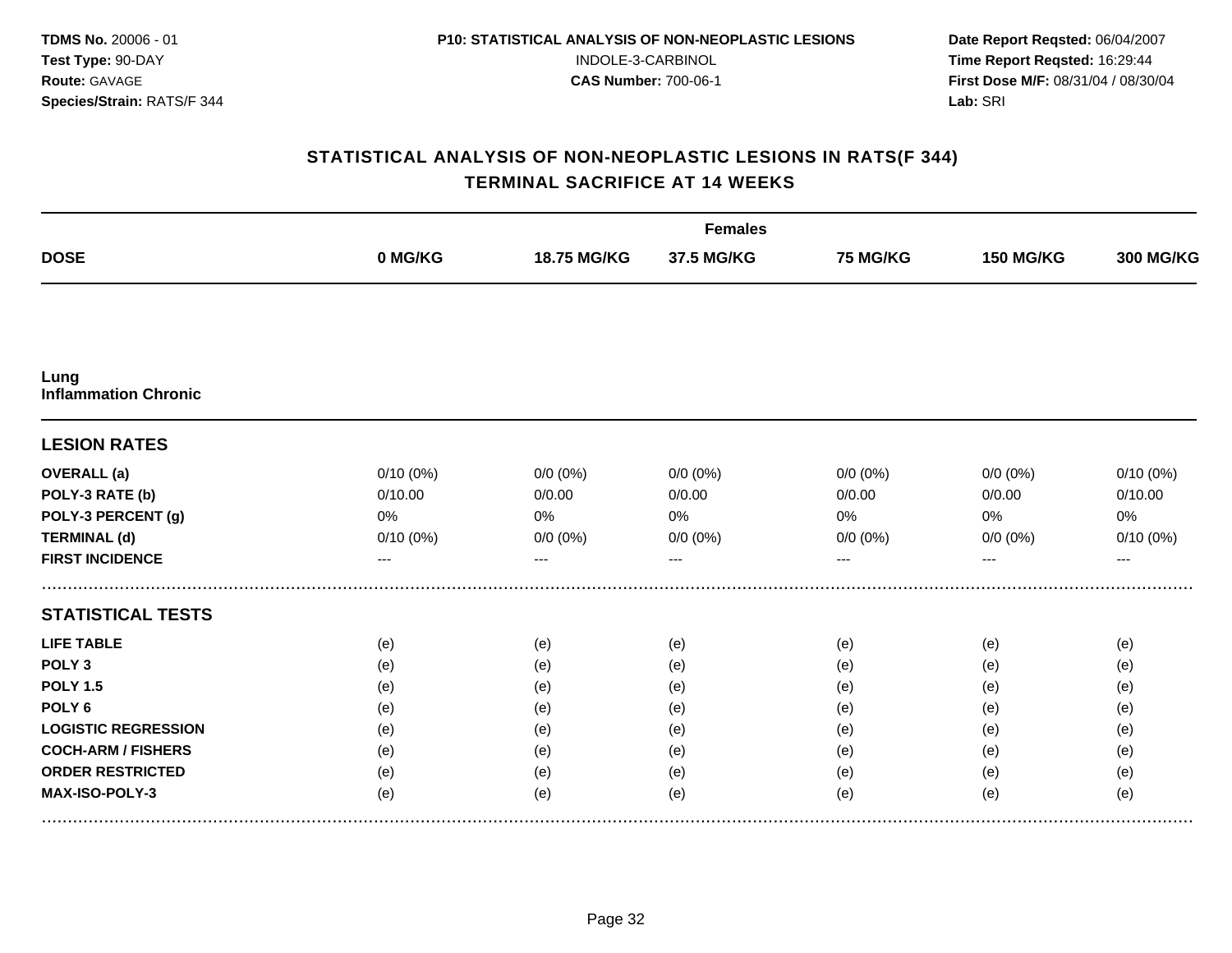|                                            |             |             | <b>Females</b> |             |                  |                  |
|--------------------------------------------|-------------|-------------|----------------|-------------|------------------|------------------|
| <b>DOSE</b>                                | 0 MG/KG     | 18.75 MG/KG | 37.5 MG/KG     | 75 MG/KG    | <b>150 MG/KG</b> | <b>300 MG/KG</b> |
|                                            |             |             |                |             |                  |                  |
| <b>Lymph Node, Mesenteric</b><br>Lipidosis |             |             |                |             |                  |                  |
| <b>LESION RATES</b>                        |             |             |                |             |                  |                  |
| <b>OVERALL</b> (a)                         | $0/10(0\%)$ | $0/10(0\%)$ | $0/10(0\%)$    | $0/10(0\%)$ | 3/10(30%)        | 9/10 (90%)       |
| POLY-3 RATE (b)                            | 0/10.00     | 0/10.00     | 0/10.00        | 0/10.00     | 3/10.00          | 9/10.00          |
| POLY-3 PERCENT (g)                         | 0%          | 0%          | 0%             | 0%          | 30%              | 90%              |
| <b>TERMINAL (d)</b>                        | $0/10(0\%)$ | $0/10(0\%)$ | $0/10(0\%)$    | 0/10(0%)    | 3/10 (30%)       | 9/10 (90%)       |
| <b>FIRST INCIDENCE</b>                     | ---         |             | ---            | ---         | 94 $(T)$         | 94 (T)           |
| <b>STATISTICAL TESTS</b>                   |             |             |                |             |                  |                  |
| <b>LIFE TABLE</b>                          | P<0.001**   | (e)         | (e)            | (e)         | $P = 0.111$      | P<0.001**        |
| POLY <sub>3</sub>                          | P<0.001**   | (e)         | (e)            | (e)         | $P = 0.095$      | P<0.001**        |
| <b>POLY 1.5</b>                            | P<0.001**   | (e)         | (e)            | (e)         | $P = 0.095$      | P<0.001**        |
| POLY <sub>6</sub>                          | P<0.001**   | (e)         | (e)            | (e)         | $P=0.095$        | P<0.001**        |
| <b>LOGISTIC REGRESSION</b>                 | (e)         | (e)         | (e)            | (e)         | $P = 0.111$      | P<0.001**        |
| <b>COCH-ARM / FISHERS</b>                  | P<0.001**   | (e)         | (e)            | (e)         | $P = 0.105$      | P<0.001**        |
| <b>ORDER RESTRICTED</b>                    | P<0.001**   | (e)         | (e)            | (e)         | (e)              | (e)              |
| MAX-ISO-POLY-3                             | P<0.001**   | (e)         | (e)            | (e)         | (e)              | (e)              |
|                                            |             |             |                |             |                  |                  |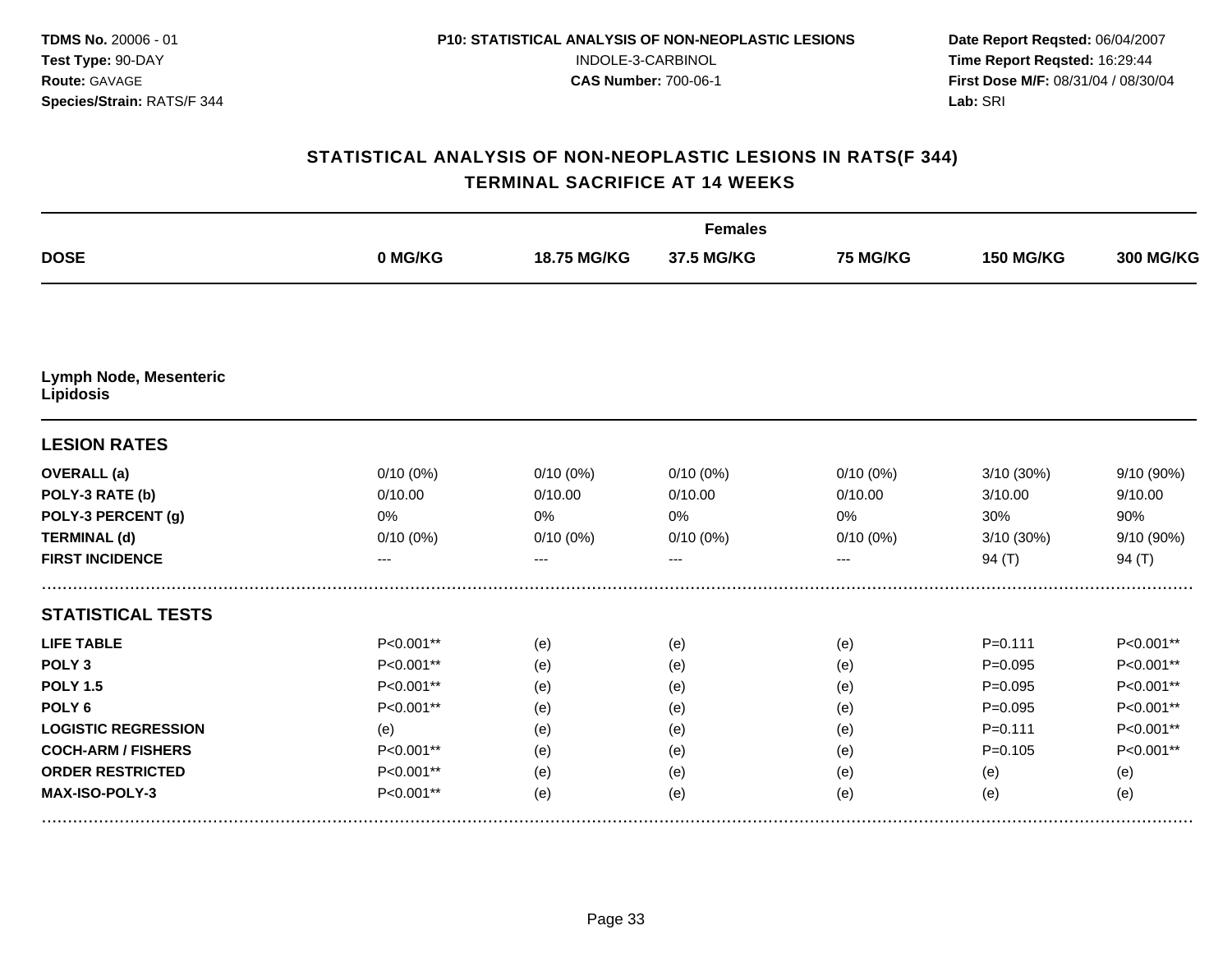|                                                     |             |             | <b>Females</b> |             |                  |                  |
|-----------------------------------------------------|-------------|-------------|----------------|-------------|------------------|------------------|
| <b>DOSE</b>                                         | 0 MG/KG     | 18.75 MG/KG | 37.5 MG/KG     | 75 MG/KG    | <b>150 MG/KG</b> | <b>300 MG/KG</b> |
|                                                     |             |             |                |             |                  |                  |
| Lymph Node, Mesenteric: Lymphatic<br><b>Ectasia</b> |             |             |                |             |                  |                  |
| <b>LESION RATES</b>                                 |             |             |                |             |                  |                  |
| <b>OVERALL</b> (a)                                  | $0/10(0\%)$ | $0/10(0\%)$ | $0/10(0\%)$    | $0/10(0\%)$ | 3/10(30%)        | 9/10 (90%)       |
| POLY-3 RATE (b)                                     | 0/10.00     | 0/10.00     | 0/10.00        | 0/10.00     | 3/10.00          | 9/10.00          |
| POLY-3 PERCENT (g)                                  | 0%          | 0%          | 0%             | 0%          | 30%              | 90%              |
| <b>TERMINAL (d)</b>                                 | $0/10(0\%)$ | $0/10(0\%)$ | $0/10(0\%)$    | $0/10(0\%)$ | 3/10 (30%)       | 9/10 (90%)       |
| <b>FIRST INCIDENCE</b>                              | ---         |             | ---            |             | 94 $(T)$         | 94 $(T)$         |
| <b>STATISTICAL TESTS</b>                            |             |             |                |             |                  |                  |
| <b>LIFE TABLE</b>                                   | P<0.001**   | (e)         | (e)            | (e)         | $P = 0.111$      | P<0.001**        |
| POLY <sub>3</sub>                                   | P<0.001**   | (e)         | (e)            | (e)         | $P = 0.095$      | P<0.001**        |
| <b>POLY 1.5</b>                                     | P<0.001**   | (e)         | (e)            | (e)         | $P = 0.095$      | P<0.001**        |
| POLY <sub>6</sub>                                   | P<0.001**   | (e)         | (e)            | (e)         | $P=0.095$        | P<0.001**        |
| <b>LOGISTIC REGRESSION</b>                          | (e)         | (e)         | (e)            | (e)         | $P = 0.111$      | P<0.001**        |
| <b>COCH-ARM / FISHERS</b>                           | P<0.001**   | (e)         | (e)            | (e)         | $P = 0.105$      | P<0.001**        |
| <b>ORDER RESTRICTED</b>                             | P<0.001**   | (e)         | (e)            | (e)         | (e)              | (e)              |
| MAX-ISO-POLY-3                                      | P<0.001**   | (e)         | (e)            | (e)         | (e)              | (e)              |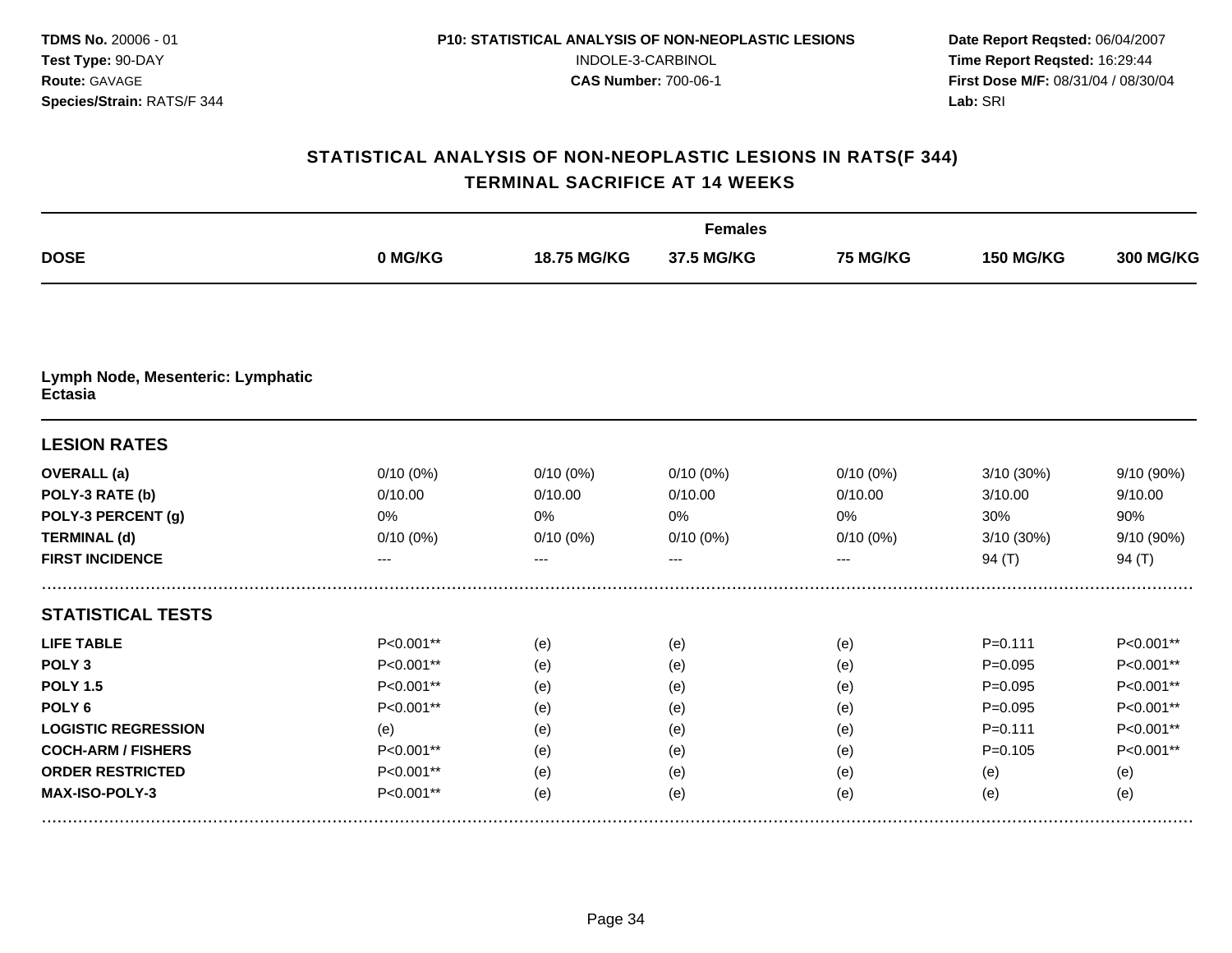| <b>DOSE</b>                       |             |             | <b>Females</b> |                 |                  |                  |
|-----------------------------------|-------------|-------------|----------------|-----------------|------------------|------------------|
|                                   | 0 MG/KG     | 18.75 MG/KG | 37.5 MG/KG     | <b>75 MG/KG</b> | <b>150 MG/KG</b> | <b>300 MG/KG</b> |
|                                   |             |             |                |                 |                  |                  |
| <b>Pancreas</b><br><b>Atrophy</b> |             |             |                |                 |                  |                  |
| <b>LESION RATES</b>               |             |             |                |                 |                  |                  |
| <b>OVERALL</b> (a)                | $0/10(0\%)$ | $0/0 (0\%)$ | $0/0(0\%)$     | $0/0 (0\%)$     | $0/0 (0\%)$      | 2/10 (20%)       |
| POLY-3 RATE (b)                   | 0/10.00     | 0/0.00      | 0/0.00         | 0/0.00          | 0/0.00           | 2/10.00          |
| POLY-3 PERCENT (g)                | 0%          | 0%          | 0%             | 0%              | 0%               | 20%              |
| <b>TERMINAL (d)</b>               | $0/10(0\%)$ | $0/0 (0\%)$ | $0/0 (0\%)$    | $0/0 (0\%)$     | $0/0 (0\%)$      | 2/10 (20%)       |
| <b>FIRST INCIDENCE</b>            | ---         | ---         | ---            | ---             | ---              | 94 (T)           |
| <b>STATISTICAL TESTS</b>          |             |             |                |                 |                  |                  |
| <b>LIFE TABLE</b>                 | $P = 0.138$ | (e)         | (e)            | (e)             | (e)              | $P = 0.234$      |
| POLY <sub>3</sub>                 | (e)         | (e)         | (e)            | (e)             | (e)              | $P=0.227$        |
| <b>POLY 1.5</b>                   | (e)         | (e)         | (e)            | (e)             | (e)              | $P=0.227$        |
| POLY <sub>6</sub>                 | (e)         | (e)         | (e)            | (e)             | (e)              | $P=0.227$        |
| <b>LOGISTIC REGRESSION</b>        | (e)         | (e)         | (e)            | (e)             | (e)              | $P = 0.234$      |
| <b>COCH-ARM / FISHERS</b>         | $P = 0.132$ | (e)         | (e)            | (e)             | (e)              | $P = 0.237$      |
| <b>ORDER RESTRICTED</b>           | (e)         | (e)         | (e)            | (e)             | (e)              | (e)              |
| MAX-ISO-POLY-3                    | (e)         | (e)         | (e)            | (e)             | (e)              | (e)              |
|                                   |             |             |                |                 |                  |                  |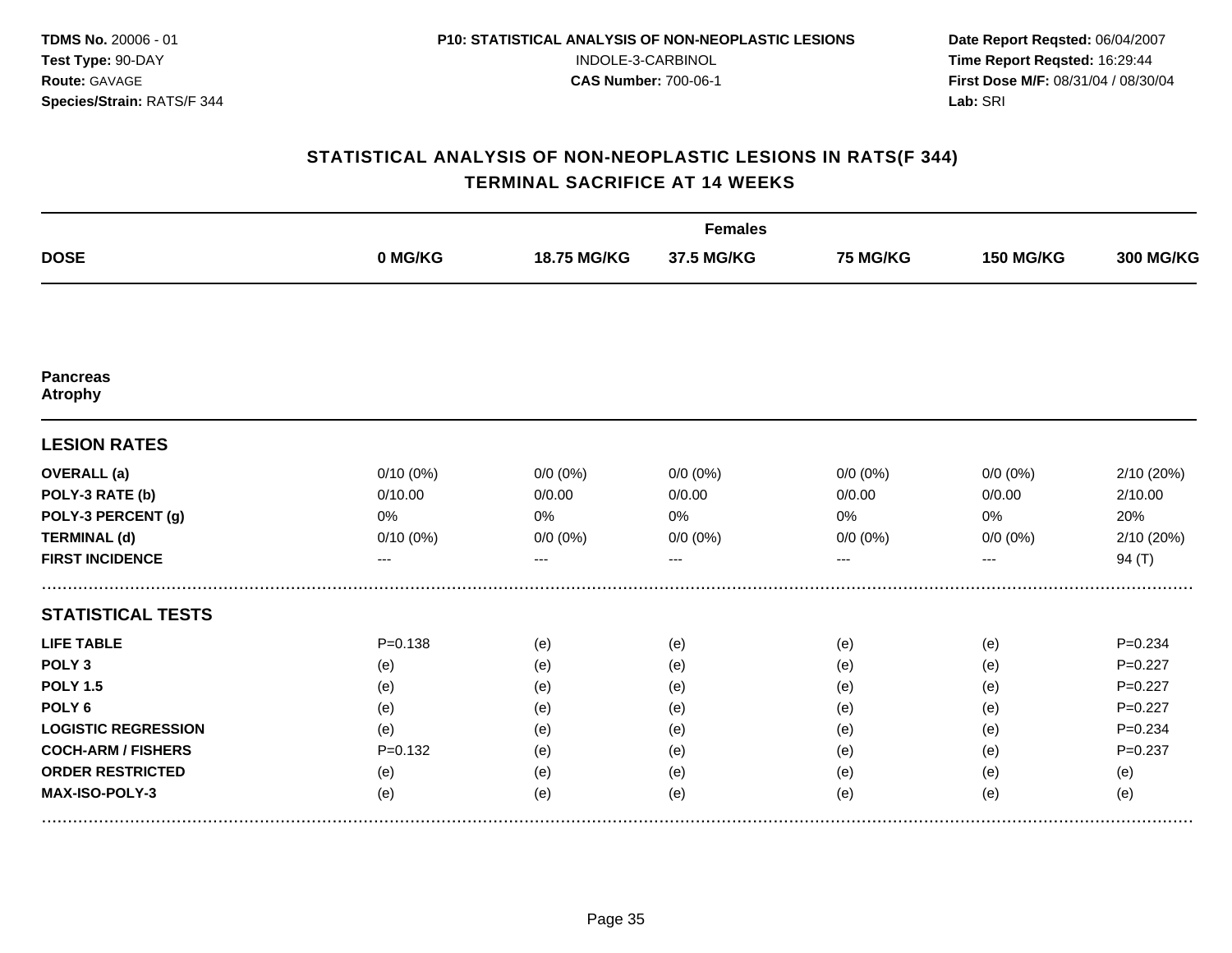|                            |             |             | <b>Females</b> |                 |                  |                  |
|----------------------------|-------------|-------------|----------------|-----------------|------------------|------------------|
| <b>DOSE</b>                | 0 MG/KG     | 18.75 MG/KG | 37.5 MG/KG     | <b>75 MG/KG</b> | <b>150 MG/KG</b> | <b>300 MG/KG</b> |
|                            |             |             |                |                 |                  |                  |
| Spleen<br>Pigmentation     |             |             |                |                 |                  |                  |
| <b>LESION RATES</b>        |             |             |                |                 |                  |                  |
| <b>OVERALL</b> (a)         | 2/10 (20%)  | $0/0 (0\%)$ | $0/0(0\%)$     | $0/0 (0\%)$     | $0/0 (0\%)$      | 4/10 (40%)       |
| POLY-3 RATE (b)            | 2/10.00     | 0/0.00      | 0/0.00         | 0/0.00          | 0/0.00           | 4/10.00          |
| POLY-3 PERCENT (g)         | 20%         | 0%          | 0%             | 0%              | 0%               | 40%              |
| <b>TERMINAL (d)</b>        | 2/10 (20%)  | $0/0 (0\%)$ | $0/0 (0\%)$    | $0/0 (0\%)$     | $0/0 (0\%)$      | 4/10 (40%)       |
| <b>FIRST INCIDENCE</b>     | 94(T)       | $---$       | $---$          | ---             | ---              | 94 $(T)$         |
| <b>STATISTICAL TESTS</b>   |             |             |                |                 |                  |                  |
| <b>LIFE TABLE</b>          | $P = 0.238$ | (e)         | (e)            | (e)             | (e)              | $P = 0.317$      |
| POLY <sub>3</sub>          | (e)         | (e)         | (e)            | (e)             | (e)              | $P = 0.318$      |
| <b>POLY 1.5</b>            | (e)         | (e)         | (e)            | (e)             | (e)              | $P = 0.318$      |
| POLY <sub>6</sub>          | (e)         | (e)         | (e)            | (e)             | (e)              | $P = 0.318$      |
| <b>LOGISTIC REGRESSION</b> | $P = 0.238$ | (e)         | (e)            | (e)             | (e)              | $P = 0.317$      |
| <b>COCH-ARM / FISHERS</b>  | $P = 0.232$ | (e)         | (e)            | (e)             | (e)              | $P = 0.314$      |
| <b>ORDER RESTRICTED</b>    | (e)         | (e)         | (e)            | (e)             | (e)              | (e)              |
| MAX-ISO-POLY-3             | (e)         | (e)         | (e)            | (e)             | (e)              | (e)              |